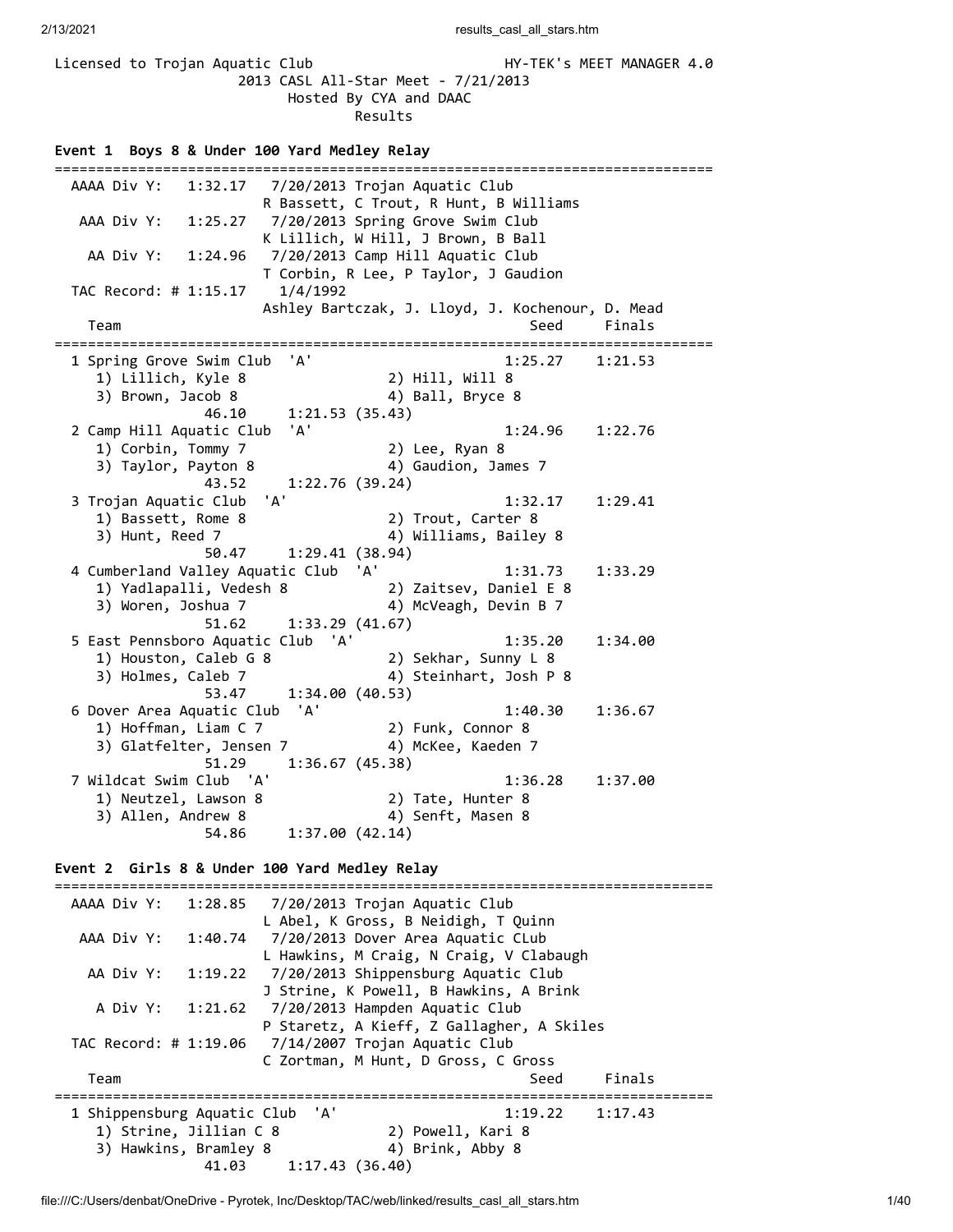| 2/13/2021                                         | results_casl_all_stars.htm                                |                |
|---------------------------------------------------|-----------------------------------------------------------|----------------|
| 2 Hampden Aquatic Club<br>'A'                     | 1:21.62<br>1:17.85                                        |                |
| 1) Staretz, Presley E 8                           | 2) Kieff, Ashley M 8                                      |                |
| 3) Gallagher, Zoe R 8                             | 4) Skiles, Araceli G 8                                    |                |
| 1:17.85(28.93)<br>48.92                           |                                                           |                |
| 3 Shippensburg Aquatic Club<br>'B'                | 1:27.21<br>1:25.33                                        |                |
| 1) Hoffmann, Jenna F 8                            | 2) Estep, Mia 8                                           |                |
| 3) Brown, Alyssa 8                                | 4) Spicka, Natalie 8                                      |                |
| 44.75<br>1:25.33(40.58)                           |                                                           |                |
| 4 Lion Aquatic Club 'A'                           | 1:28.17<br>1:28.02                                        |                |
| 1) Welchans, Abby 8                               | 2) Busser, Claire 8                                       |                |
| 3) Aggen, Hanna 8                                 | 4) Oliphant, Rylee 8                                      |                |
| 46.17<br>1:28.02(41.85)                           |                                                           |                |
| 'A'<br>5 Trojan Aquatic Club                      | 1:28.85<br>1:29.34                                        |                |
| 1) Abel, Lauren 7                                 | 2) Gross, Kendall 8                                       |                |
| 3) Neidigh, Brynn 7                               | 4) Quinn, Tearnie 8                                       |                |
| 6 Camp Hill Aquatic Club<br>'A'                   | 1:34.60<br>1:31.95                                        |                |
| 1) Lavender, Amanda 8                             | 2) Kinneman, Carsyn 8                                     |                |
| 3) Pentz, Savannah T 8                            | 4) Linsey, Samantha 7                                     |                |
| 1:31.95(38.60)<br>53.35                           |                                                           |                |
| 7 Dover Area Aquatic Club<br>'A'                  | 1:40.74<br>1:40.01                                        |                |
| 1) Hawkins, Laura 8                               | 2) Craig, MaryAlice 7                                     |                |
| 3) Craig, Nora L 8                                | 4) Clabaugh, Valerie 8                                    |                |
| 57.16<br>1:40.01(42.85)                           |                                                           |                |
| 8 East Pennsboro Aquatic Club 'A'                 | 1:42.18<br>1:42.85                                        |                |
| 1) Maggio, Brea 7<br>3) Kanelos, Elana 8          | 2) Sekhar, Maya A 7<br>4) Blosser, Ellie K 8              |                |
| 53.08<br>1:42.85(49.77)                           |                                                           |                |
|                                                   |                                                           |                |
| Event 3 Boys 9-10 200 Yard Medley Relay           |                                                           |                |
|                                                   |                                                           |                |
| AAAA Div Y: 2:41.97                               | 7/20/2013 Trojan Aquatic Club                             |                |
|                                                   | B Rogers, T Culbertson, B Neidigh, D Bassett              |                |
| 2:43.11<br>AAA Div Y:                             | 7/20/2013 Spring Grove Swim Club                          |                |
|                                                   | D Perry, J Godman, J Hill, R West                         |                |
| AA Div Y:                                         | 2:29.75 7/20/2013 Cumberland Valley Aquatic Club          |                |
|                                                   | T Distenfeld, S Shanmuganathan, T Arms, V Srinivas        |                |
| TAC Record: # 2:12.34 12/1/2001                   |                                                           |                |
|                                                   | P. Giuffrida, J. Royer, K. Marsteller, L. Beckmeye        |                |
| Team                                              | Finals<br>Seed                                            |                |
|                                                   | 'A'<br>2:29.75                                            |                |
| 1 Cumberland Valley Aquatic Club                  | 2:25.64                                                   |                |
| 1) Distenfeld, Tyler J 10<br>3) Arms, Trevor J 10 | 2) Shanmuganathan, Shaswath R 10<br>4) Srinivas, Vivek 10 |                |
| 1:19.14(41.35)<br>37.79                           | 1:52.41(33.27)                                            | 2:25.64(33.23) |
| 'A'<br>2 Trojan Aquatic Club                      | 2:41.97<br>2:37.89                                        |                |
| 1) Rogers, Blake 9                                | 2) Culbertson, Trevor 10                                  |                |
| 3) Neidigh, Bryson 9                              | 4) Bassett, Dane 10                                       |                |
|                                                   |                                                           |                |

3) Neidigh, Bryson 9 4) Bassett, Dane 10 40.63 1:26.98 (46.35) 2:04.68 (37.70) 2:37.89 (33.21) 3 York YMCA Swimming 'A' 2:42.20 2:41.22 1) Gleba, Alex H 10 2) Kint, Colby J 10 3) Thomas, Riley M 10 4) Landis, Brendan S 9 40.31 1:29.93 (49.62) 2:05.64 (35.71) 2:41.22 (35.58) 4 Spring Grove Swim Club 'A' 2:43.11 2:43.30 1) Perry, Daniel 10 2) Godman, Justin 9 3) Hill, Jonathan 10 4) West, Ryan 10 39.38 2:03.82 ( ) 2:43.30 (39.48) 5 Central York Aquatics 'A' 2:53.64 2:46.07 1) Leash, Ryan M 9 2) Peters, Chase M 9 3) Sequino, Thomas 10 4) Kreis, Zachary J 10 43.91 1:28.24 (44.33) 2:08.95 (40.71) 2:46.07 (37.12) 6 Dover Area Aquatic Club 'A' 2:57.97 2:58.80 1) Smith, Austin C 9 2) Staub, Tyler A 9 3) Glatfelter, Tanner 10 4) Vu, Jaydon 9

file:///C:/Users/denbat/OneDrive - Pyrotek, Inc/Desktop/TAC/web/linked/results\_casl\_all\_stars.htm 2/40 7 South Middleton Swim Club 'A' 3:02.10 3:00.19

1:42.02 ( ) 2:24.51 (42.49) 2:58.80 (34.29)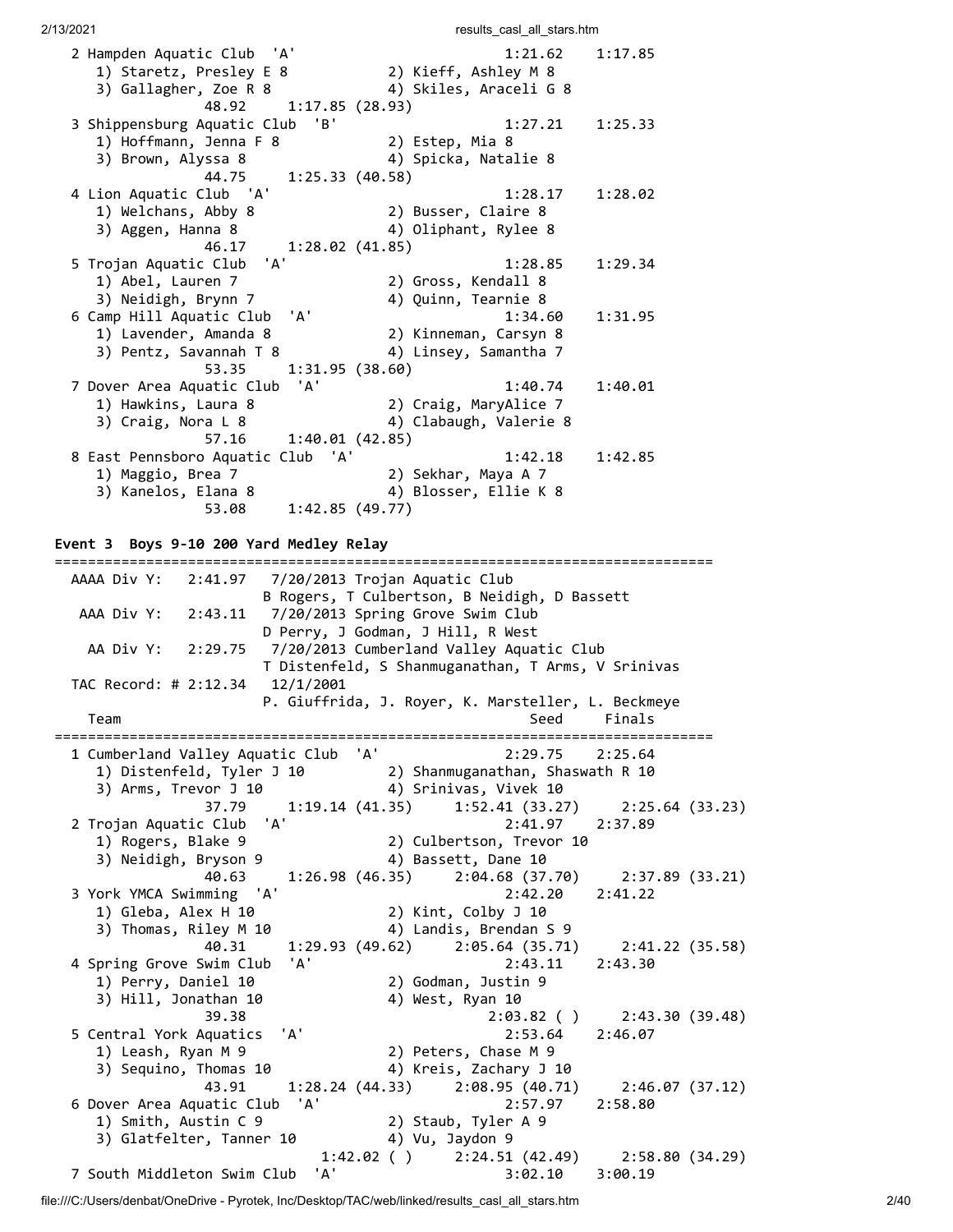2/13/2021 **results** casl all stars.htm 1) O'Brien, Jack 10 2) Book, Nathan 9 3) Rauhut, Gavin 9 4) Kase, Evan 10 48.28 1:40.99 (52.71) 2:22.92 (41.93) 3:00.19 (37.27) -- Cumberland Valley Aquatic Club 'B' 3:00.51 DQ 1) Whitlock, Trevor 9 2) Long, Thomas S 9 3) Conant, Patrick R 9 4) Kunche, Nayan 9 53.46 1:39.38 (45.92) 2:21.06 (41.68) DQ (42.57) **Event 4 Girls 9-10 200 Yard Medley Relay** =============================================================================== AAAA Div Y: 2:32.32 7/20/2013 Wildcat Swim Club S Ohl, J Woods, S Welker, L Brockway AAA Div Y: 2:42.04 7/20/2013 East Pennsboro Aquatic Club M Grove, A Kanelos, S Turner, S Oliveira AA Div Y: 2:28.40 7/20/2013 LION AQUATIC CLUB R Stone, H Aggen, A Warntz, S Mitzel TAC Record: # 2:24.11 7/9/2013 Trojan Aquatic Club R Trout, J Stell, S Guyer, S Hunt Team Seed Finals =============================================================================== 1 Lion Aquatic Club 'A' 2:28.40 2:28.03 1) Stone, Ryelee 10 2) Aggen, Holly 10 3) Warntz, Ally 10 4) Mitzel, Scarlet 10 36.69 1:17.35 (40.66) 1:56.48 (39.13) 2:28.03 (31.55) 2 Wildcat Swim Club 'A' 2:32.32 2:30.53 1) Ohl, Sydney 9 2) Woods, Jianna 9 3) Welker, Sydney 10 4) Brockway, Langley 9 39.21 1:23.97 (44.76) 1:56.83 (32.86) 2:30.53 (33.70) 3 York YMCA Swimming 'A' 2:38.38 2:34.90 1) Elder, Kate G 9 2) Kapp, Christine O 9 3) Ulmer, Sydney A 9 4) Hilty, Alexa K 9 39.00 1:24.14 (45.14) 1:59.77 (35.63) 2:34.90 (35.13) 4 East Pennsboro Aquatic Club 'A' 2:42.04 2:42.41 1) Grove, Madeline 9 2) Kanelos, Alexa S 10 3) Turner, Sara 9 4) Oliveira, Sofia 10 41.19 1:27.17 (45.98) 2:05.99 (38.82) 2:42.41 (36.42) 5 Central York Aquatics 'A' 2:47.25 2:45.49 1) Strayer, Catie 9 2) Froman, Emily 9 3) Klinedinst, Molly K 9 4) Buia, Ainsley 10 1:30.21 ( ) 2:11.80 (41.59) 2:45.49 (33.69)<br>2:48.59 2:52.04 6 Central York Aquatics 'B' 1) Butera, Arabella G 9 2) Minich, Allison 9 3) Rineman, Maddie 9  $\hspace{1cm}$  4) Young, Megan E 9 45.09 1:30.29 (45.20) 2:14.17 (43.88) 2:52.04 (37.87) 7 Indian Creek Aquatic Club 'A' 2:58.17 2:59.01 1) Staton, Courtney 10 2) Grove, Macy 9 3) Kent, Camille 10 4) Berra, Kate 8 48.85 1:41.70 (52.85) 2:17.52 (35.82) 2:59.01 (41.49) -- Spring Grove Swim Club 'A' 2:43.29 DQ 1) Kanwischer, Cori 10 2) Heist, Megan 10 3) Lint, Morgan 10 4) Janusz, Madison 9 42.39 1:22.34 (39.95) 2:08.73 (46.39) DQ (36.36) **Event 5 Boys 11-12 200 Yard Medley Relay** =============================================================================== AAAA Div Y: 2:19.68 7/20/2013 Trojan Aquatic Club C Zortman, M Peters, C Rogers, D Lonergan AAA Div Y: 2:21.34 7/20/2013 Spring Grove Swim Club D Simpson, A Culp, J Kline, B McGlynn AA Div Y: 2:28.56 7/20/2013 Camp Hill Aquatic Club J Tanguay, R Spahr, K Pickering, T Freed TAC Record: # 1:59.99 6/20/1987 Z. Gipson, G. Gipson, A. Lutz, A. Guyer Team Seed Finals ===============================================================================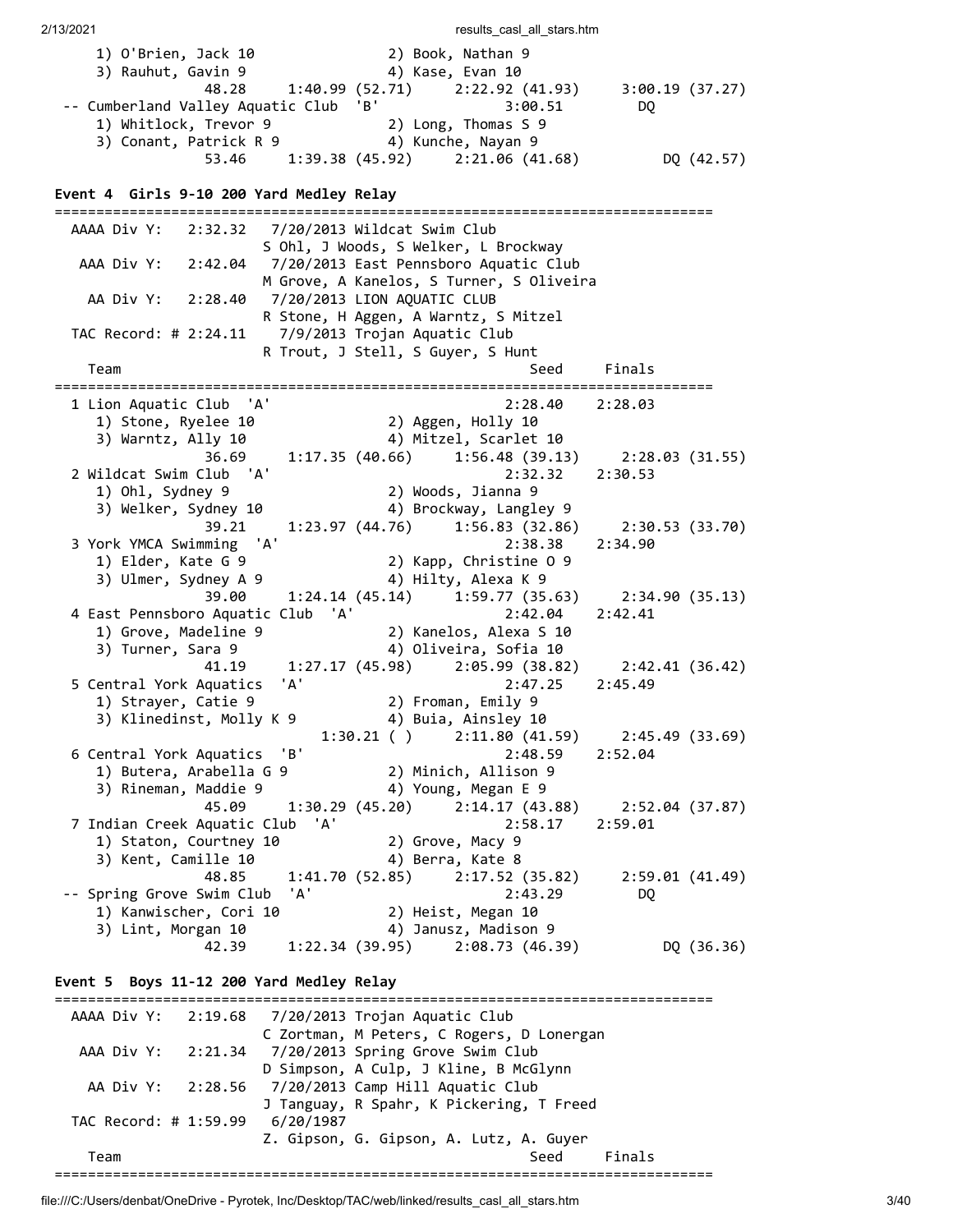| 1 Trojan Aquatic Club 'A'                     |  | $2:19.68$ $2:16.48$                                   |                 |            |
|-----------------------------------------------|--|-------------------------------------------------------|-----------------|------------|
| 1) Zortman, CJ 11                             |  | 2) Peters, Matthew 11                                 |                 |            |
| 3) Rogers, Charles 11                         |  | 4) Lonergan, Devon 12                                 |                 |            |
|                                               |  | 34.56 1:11.67 (37.11) 1:48.65 (36.98) 2:16.48 (27.83) |                 |            |
| 2 Spring Grove Swim Club 'A'                  |  | 2:21.34 2:18.89                                       |                 |            |
| 1) Simpson, Daniel 11                         |  | 2) Culp, Adam 12                                      |                 |            |
| 3) Kline, Josiah 12                           |  | 4) McGlynn, Brian 12                                  |                 |            |
|                                               |  | 38.62 1:22.81 (44.19) 1:51.67 (28.86) 2:18.89 (27.22) |                 |            |
| 3 Camp Hill Aquatic Club 'A'                  |  | $2:28.56$ $2:22.92$                                   |                 |            |
| 1) Tanguay, Joseph 12                         |  | 2) Spahr, Riley 12                                    |                 |            |
| 3) Pickering, Kyle 11                         |  | 4) Freed, Tommy 11                                    |                 |            |
|                                               |  | 37.60 1:12.55 (34.95) 1:48.40 (35.85) 2:22.92 (34.52) |                 |            |
| 4 Central York Aquatics 'A'                   |  | $2:39.07$ $2:38.77$                                   |                 |            |
| 1) Hammen, Kurt 12                            |  | 2) Stein, Brayden A 12                                |                 |            |
| 3) Heilman, Gavin 12                          |  | 4) Foery, Luke K 11                                   |                 |            |
|                                               |  | 37.62   1:17.17   (39.55)   2:11.47   (54.30)         | 2:38.77 (27.30) |            |
| -- Lion Aquatic Club 'A'                      |  | 3:21.04                                               | DQ.             |            |
| 1) Anderson, Jack 12                          |  | 2) Keehner, Trystan 12                                |                 |            |
| 3) Lorenzen, Michael 12 (4) McDanel, Shane 11 |  |                                                       |                 |            |
|                                               |  | 45.54 1:52.15 (1:06.61) 2:35.68 (43.53)               |                 | DQ (35.98) |

**Event 6 Girls 11-12 200 Yard Medley Relay**

| AAAA Div Y:<br>2:07.77            |                            |       | 7/20/2013 Northern York Aquatic Club                                                               |                 |                |
|-----------------------------------|----------------------------|-------|----------------------------------------------------------------------------------------------------|-----------------|----------------|
|                                   |                            |       | K Luft, N Andrews, K Boyce, S Maher                                                                |                 |                |
| AAA Div Y: 2:14.45                |                            |       | 7/20/2013 East Pennsboro Aquatic Club                                                              |                 |                |
|                                   |                            |       | A Majka, K Averill, A Miller, B Cline                                                              |                 |                |
| AA Div Y:<br>2:15.49              |                            |       | 7/20/2013 Central York Aquatics                                                                    |                 |                |
|                                   |                            |       | M Sopko, B DuRand, K Smith, K Hartman                                                              |                 |                |
| A Div Y: 2:14.62                  | 7/20/2013 Bobcat Swim Club |       |                                                                                                    |                 |                |
|                                   |                            |       | R Wolfgang, A Darrah, K Schaeffer, C Hoff                                                          |                 |                |
| TAC Record: # 2:06.21             | 2/2/2013                   |       |                                                                                                    |                 |                |
|                                   |                            |       | M. Abel, K. Hunt, R. Stein, K. Walker                                                              |                 |                |
| Team                              |                            |       | Seed                                                                                               | Finals          |                |
| 1 Northern York Aquatic Club 'A'  |                            |       |                                                                                                    | 2:05.02         |                |
|                                   |                            |       | 2:07.77<br>$2:07.77$<br>3) Boyce, Katelyn M 12 (2) Andrews, Nicole C 12<br>4) Mahen C <sup>1</sup> |                 |                |
|                                   |                            |       |                                                                                                    |                 |                |
| 29.34                             |                            |       | $1:03.58$ (34.24) $1:37.11$ (33.53)                                                                | 2:05.02 (27.91) |                |
| 2 Wildcat Swim Club 'A'           |                            |       | 2:08.83                                                                                            | 2:07.29         |                |
| 1) Jacobson, Kelsey 12            |                            |       | 2:08.8<br>2) Marston, Araby 11<br>4) Mennifical                                                    |                 |                |
| 3) Hoover, Sydney 12              |                            |       | 4) Merrifield, Morgan 12                                                                           |                 |                |
| 34.42                             |                            |       | $1:11.46(37.04)$ $1:41.00(29.54)$                                                                  |                 | 2:07.29(26.29) |
| 3 Trojan Aquatic Club 'A'         |                            |       | 2:13.81                                                                                            | 2:12.33         |                |
| 1) Abel, Maddy 12                 |                            |       | 2) Hunt, Katie 12                                                                                  |                 |                |
| 3) Stein, Rachel 12               |                            |       | 4) Quinn, Mattison 11                                                                              |                 |                |
| 33.52                             |                            |       | $1:09.16$ (35.64) $1:38.78$ (29.62) $2:12.33$ (33.55)                                              |                 |                |
| 4 East Pennsboro Aquatic Club 'A' |                            |       | 2:14.45                                                                                            | 2:12.79         |                |
| 1) Majka, Alexis N 12             |                            |       | 2) Averill, Karli J 12                                                                             |                 |                |
| 3) Miller, Alyssa 12              |                            |       | 4) Cline, Bella 11                                                                                 |                 |                |
| 33.38                             |                            |       | 1:11.55(38.17) 1:43.27(31.72)                                                                      | 2:12.79 (29.52) |                |
| 5 Central York Aquatics           | 'A'                        |       | 2:15.49                                                                                            | 2:13.29         |                |
| 1) Sopko, Micah N 11              |                            |       | 2) DuRand, Brynn D 11                                                                              |                 |                |
| 3) Smith, Kendall 12              |                            |       | 4) Hartman, Kelsey 11                                                                              |                 |                |
| 34.40                             |                            |       | $1:13.32$ (38.92) $1:44.97$ (31.65)                                                                | 2:13.29 (28.32) |                |
| 6 Bobcat Swim Club 'A'            |                            |       | 2:14.62                                                                                            | 2:14.97         |                |
| 1) Wolfgang, Ronni E 12           |                            |       | 2) Darrah, Abigail J 12                                                                            |                 |                |
| 3) Schaeffer, Katie M 12          |                            |       | 4) Hoff, Courtnee A 12                                                                             |                 |                |
| 34.78                             |                            |       | $1:13.58$ (38.80) $1:46.30$ (32.72)                                                                | 2:14.97 (28.67) |                |
| 7 Aquatic Club of the West Shore  |                            | ' A ' | 2:15.70                                                                                            | 2:16.59         |                |
| 1) Curtis, Maggie M 12            |                            |       | 2) Lyden, Rachel 12                                                                                |                 |                |
| 3) Tolentino, Athena 12           |                            |       | 4) Stupka, Sydney 11                                                                               |                 |                |
| 36.67                             |                            |       | $1:16.39(39.72)$ $1:46.17(29.78)$                                                                  | 2:16.59 (30.42) |                |
| 8 Spring Grove Swim Club 'A'      |                            |       | 2:17.00                                                                                            | 2:17.52         |                |
| 1) Meyer, Emma 11                 |                            |       | 2) Wonder, Kirstyn 12                                                                              |                 |                |

file:///C:/Users/denbat/OneDrive - Pyrotek, Inc/Desktop/TAC/web/linked/results\_casl\_all\_stars.htm 4/40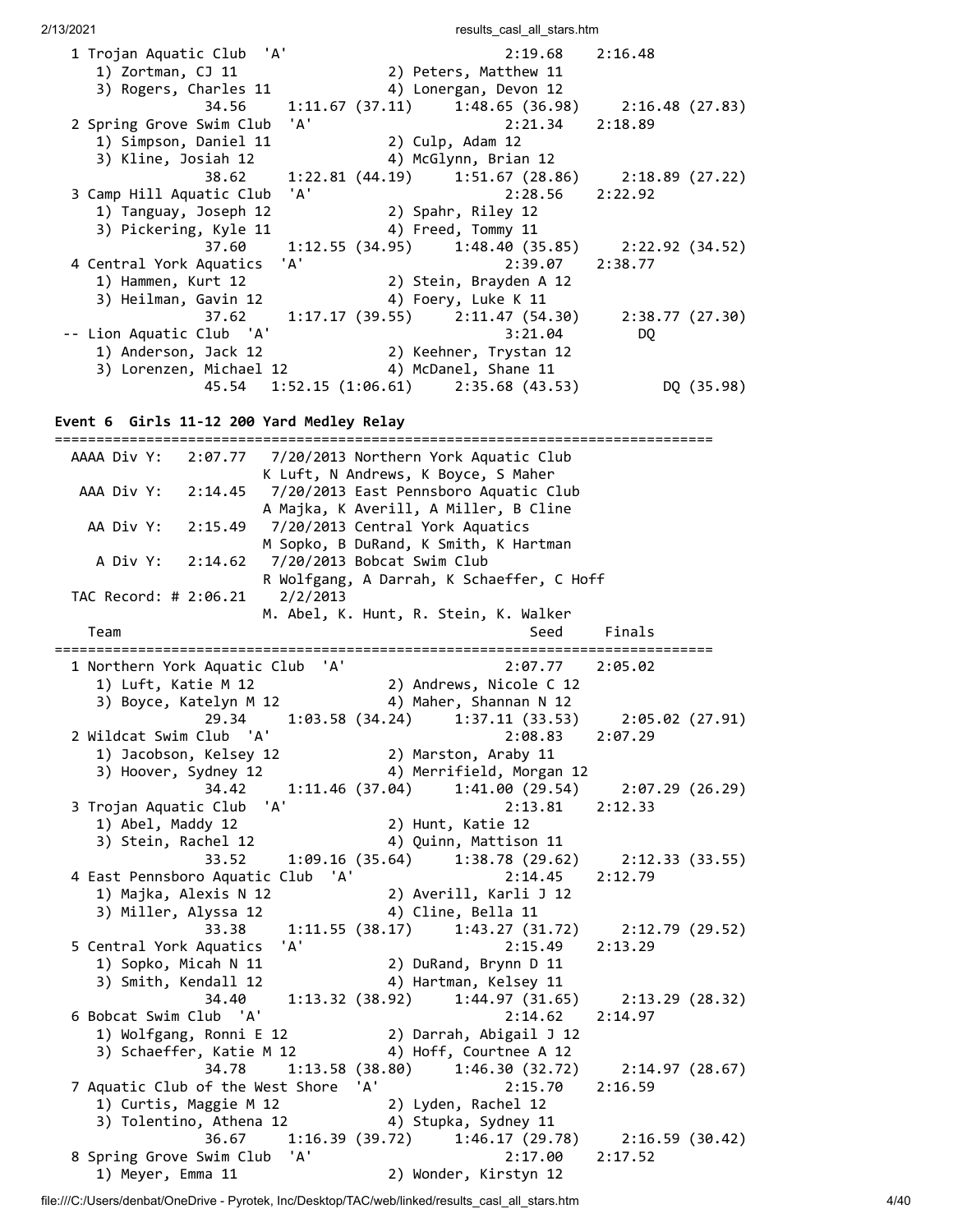| 3) Miller, Mackenzie 12 |       |                 | 4) Hoschar, Allison 11 |                 |
|-------------------------|-------|-----------------|------------------------|-----------------|
|                         | 35.06 | 1:13.42 (38.36) | 1:44.34 (30.92)        | 2:17.52 (33.18) |

# **Event 7 Boys 13-14 200 Yard Medley Relay**

| AAAA Div Y: 1:52.20 7/20/2013 Wildcat Swim Club                                                                                     |                                  |            |
|-------------------------------------------------------------------------------------------------------------------------------------|----------------------------------|------------|
| L Brockway, G Wertz, J Stoner, P JACOBSON<br>AAA Div Y: 2:01.45 7/20/2013 Dover Area Aquatic CLub                                   |                                  |            |
| T Kwasnjuk, J Spangler, C Aspey, E Staub                                                                                            |                                  |            |
| AA Div Y: 1:57.82  7/20/2013 Central York Aquatics                                                                                  |                                  |            |
| A Forry, A Gemma, K Schmittle, B Fisher                                                                                             |                                  |            |
| TAC Record: # 1:46.07 8/2/1989<br>A. Guyer, Z. Gipson, A. Lutz, G. Gipson                                                           |                                  |            |
| Team<br>Seed                                                                                                                        | Finals                           |            |
| 1 Wildcat Swim Club 'A'<br>$1:52.20$ $1:49.84$                                                                                      |                                  |            |
| 2) Wertz, Grant 13<br>4) Jacobson, Patrick 14<br>1) Brockway, Logan 13                                                              |                                  |            |
| $3)$ Stoner, Jake 14                                                                                                                |                                  |            |
| 28.08                                                                                                                               |                                  |            |
| 2 Central York Aquatics 'A'<br>1:57.82<br>2) Gemma, Anthony 14                                                                      | 1:55.86                          |            |
| 1) Forry, Alex J 13<br>3) Schmittle, Karl V 13 4) Fisher, Ben C 14                                                                  |                                  |            |
| $1:05.12$ (32.10) $1:32.04$ (26.92) $1:55.86$ (23.82)<br>33.02                                                                      |                                  |            |
| 2:01.45 1:59.68                                                                                                                     |                                  |            |
|                                                                                                                                     |                                  |            |
| 3 Dover Area Aquatic Club 'A' 2:01.45<br>1) Kwasnjuk, Tobias 14 2) Spangler, Jake M 14<br>3) Aspey, Cameron P 14 4) Staub, Ethan 14 |                                  |            |
| 31.07   1:03.81   (32.74)   1:33.18   (29.37)   1:59.68   (26.50)                                                                   |                                  |            |
| $2:11.28$ $2:07.51$<br>4 Trojan Aquatic Club 'A'                                                                                    |                                  |            |
| 2.11.20<br>1) Patterson, Alex 13 (2) Alwine-Frank, Raven 13                                                                         |                                  |            |
| 3) Golden, Trent 14 (2) Kowalewski, Carter 13                                                                                       |                                  |            |
| 32.20 1:08.92 (36.72) 1:39.71 (30.79) 2:07.51 (27.80)<br>5 Camp Hill Aquatic Club 'A'<br>2:17.45 2:17.71                            |                                  |            |
| 1) Klapkowski, Myles 13 (2) Drda, Alex 13                                                                                           |                                  |            |
| 4) Dorsey, Patrick 13<br>3) Pickering, Quinn 13                                                                                     |                                  |            |
| 37.24<br>$1:14.25(37.01)$ $1:46.07(31.82)$ $2:17.71(31.64)$                                                                         |                                  |            |
| 6 Trojan Aquatic Club 'B'<br>2:39.10                                                                                                | 2:31.68                          |            |
| 2) Mummert, Wesley 14<br>1) Bassett, Tate 13                                                                                        |                                  |            |
| 3) Orndorff, Seth 14<br>4) Coleman, Kaden 13                                                                                        |                                  |            |
| 35.46 1:22.25 (46.79) 1:52.86 (30.61) 2:31.68 (38.82)                                                                               |                                  |            |
| 7 Lion Aquatic Club 'A'<br>2:39.54 2:37.64                                                                                          |                                  |            |
| 1) Lanius, Christopher 12 2) Traeger, Eric 11                                                                                       |                                  |            |
| 3) Latzko, Matthew 12 (4) Yohe, Thomas 13<br>37.29 1:21.18 (43.89) 2:05.64 (44.46) 2:37.64 (32.00)                                  |                                  |            |
| 'A'<br>-- Cumberland Valley Aquatic Club<br>2:13.64                                                                                 | DQ                               |            |
| 2) Vaddadi, SaiMahit 13<br>1) Lai, Ryan S 12                                                                                        |                                  |            |
| 4) McVeagh, Jorden T 12<br>3) Clarke, Alex Q 12                                                                                     |                                  |            |
| 1:10.35(36.14)<br>1:40.43(30.08)<br>34.21                                                                                           |                                  | DQ (32.08) |
| Event 8 Girls 13-14 200 Yard Medley Relay                                                                                           |                                  |            |
|                                                                                                                                     |                                  |            |
| AAAA Div Y:<br>2:00.03<br>7/20/2013 Northern York Aquatic Club                                                                      |                                  |            |
| L MacDougall, R Eby, R Luft, C Sekerak                                                                                              |                                  |            |
| AAA Div Y:<br>7/20/2013 East Pennsboro Aquatic Club<br>2:12.50<br>F Sanderson, K Blystone, M Brenner, E Sanderson                   |                                  |            |
| AA Div Y:<br>7/20/2013 Central York Aquatics<br>2:00.84                                                                             |                                  |            |
| S Spinney, C Sopko, O Sopko, C Gross                                                                                                |                                  |            |
| TAC Record: # 1:59.47<br>7/1/1987                                                                                                   |                                  |            |
| J. Mroziak, N. Lehman, P. Smith, J. Kahn                                                                                            |                                  |            |
| Team<br>Seed                                                                                                                        | Finals                           |            |
| 1 Northern York Aquatic Club 'A'<br>2:00.03                                                                                         | =====================<br>1:57.94 |            |
| 1) MacDougall, Larissa M 14<br>2) Eby, Rachel M 14                                                                                  |                                  |            |
| 3) Luft, Rebecca E 14<br>4) Sekerak, Cassie R 14                                                                                    |                                  |            |
| 31.09<br>1:07.16(36.07)<br>1:32.68(25.52)                                                                                           | 1:57.94(25.26)                   |            |
| 2 Central York Aquatics 'A'<br>2:00.84                                                                                              | 1:58.93                          |            |
|                                                                                                                                     |                                  |            |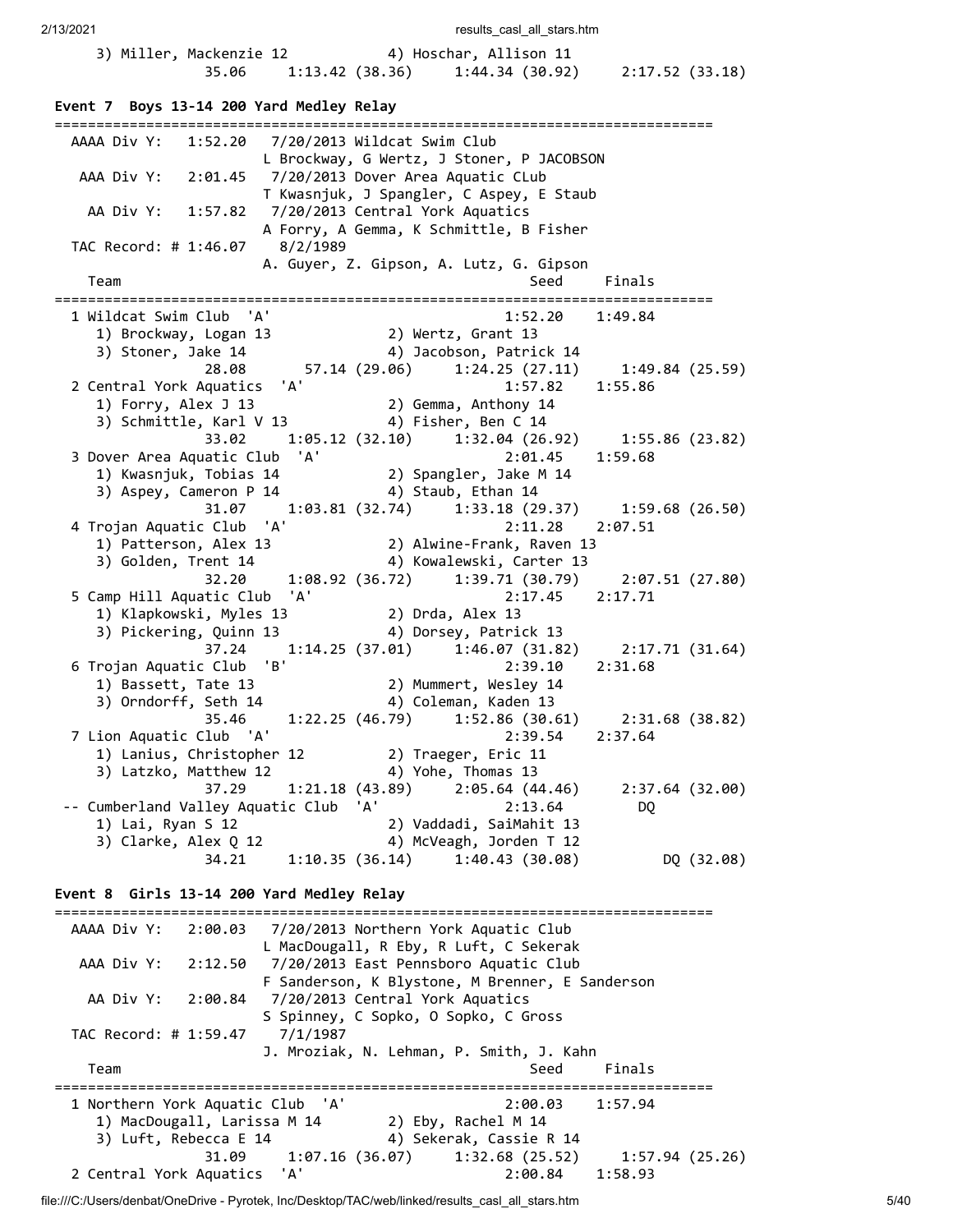1) Spinney, Sarah E 14 2) Sopko, Camryn P 13 3) Sopko, Olivia G 13 4) Gross, Carson W 14 30.66 1:06.07 (35.41) 1:34.96 (28.89) 1:58.93 (23.97) 3 Wildcat Swim Club 'A' 2:03.58 2:03.11 1) Urbaniak, Emily 14 2) Woods, Jena 14 3) O'Rourke, Lindsay 13 4) McDermott, Abigail 13 32.96 1:05.81 (32.85) 1:35.92 (30.11) 2:03.11 (27.19) 4 East Pennsboro Aquatic Club 'A' 2:12.50 2:09.83 1) Sanderson, Fiona C 13 2) Blystone, Kyra 13 3) Brenner, Maddie R 14 4) Sanderson, Emma C 14 32.83 1:11.43 (38.60) 1:41.88 (30.45) 2:09.83 (27.95) 5 Lion Aquatic Club 'A' 2:11.23 2:09.94 1) Aggen, Claire 14 2) Helt, Sarah 14 3) Welchans, Hailey 14 4) Barley, Natalie 13 33.33 1:10.60 (37.27) 1:41.05 (30.45) 2:09.94 (28.89)<br>6 Wildcat Swim Club 'B' 2:11.67 2:10.64 6 Wildcat Swim Club 'B' 2:11.67 2:10.64 1) Pechinski, Ashley 14 2) Park, Katelyn 14 3) Wise, Isabella 13 4) Sharp, Taylor 14 32.66 1:11.40 (38.74) 1:41.97 (30.57) 2:10.64 (28.67) 7 Trojan Aquatic Club 'A' 2:14.34 2:11.19 1) Bowen, Alexis 13 2) Walker, Keelie 13 3) Zortman, Cara Sue 14 4) Strickler, Sydnee 13 34.58 1:10.42 (35.84) 1:42.01 (31.59) 2:11.19 (29.18) 8 Big Spring Aquatic Club 'A' 2:15.49 2:14.25 1) Thrush, Emily M 14 2) Myers, Quincey A 13 3) McCabe, Chelsea M 14 4) Shoemaker, Amanda N 13 34.09 1:12.58 (38.49) 1:45.10 (32.52) 2:14.25 (29.15) **Event 9 Boys 15 & Over 200 Yard Medley Relay** =============================================================================== AAAA Div Y: 1:38.39 7/20/2013 Northern York Aquatic Club L Handley, S Hallett, J Brenneman, S Wenner AAA Div Y: 1:44.11 7/20/2013 Indian Creek Aquatic Club J Leighton, R Kidd, N Francis, S Daley AA Div Y: 1:54.38 7/20/2013 LION AQUATIC CLUB N Petrella, M Lanius, C Brandt, E Aggen TAC Record: # 1:43.23 7/23/1997 J, Estlack, B. Platt, M. Shorb, J. Starner Team Seed Finals =============================================================================== 1 Northern York Aquatic Club 'A' 1:38.39 1:36.88 1) Handley, Liam J 16 2) Hallett, Shane E 18 3) Brenneman, Jack C 17 4) Wenner, Seth R 17 25.50 52.37 (26.87) 1:15.18 (22.81) 1:36.88 (21.70) 2 Wildcat Swim Club 'A' 1:42.24 1:40.23 1) Brockway, Noah 16 2) Tate, Mason 17 3) Stauffer, Corey 17 4) Boyer, DJ J 16 25.61 53.49 (27.88) 1:17.69 (24.20) 1:40.23 (22.54) 3 Indian Creek Aquatic Club 'A' 1:44.11 1:40.28 1) Leighton, John 17 2) Kidd, Ryan 18 3) Francis, Nick 17 4) Daley, Sean 18 3) Francis, Nick 17 (29.22) 1:19.06 (23.90) 1:40.28 (21.22) 4 Dover Area Aquatic Club 'A' 1:51.03 1:51.36 1) Marshall, Casey J 15 2) Spangler, Ben J 16 3) Link, Hunter A 16 4) McDaniel, Tyke 17 26.95 57.31 (30.36) 1:24.10 (26.79) 1:51.36 (27.26) 5 Lion Aquatic Club 'A' 1:54.38 1:53.05 1) Petrella, Nick 15 2) Lanius, Matthew 15 3) Brandt, Callum 17 4) Aggen, Elias 17 29.06 1:03.10 (34.04) 1:29.20 (26.10) 1:53.05 (23.85) 29.06 1:03.10 (34.04) 1:29.20 (26.10) 1:53.05 (23.85)<br>6 East Pennsboro Aquatic Club 'A' 1:59.17 1:58.00 1) Leicht, Jonathan W 15 2) Thatcher, Alex L 17 3) Kahoe, Carson 16 4) Ozehowski, Tyler J 18 30.75 1:06.25 (35.50) 1:34.76 (28.51) 1:58.00 (23.24) 7 Lion Aquatic Club 'B' 2:12.40 2:11.10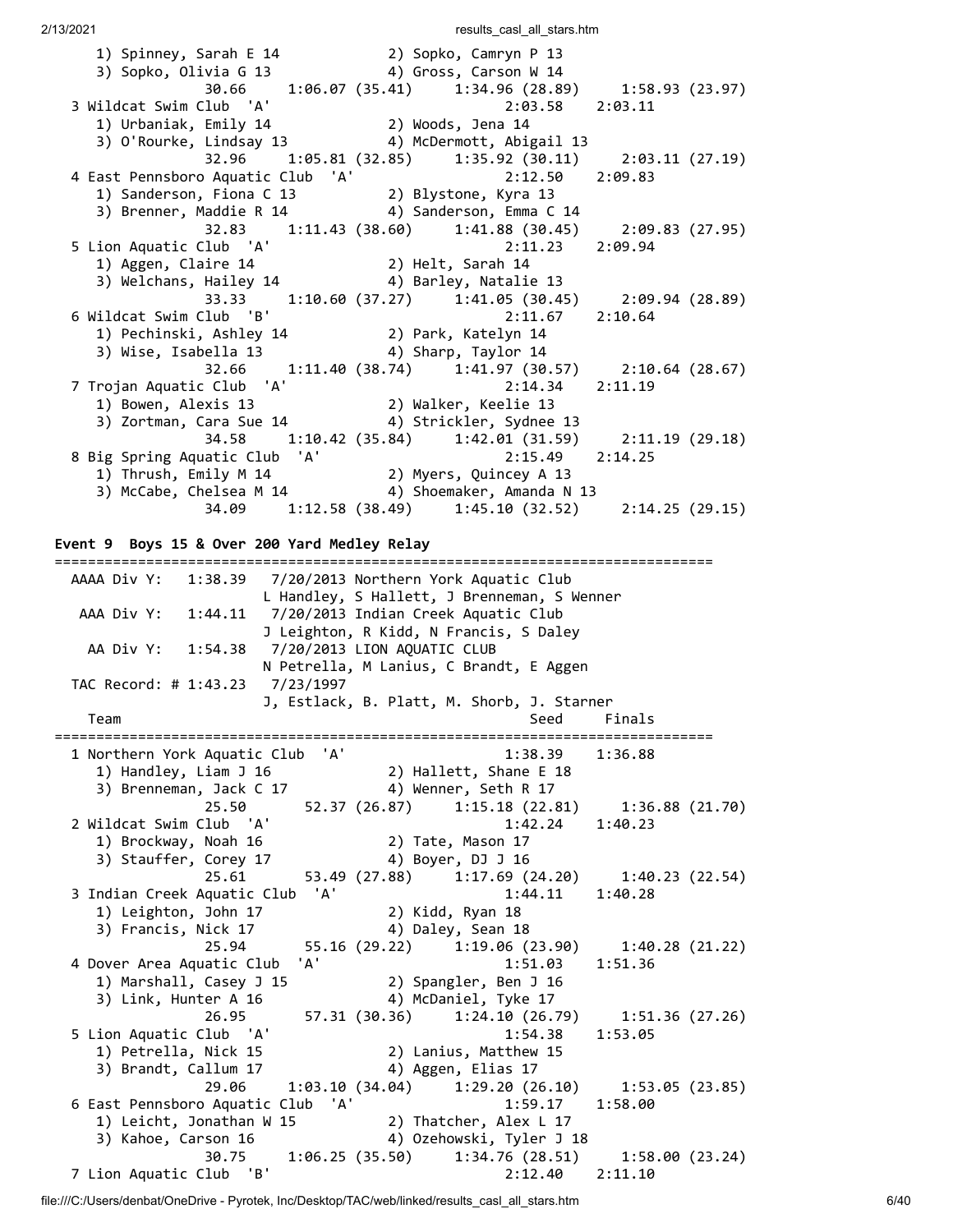| 1) Migash, Anthony 13                                                                                           |                                                       | 2) Brandt, Connor 15 |                     |                 |  |
|-----------------------------------------------------------------------------------------------------------------|-------------------------------------------------------|----------------------|---------------------|-----------------|--|
| 3) Lorenzen, Jacob 13                                                                                           | 32.68 1:08.56 (35.88) 1:41.05 (32.49) 2:11.10 (30.05) | 4) Prince, Deion 16  |                     |                 |  |
|                                                                                                                 |                                                       |                      |                     |                 |  |
| Event 10 Girls 15 & Over 200 Yard Medley Relay                                                                  |                                                       |                      |                     |                 |  |
| AAAA Div Y: 1:57.39 7/20/2013 Northern York Aquatic Club                                                        |                                                       |                      |                     |                 |  |
| AAA Div Y: 1:58.63 7/20/2013 Dover Area Aquatic Club                                                            | S Archuleta, J Strine, E Jenkins, K Miller            |                      |                     |                 |  |
|                                                                                                                 | S Dacheux, A Aspey, A Janosky, M Staub                |                      |                     |                 |  |
| AA Div Y: 2:06.28 7/20/2013 LION AQUATIC CLUB                                                                   |                                                       |                      |                     |                 |  |
| TAC Record: # 1:53.59 8/2/1989                                                                                  | H Althoff, A Mitzel, A Snyder, J Wurster              |                      |                     |                 |  |
|                                                                                                                 | J. Mroziak, N. Lehman, P. Smith, J. Klein             |                      |                     |                 |  |
| Team                                                                                                            |                                                       |                      | Seed                | Finals          |  |
| 1 Northern York Aquatic Club 'A'                                                                                |                                                       |                      | $1:57.39$ $1:55.94$ |                 |  |
| 1) Archuleta, Sydney A 16 (2) Strine, Jenn A 15<br>3) Jenkins, Emily E 16 (4) Miller, Katelyn E 17              |                                                       |                      |                     |                 |  |
|                                                                                                                 | 29.64 1:03.04 (33.40) 1:30.48 (27.44)                 |                      |                     | 1:55.94 (25.46) |  |
| 2 Dover Area Aquatic Club 'A'                                                                                   |                                                       |                      | 1:58.63             | 1:56.07         |  |
| 1) Dacheux, Summer A 17 (2) Aspey, Allie R 16                                                                   |                                                       |                      |                     |                 |  |
| 3) Janosky, Aniella F 17 4) Staub, Morgan 0 16                                                                  | 28.85 1:03.36 (34.51) 1:29.39 (26.03) 1:56.07 (26.68) |                      |                     |                 |  |
| 3 Wildcat Swim Club 'A'                                                                                         |                                                       |                      | 1:58.50             | 1:58.45         |  |
|                                                                                                                 |                                                       |                      |                     |                 |  |
|                                                                                                                 | 29.85 1:05.31 (35.46) 1:32.97 (27.66) 1:58.45 (25.48) |                      |                     |                 |  |
| 4 East Pennsboro Aquatic Club 'A'                                                                               |                                                       |                      | $2:01.22$ 1:59.77   |                 |  |
| 1) Migatulski, Katie 15 (2) Foster, Emily J 17                                                                  |                                                       |                      |                     |                 |  |
| 3) Beekler, Maddy M 16 (4) Migatulski, Elizabeth 16                                                             |                                                       |                      |                     |                 |  |
| 5 Lion Aquatic Club 'A'                                                                                         | 32.80   1:05.11 (32.31)   1:33.08 (27.97)             |                      | 2:06.28 2:05.70     | 1:59.77(26.69)  |  |
|                                                                                                                 |                                                       |                      |                     |                 |  |
| 3) Snyder, Aubrey 16 (33.91) Wurster, Jamie 15<br>33.56 (39.89) 33.56 (39.89) 33.56 (39.89) 33.56 (39.91) 33.36 |                                                       |                      |                     |                 |  |
| 6 Central York Aquatics 'A'                                                                                     |                                                       |                      | 2:08.57             | 2:09.87         |  |
| 1) Kerchner, Shannen N 17 2) Burgess, Theresa M 16                                                              |                                                       |                      |                     |                 |  |
| 3) Luckenbaugh, Madi M 17 4) Grove, Morgan A 15                                                                 |                                                       |                      |                     |                 |  |
| 33.43    4:09.81    (36.38)    4:40.30    (30.49)                                                               |                                                       |                      |                     | 2:09.87(29.57)  |  |
| Event 11 Boys 9-10 100 Yard IM                                                                                  |                                                       |                      |                     |                 |  |
| AAAA Div Y: 1:22.17 7/20/2013 Nolan Chenot, CSC                                                                 |                                                       |                      |                     |                 |  |
| AAA Div Y: 1:13.60 7/20/2013 Scott R Majka, EPAC                                                                |                                                       |                      |                     |                 |  |
| AA Div Y: 1:22.47 7/20/2013 Tyler J Distenfeld, CVAC                                                            |                                                       |                      |                     |                 |  |
| A Div Y: 1:08.74 7/20/2013 Kyle Farrow, HAC-MA<br>TAC Record: # 1:12.93 2/3/2002 Kevin Marsteller               |                                                       |                      |                     |                 |  |
| Name                                                                                                            | Age Team                                              |                      | Seed                | Finals          |  |
| 1 Farrow, Kyle T                                                                                                | 10 HAC                                                |                      | 1:08.74             | 1:08.10         |  |
| 31.59<br>2 Majka, Scott R                                                                                       | 1:08.10(36.51)<br>10 EPAC                             |                      | 1:13.60             | 1:12.96         |  |
| 34.69<br>3 Distenfeld, Tyler J                                                                                  | 1:12.96(38.27)<br>10 CVAC                             |                      | 1:22.47             | 1:19.60         |  |
| 36.52                                                                                                           | 1:19.60 (43.08)                                       |                      |                     |                 |  |
| 4 Chenot, Nolan<br>39.73                                                                                        | 10 CSC<br>1:22.09(42.36)                              |                      | 1:22.17             | 1:22.09         |  |
| 5 So, Ian J                                                                                                     | 9 NYAC                                                |                      | 1:25.04             | 1:23.58         |  |
| 38.24                                                                                                           | 1:23.58(45.34)                                        |                      |                     |                 |  |
| 6 Hill, Jonathan<br>40.81                                                                                       | 10 SGSC<br>1:24.44(43.63)                             |                      | 1:25.77             | 1:24.44         |  |
| 7 Boyce, Ryan A                                                                                                 | 10 NYAC                                               |                      | 1:24.70             | 1:24.65         |  |
| 39.19                                                                                                           | 1:24.65(45.46)                                        |                      |                     |                 |  |
| 8 Schwalm, Gannon                                                                                               | 9 BSC                                                 |                      | 1:24.73             | 1:24.74         |  |

file:///C:/Users/denbat/OneDrive - Pyrotek, Inc/Desktop/TAC/web/linked/results\_casl\_all\_stars.htm 7/40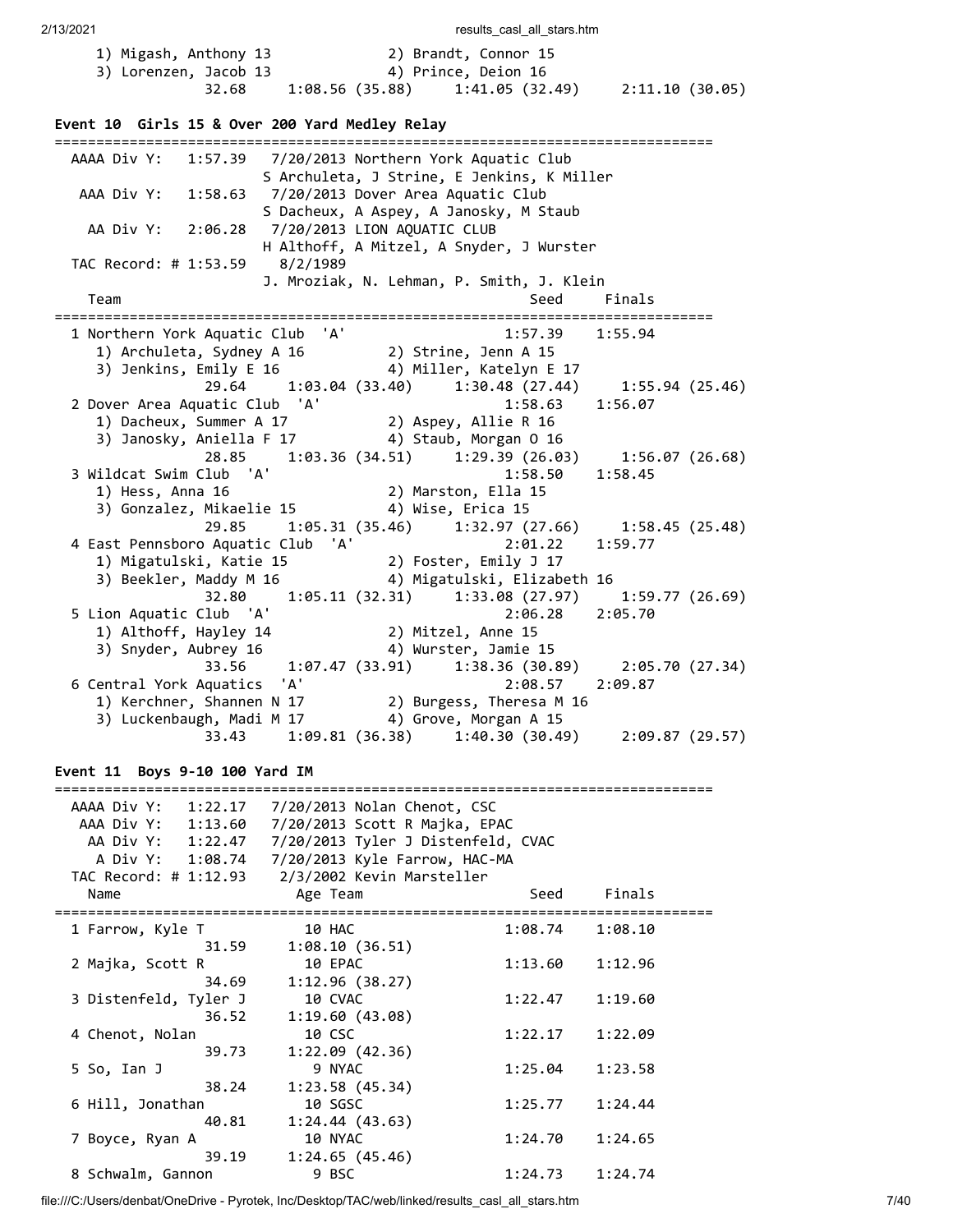| 39.63                | 1:24.74(45.11) |         |         |
|----------------------|----------------|---------|---------|
| 9 Glatfelter, Tanner | 10 DAAC        | 1:27.97 | 1:27.02 |
| 40.95                | 1:27.02(46.07) |         |         |
| 10 Stout, CJ         | 10 ACWS        | 1:27.13 | 1:27.39 |
| 39.99                | 1:27.39(47.40) |         |         |
| 11 Conant, Patrick R | 9 CVAC         | 1:31.24 | 1:28.77 |
| 41.30                | 1:28.77(47.47) |         |         |
| 12 Estep, Colby T    | 10 SHIP        | 1:33.22 | 1:32.86 |
| 42.68                | 1:32.86(50.18) |         |         |
| 13 Sequino, Thomas   | 10 CYA         | 1:33.33 | 1:33.08 |
| 44.52                | 1:33.08(48.56) |         |         |
| 14 Kanne, Aidan M    | 10 GETY        | 1:33.43 | 1:34.43 |
| 43.75                | 1:34.43(50.68) |         |         |
| 15 Barley, Sean      | 9 LAC          | 1:33.60 | 1:35.62 |
| 44.94                | 1:35.62(50.68) |         |         |
| 16 Seman, Alexander  | 9 MSC          | 1:32.83 | 1:35.74 |
| 44.23                | 1:35.74(51.51) |         |         |
|                      |                |         |         |

# **Event 12 Girls 9-10 100 Yard IM**

| AAAA Div Y: 1:16.99 7/20/2013 Riley E Trout, TAC |                                                |                                                     |         |  |  |  |
|--------------------------------------------------|------------------------------------------------|-----------------------------------------------------|---------|--|--|--|
|                                                  | AAA Div Y: 1:26.21 7/20/2013 Sara Turner, EPAC |                                                     |         |  |  |  |
|                                                  |                                                | AA Div Y: 1:17.18 7/20/2013 Julia Strine, SHIP - MA |         |  |  |  |
|                                                  |                                                | A Div Y: 1:22.81  7/20/2013 Abby Jarrett, HAY-MA    |         |  |  |  |
|                                                  |                                                |                                                     |         |  |  |  |
| Name                                             | Age Team                                       | Seed                                                | Finals  |  |  |  |
|                                                  |                                                |                                                     |         |  |  |  |
| 1 Trout, Riley E                                 | 10 TAC                                         | 1:16.99                                             | 1:14.78 |  |  |  |
| 33.85                                            | 1:14.78(40.93)                                 |                                                     |         |  |  |  |
| 2 Strine, Julia                                  | 10 SHIP                                        | 1:17.18                                             | 1:17.26 |  |  |  |
| 36.81                                            | 1:17.26(40.45)                                 |                                                     |         |  |  |  |
| 3 Guyer, Sophia                                  | 10 TAC                                         | 1:19.76                                             | 1:18.81 |  |  |  |
| 35.17                                            | 1:18.81(43.64)                                 |                                                     |         |  |  |  |
| 4 Lyesnykova, Alina V                            | 9 CVAC                                         | 1:21.45                                             | 1:21.15 |  |  |  |
| 38.48                                            | 1:21.15(42.67)                                 |                                                     |         |  |  |  |
| 5 Jarrett, Abby E                                | 10 HAY                                         | 1:22.81                                             | 1:24.16 |  |  |  |
| 41.47                                            | 1:24.16(42.69)                                 |                                                     |         |  |  |  |
| 6 Turner, Sara                                   | 9 EPAC                                         | 1:26.21                                             | 1:25.00 |  |  |  |
| 41.34                                            | 1:25.00(43.66)                                 |                                                     |         |  |  |  |
| 7 Corbin, Emma                                   | 10 CHAC                                        | 1:27.64                                             | 1:25.95 |  |  |  |
| 40.40                                            | 1:25.95(45.55)                                 |                                                     |         |  |  |  |
| 8 Lonergan, Megan                                | 9 TAC                                          | 1:29.48                                             | 1:26.91 |  |  |  |
| 39.44                                            | 1:26.91(47.47)                                 |                                                     |         |  |  |  |
| 9 Klinedinst, Molly K                            | 9 CYA                                          | 1:28.04                                             | 1:27.70 |  |  |  |
| 42.29                                            | 1:27.70(45.41)                                 |                                                     |         |  |  |  |
| 10 Butera, Arabella G                            | 9 CYA                                          | 1:33.11                                             | 1:29.04 |  |  |  |
| 40.87                                            | 1:29.04(48.17)                                 |                                                     |         |  |  |  |
| 11 Strayer, Catie                                | 9 CYA                                          | 1:31.39                                             | 1:31.40 |  |  |  |
| 42.59                                            | 1:31.40(48.81)                                 |                                                     |         |  |  |  |
| 12 Sutton, Annabelle L                           | 9 BSC                                          | 1:32.55                                             | 1:32.60 |  |  |  |
| 42.40                                            | 1:32.60(50.20)                                 |                                                     |         |  |  |  |
| 13 Shoemaker, Jennifer E                         | 9 BSAC                                         | 1:29.38                                             | 1:33.60 |  |  |  |
| 45.91                                            | 1:33.60(47.69)                                 |                                                     |         |  |  |  |
| 14 Delacruz, Emily                               | 9 GETY                                         | 1:32.72                                             | 1:33.98 |  |  |  |
| 45.38                                            | 1:33.98(48.60)                                 |                                                     |         |  |  |  |
| 15 Buhrman, Laura E                              | 10 BSAC                                        | 1:31.18                                             | 1:35.21 |  |  |  |
| 45.07                                            | 1:35.21(50.14)                                 |                                                     |         |  |  |  |
| 16 Minich, Allison                               | 9 CYA                                          | 1:31.42                                             | 1:35.51 |  |  |  |
| 44.41                                            | 1:35.51(51.10)                                 |                                                     |         |  |  |  |

# **Event 13 Boys 11-12 100 Yard IM**

=============================================================================== AAAA Div Y: 1:12.04 7/20/2013 William Wise, WSC AAA Div Y: 1:09.37 7/20/2013 Josiah Kline, SGSC AA Div Y: 1:10.19 7/20/2013 Alex Q Clarke, CVAC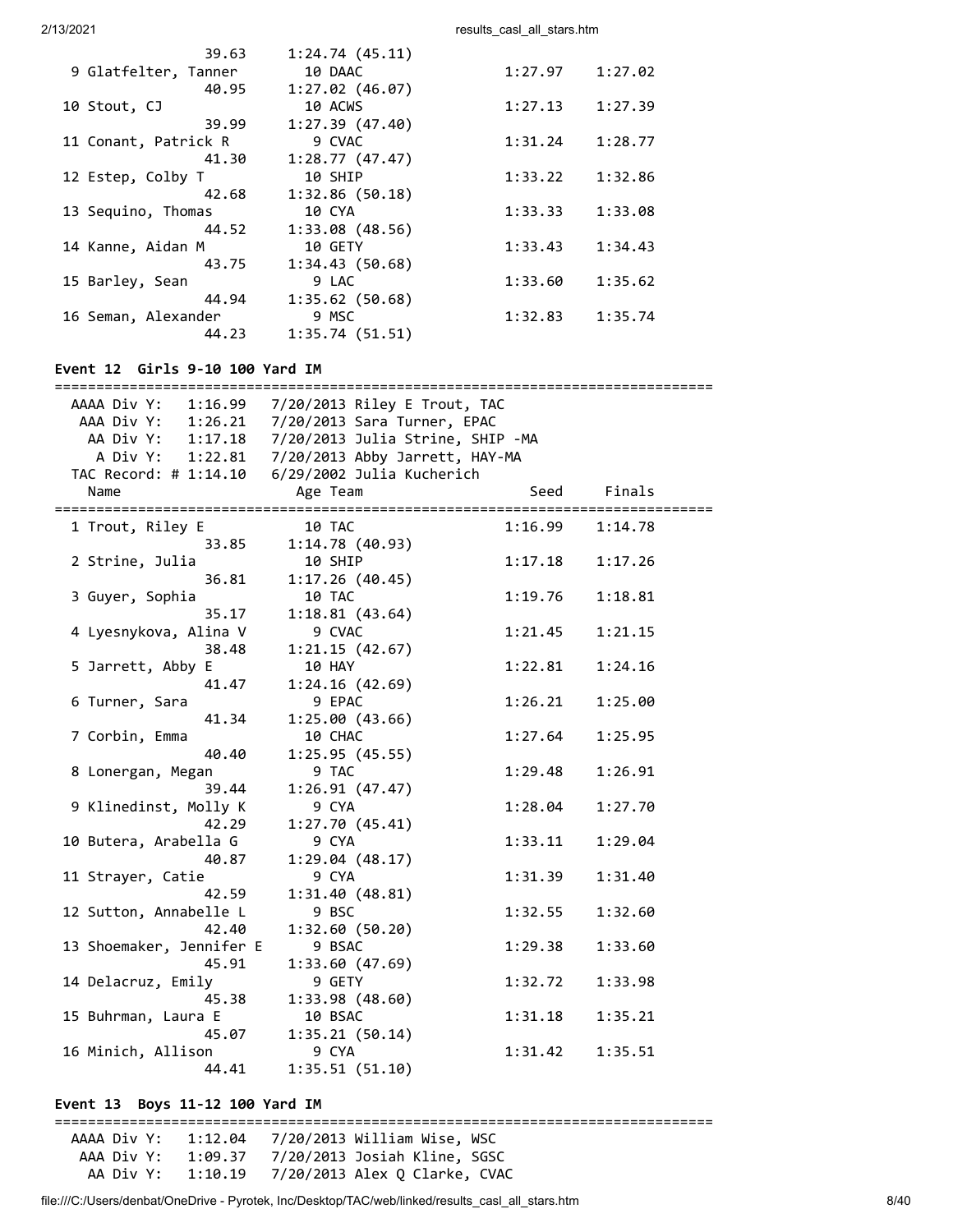|                      | A Div Y: 1:05.91 7/20/2013 Zack Gallagher, HAC-MA |         |         |
|----------------------|---------------------------------------------------|---------|---------|
| Name                 | Age Team                                          | Seed    | Finals  |
| 1 Gallagher, Zack A  | 11 HAC                                            | 1:05.91 | 1:06.31 |
| 30.06                | 1:06.31(36.25)                                    |         |         |
| 2 Kline, Josiah      | 12 SGSC                                           | 1:09.37 | 1:08.74 |
| 31.35                | 1:08.74(37.39)                                    |         |         |
| 3 Spahr, Riley       | 12 CHAC                                           | 1:10.40 | 1:09.29 |
| 32.48                | 1:09.29 (36.81)                                   |         |         |
| 4 Wise, William      | 12 WSC                                            | 1:12.04 | 1:10.08 |
| 32.72                | 1:10.08(37.36)                                    |         |         |
| 5 Clarke, Alex Q     | 12 CVAC                                           | 1:10.19 | 1:10.78 |
| 31.82                | 1:10.78(38.96)                                    |         |         |
| 6 Hicks, Jared R     | 12 CYA                                            | 1:13.32 | 1:11.56 |
| 31.85                | 1:11.56(39.71)                                    |         |         |
| 7 Hammer, Kevin      | 12 CSC                                            | 1:12.79 | 1:12.18 |
| 32.86                | 1:12.18(39.32)                                    |         |         |
| 8 Tate, Lucas B      | 11 CYA                                            | 1:14.74 | 1:13.05 |
| 34.08                | 1:13.05(38.97)                                    |         |         |
| 9 O'Neill, Patrick S | 12 CYA                                            | 1:14.29 | 1:13.48 |
| 34.31                | 1:13.48(39.17)                                    |         |         |
| 10 Dunnigan, Joel    | 11 WSC                                            | 1:15.83 | 1:14.62 |
| 35.19                | 1:14.62(39.43)                                    |         |         |
| 11 Spencer, Noah B   | 11 NYAC                                           | 1:19.29 | 1:16.65 |
| 34.26                | 1:16.65(42.39)                                    |         |         |
| 12 Stein, Brayden A  | 12 CYA                                            | 1:18.37 | 1:16.83 |
| 37.30                | 1:16.83(39.53)                                    |         |         |
| 13 Forry, Brent      | 11 CYA                                            | 1:18.08 | 1:16.85 |
| 34.09                | 1:16.85(42.76)                                    |         |         |
| 14 Shore, Austin E   | 12 HAY                                            | 1:21.63 | 1:18.82 |
| 36.20                | 1:18.82(42.62)                                    |         |         |
| 15 Padgett, Casey C  | 11 BSAC                                           | 1:18.12 | 1:21.43 |
| 37.07                | 1:21.43(44.36)                                    |         |         |
| 16 McVeagh, Jorden T | 12 CVAC                                           | 1:21.58 | 1:22.60 |
| 36.91                | 1:22.60(45.69)                                    |         |         |

# **Event 14 Girls 11-12 100 Yard IM**

===============================================================================

| AAAA Div Y: 1:07.55 | 7/20/2013 Katie M Luft, NYAC -MA                      |         |         |
|---------------------|-------------------------------------------------------|---------|---------|
| AAA Div Y: 1:20.88  | 7/20/2013 Madelynn Kinard, DAAC                       |         |         |
|                     | AA Div Y: 1:12.35 7/20/2013 Lauren E Mummert, CYA -MA |         |         |
|                     | A Div Y: 1:13.64 7/20/2013 Carolyn Bolden, HAC-MA     |         |         |
|                     | TAC Record: # 1:08.29    6/13/2013 Rachel Stein, TAC  |         |         |
| Name                | Age Team                                              | Seed    | Finals  |
| 1 Luft, Katie M     | 12 NYAC                                               | 1:07.55 | 1:07.66 |
| 30.46               | 1:07.66(37.20)                                        |         |         |
| 2 Hoover, Sydney    | 12 WSC                                                | 1:08.84 | 1:08.74 |
| 31.47               | 1:08.74(37.27)                                        |         |         |
| 3 Maher, Shannan N  | 12 NYAC                                               | 1:12.37 | 1:11.58 |
| 34.51               | 1:11.58(37.07)                                        |         |         |
| 4 Mummert, Lauren E | 12 CYA                                                | 1:12.35 | 1:11.66 |
| 32.81               | 1:11.66(38.85)                                        |         |         |
| 5 Whiddon, Olivia   | 12 WSC                                                | 1:15.08 | 1:11.83 |
| 32.68               | 1:11.83(39.15)                                        |         |         |
| 6 Tate, Meg         | 11 CSC                                                | 1:12.96 | 1:12.26 |
| 34.74               | 1:12.26(37.52)                                        |         |         |
| 7 Minich, Sarah     | 12 CYA                                                | 1:13.90 | 1:12.49 |
| 34.62               | 1:12.49(37.87)                                        |         |         |
| 8 Bolden, Carolyn N | 12 HAC                                                | 1:13.64 | 1:13.70 |
| 34.83               | 1:13.70(38.87)                                        |         |         |
| 9 Abel, Maddy       | 12 TAC                                                | 1:15.02 | 1:13.74 |
|                     | 34.55 1:13.74 (39.19)                                 |         |         |
| 10 Boyce, Katelyn M | 12 NYAC                                               | 1:16.08 | 1:14.38 |

file:///C:/Users/denbat/OneDrive - Pyrotek, Inc/Desktop/TAC/web/linked/results\_casl\_all\_stars.htm 9/40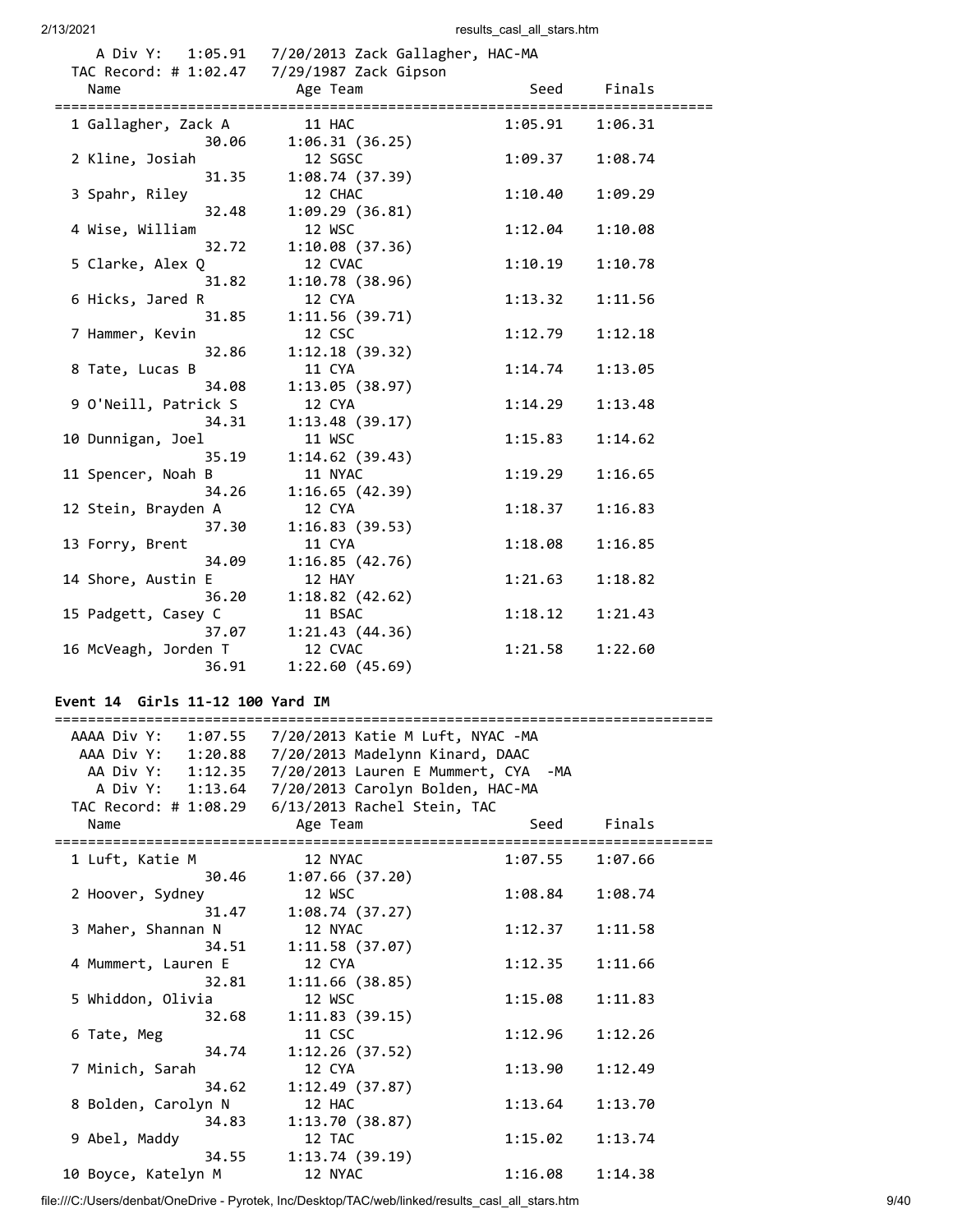| 35.84                | 1:14.38(38.54) |         |         |
|----------------------|----------------|---------|---------|
| 11 Singh, Srishti    | 12 York Y      | 1:15.07 | 1:14.56 |
| 34.71                | 1:14.56(39.85) |         |         |
| 12 Sopko, Micah N    | 11 CYA         | 1:14.30 | 1:14.80 |
| 34.86                | 1:14.80(39.94) |         |         |
| 13 Miller, Gabby M   | 11 CYA         | 1:15.82 | 1:15.21 |
| 34.71                | 1:15.21(40.50) |         |         |
| 14 Brown, Abby R     | 11 CHAC        | 1:16.16 | 1:15.57 |
| 35.51                | 1:15.57(40.06) |         |         |
| 15 Wolfgang, Ronni E | 12 BSC         | 1:16.00 | 1:18.04 |
| 34.77                | 1:18.04(43.27) |         |         |
| 16 Kinard, Madelynn  | 11 DAAC        | 1:20.88 | 1:19.60 |
| 35.03                | 1:19.60(44.57) |         |         |

# **Event 15 Boys 13-14 100 Yard IM**

|                      | AAAA Div Y: 1:05.31  7/20/2013  Billy T Webber, NYAC -MA |         |         |  |
|----------------------|----------------------------------------------------------|---------|---------|--|
|                      | AAA Div Y: 1:03.77 7/20/2013 Justin Culp, SGSC           |         |         |  |
|                      | AA Div Y: 58.99 7/20/2013 Alec K Peckmann, CYA -MA       |         |         |  |
|                      | A Div Y: 1:08.84  7/20/2013 Tyler Clemmer, HAC-MA        |         |         |  |
|                      | TAC Record: # 58.10 7/22/1989 Zach Gipson                |         |         |  |
| Name                 | Age Team                                                 | Seed    | Finals  |  |
| 1 Peckmann, Alec K   | 13 CYA                                                   | 58.99   | 57.24   |  |
| 25.96                | 57.24 (31.28)                                            |         |         |  |
| 2 Culp, Justin       | 14 SGSC                                                  | 1:03.77 | 1:02.56 |  |
| 30.14                | 1:02.56(32.42)                                           |         |         |  |
| 3 Webber, Billy T    | 14 NYAC                                                  | 1:05.31 | 1:02.61 |  |
| 29.75                | 1:02.61(32.86)                                           |         |         |  |
| 4 Kwasnjuk, Tobias   | 14 DAAC                                                  | 1:06.80 | 1:06.34 |  |
| 29.47                | 1:06.34(36.87)                                           |         |         |  |
| 5 Spencer, Ethan T   | 14 NYAC                                                  | 1:06.98 | 1:06.55 |  |
| 31.48                | 1:06.55(35.07)                                           |         |         |  |
| 6 Fiorentino, Max    | 14 CSC                                                   | 1:09.01 | 1:07.53 |  |
| 31.80                | 1:07.53(35.73)                                           |         |         |  |
| 7 Buck, Matt         | 14 SHIP                                                  | 1:10.13 | 1:08.32 |  |
| 31.16                | 1:08.32(37.16)                                           |         |         |  |
| 8 Clemmer, Tyler L   | 14 HAC                                                   | 1:08.84 | 1:08.50 |  |
| 30.31                | 1:08.50(38.19)                                           |         |         |  |
| 9 DeAngelo, Nico A   | 13 GETY                                                  | 1:10.39 | 1:09.00 |  |
| 31.19                | 1:09.00(37.81)                                           |         |         |  |
| 10 Chen, Matthew     | 14 York Y                                                | 1:09.26 | 1:09.18 |  |
| 31.99                | 1:09.18(37.19)                                           |         |         |  |
| 11 Golden, Trent     | 14 TAC                                                   | 1:10.94 | 1:09.91 |  |
| 32.77                | 1:09.91 (37.14)                                          |         |         |  |
| 12 Ciavarella, Mike  | 13 ACWS                                                  | 1:13.33 | 1:14.00 |  |
| 34.65                | 1:14.00(39.35)                                           |         |         |  |
| 13 Flory, Brennan C  | 13 BSAC                                                  | 1:16.58 | 1:16.88 |  |
| 36.17                | 1:16.88(40.71)                                           |         |         |  |
| 14 Klapkowski, Myles | 13 CHAC                                                  | 1:24.41 | 1:20.30 |  |
| 34.99                | 1:20.30(45.31)                                           |         |         |  |
| 15 Magee, TC C       | 13 BSAC                                                  | 1:30.62 | 1:28.00 |  |
| 38.71                | 1:28.00(49.29)                                           |         |         |  |
| -- Musone, Jake      | 14 CYA                                                   | 1:12.65 | DQ      |  |
| 34.43                | DQ (38.08)                                               |         |         |  |

# **Event 16 Girls 13-14 100 Yard IM**

| AAAA Div Y: 1:10.80   |          | 7/20/2013 Larissa M MacDougall, NYAC -MA |      |        |
|-----------------------|----------|------------------------------------------|------|--------|
| AAA Div Y: 1:11.73    |          | 7/20/2013 Macyn Rice, SMSC               |      |        |
| AA Div Y: 1:06.74     |          | 7/20/2013 Olivia G Sopko, CYA -MA        |      |        |
| A Div Y: $1:10.00$    |          | 7/20/2013 Caroline Dudenhoeffer, GETY-MA |      |        |
| TAC Record: # 1:01.98 |          | 6/20/1987 Nikki Lehman                   |      |        |
| Name                  | Age Team |                                          | Seed | Finals |
|                       |          |                                          |      |        |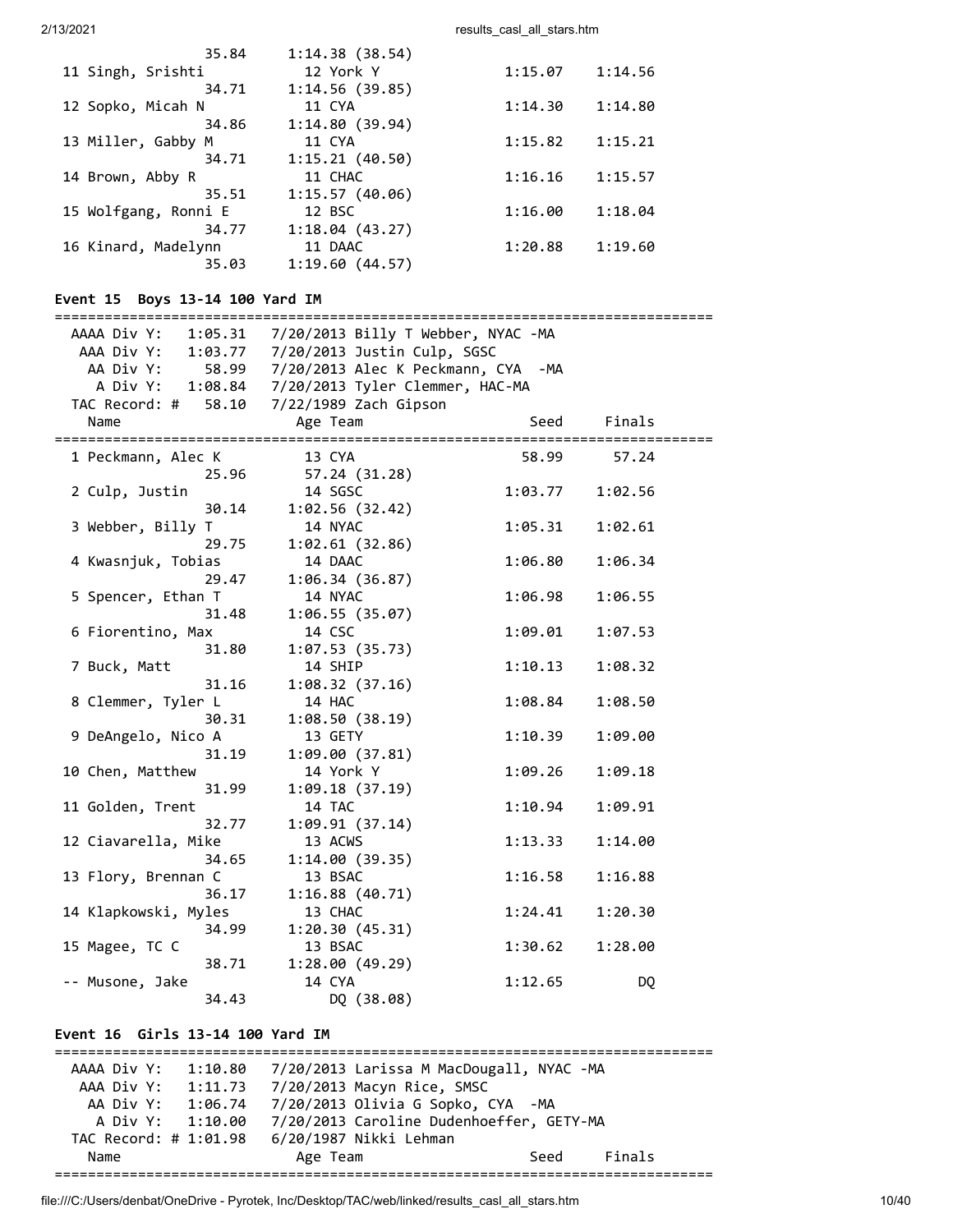2/13/2021 2002 2003 2004 2006 2007 2013 2014 2014 2015 2016 2017 2018 2019 2019 2014 2016 2017 2018 2019 2016 20 1 Sopko, Olivia G 13 CYA 1:06.74 1:06.47 30.58 1:06.47 (35.89) 2 Sopko, Camryn P 13 CYA 1:08.05 1:07.31 31.91 1:07.31 (35.40) 3 Spinney, Sarah E 14 CYA 1:07.81 1:07.71 30.51 1:07.71 (37.20) 4 Dudenhoeffer, Caroline R 13 GETY 1:10.00 1:09.34 33.35 1:09.34 (35.99) 5 MacDougall, Larissa M 14 NYAC 1:10.80 1:09.35 30.77 1:09.35 (38.58) 6 King, Caelyn K 13 HAC 1:10.10 1:09.55 32.67 1:09.55 (36.88) 7 Hartman, Sarah E 13 CYA 1:11.87 1:09.67 31.76 1:09.67 (37.91) 8 Yohe, McKenna 14 ACWS 1:13.95 1:12.27 34.44 1:12.27 (37.83) 9 Rice, Macyn 14 SMSC 1:11.73 1:13.05 34.35 1:13.05 (38.70) 10 Carbaugh, Katie 14 SHIP 1:14.52 1:13.08 34.80 1:13.08 (38.28) 11 Sanderson, Emma C 14 EPAC 1:12.52 1:13.21 33.86 1:13.21 (39.35) 12 Rau, Caitlyn A 13 BSC 1:13.36 1:13.49 34.49 1:13.49 (39.00) 13 Sanderson, Fiona C 13 EPAC 1:14.51 1:13.51 33.24 1:13.51 (40.27) 14 Williams, Natalee F 14 GETY 1:14.52 1:14.14 33.72 1:14.14 (40.42) 15 Shoemaker, Amanda N 13 BSAC 1:15.76 1:14.50 35.78 1:14.50 (38.72) 16 Barnes, Sophie 13 DAAC 1:15.63 1:17.26 34.77 1:17.26 (42.49)

# **Event 17 Boys 15 & Over 100 Yard IM**

| AAAA Div Y:<br>57.02           | 7/20/2013 Ben M Johnston, NYAC -MA               |         |         |  |
|--------------------------------|--------------------------------------------------|---------|---------|--|
|                                | AAA Div Y: 1:02.21 7/20/2013 Hunter Link, DAAC   |         |         |  |
| AA Div Y:                      | 57.92 7/20/2013 Henry Tanguay, CHAC -CW          |         |         |  |
|                                | A Div Y: 1:00.85 7/20/2013 Matthew Loch, ACWS-MA |         |         |  |
|                                | TAC Record: # 56.46 7/14/1990 Zach Gipson        |         |         |  |
| Name<br>====================== | Age Team                                         | Seed    | Finals  |  |
| 1 Johnston, Ben M              | 16 NYAC                                          | 57.02   | 55.69   |  |
| 25.75                          | 55.69 (29.94)                                    |         |         |  |
| 2 Hallett, Shane E             | 18 NYAC                                          | 57.38   | 56.81   |  |
| 27.14                          | 56.81 (29.67)                                    |         |         |  |
| 3 Tanguay, Henry               | 16 CHAC                                          | 57.92   | 57.08   |  |
| 4 Carroll, Bryce W             | 16 NYAC                                          | 59.79   | 57.97   |  |
| 26.77                          | 57.97 (31.20)                                    |         |         |  |
| 5 Brandt, Callum               | 17 LAC                                           | 1:00.49 | 59.25   |  |
| 27.32                          | 59.25 (31.93)                                    |         |         |  |
| 6 Loch, Matthew J              | 16 ACWS                                          | 1:00.85 | 59.76   |  |
| 28.84                          | 59.76 (30.92)                                    |         |         |  |
| 7 Deckman, Jordan M            | 17 CVAC                                          | 1:01.37 | 1:00.69 |  |
| 8 Haley, Ben M                 | 17 NYAC                                          | 59.67   | 1:00.74 |  |
| 27.20                          | 1:00.74(33.54)                                   |         |         |  |
| 9 Chu, Ben S                   | 15 CYA                                           | 1:00.50 | 1:00.75 |  |
| 27.39                          | 1:00.75(33.36)                                   |         |         |  |
| 10 Walker, Greg T              | 18 BSAC                                          | 1:02.27 | 1:01.42 |  |
| 28.98                          | 1:01.42(32.44)                                   |         |         |  |
| 11 Link, Hunter A              | 16 DAAC                                          | 1:02.21 | 1:02.39 |  |
| 28.52                          | 1:02.39(33.87)                                   |         |         |  |
| 12 Zuilkoski, Mike H           | 15 ACWS                                          | 1:02.64 | 1:02.86 |  |
| 28.24                          | 1:02.86(34.62)                                   |         |         |  |
| 13 Spangler, Ben J             | 16 DAAC                                          | 1:02.36 | 1:02.97 |  |

file:///C:/Users/denbat/OneDrive - Pyrotek, Inc/Desktop/TAC/web/linked/results\_casl\_all\_stars.htm 11/40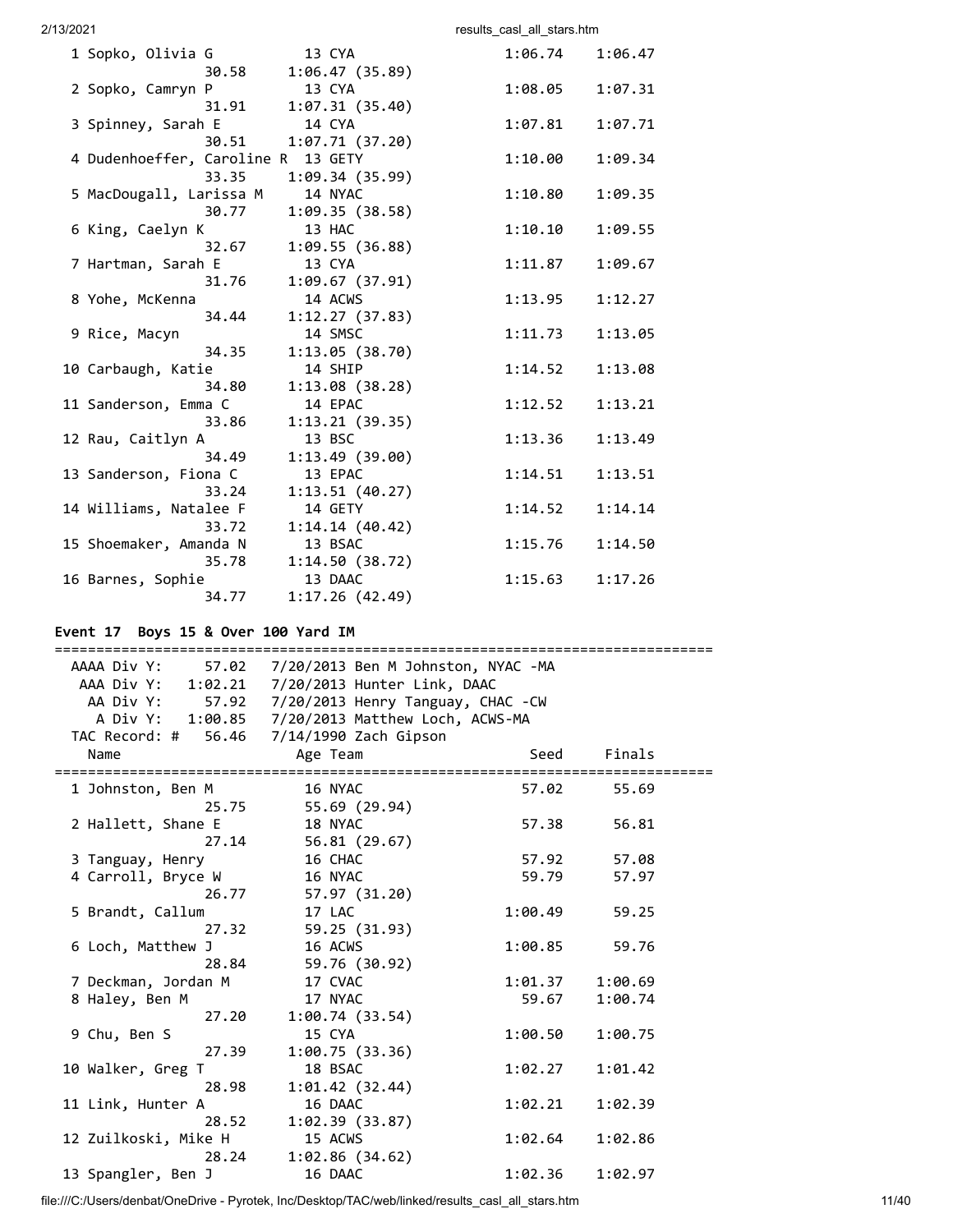| 29.38              | 1:02.97(33.59) |         |         |
|--------------------|----------------|---------|---------|
| 14 Jones, Robert D | 16 GETY        | 1:05.32 | 1:05.35 |
| 30.45              | 1:05.35(34.90) |         |         |
| 15 Lanius, Matthew | 15 LAC         | 1:07.10 | 1:06.14 |
| 30.63              | 1:06.14(35.51) |         |         |
| 16 Landis, Greg N  | 15 NYAC        | 1:07.96 | 1:06.79 |
| 30.90              | 1:06.79(35.89) |         |         |

# **Event 18 Girls 15 & Over 100 Yard IM**

| ======================== |                                                                                |         |         |
|--------------------------|--------------------------------------------------------------------------------|---------|---------|
|                          | AAAA Div Y: 1:03.70                     7/20/2013    Emily E Jenkins, NYAC -MA |         |         |
|                          | AAA Div Y: 1:02.31 7/20/2013 Aniella Janosky, DAAC                             |         |         |
| AA Div Y: 1:06.61        | 7/20/2013 Mackenzie R Sopko, CYA                                               | -MA     |         |
| A Div Y: 1:04.30         | 7/20/2013 Regan Chalk, HAY-MA                                                  |         |         |
| TAC Record: # 1:02.62    | 8/2/1989 Julie Mroziak                                                         |         |         |
| Name                     | Age Team                                                                       | Seed    | Finals  |
| 1 Janosky, Aniella F     | 17 DAAC                                                                        | 1:02.31 | 1:01.79 |
| 29.40                    | 1:01.79(32.39)                                                                 |         |         |
| 2 Jenkins, Emily E       | 16 NYAC                                                                        | 1:03.70 | 1:02.03 |
| 28.72                    | 1:02.03(33.31)                                                                 |         |         |
| 3 Gasparini, Ana         | 17 Indian Creek                                                                | 1:04.65 | 1:03.61 |
| 28.62                    | 1:03.61(34.99)                                                                 |         |         |
| 4 Chalk, Regan M         | <b>16 HAY</b>                                                                  | 1:04.30 | 1:04.55 |
| 28.81                    | 1:04.55(35.74)                                                                 |         |         |
| 5 Hess, Anna             | 16 WSC                                                                         | 1:05.89 | 1:05.56 |
| 29.75                    | 1:05.56(35.81)                                                                 |         |         |
| 6 Ball, Shannon          | 15 ACWS                                                                        | 1:05.55 | 1:05.69 |
| 30.06                    | 1:05.69(35.63)                                                                 |         |         |
| 7 Sinclair, Olivia       | 16 Indian Creek                                                                | 1:07.09 | 1:06.07 |
| 29.74                    | 1:06.07(36.33)                                                                 |         |         |
| 8 Sopko, Mackenzie R     | 15 CYA                                                                         | 1:06.61 | 1:06.69 |
| 30.92                    | 1:06.69(35.77)                                                                 |         |         |
| 9 Mitzel, Anne           | 15 LAC                                                                         | 1:07.17 | 1:06.78 |
| 30.58                    | 1:06.78(36.20)                                                                 |         |         |
| 10 Vaughn, Haley R       | 17 NYAC                                                                        | 1:07.63 | 1:06.81 |
| 30.82                    | 1:06.81(35.99)                                                                 |         |         |
| 11 Strine, Jenn A        | 15 NYAC                                                                        | 1:06.84 | 1:06.87 |
| 31.47                    | 1:06.87(35.40)                                                                 |         |         |
| 12 Miller, Rebecca I     | 17 ADST                                                                        | 1:07.93 | 1:07.40 |
| 30.72                    | 1:07.40(36.68)                                                                 |         |         |
| 13 Walker, Lexi L        | 17 BSAC                                                                        | 1:07.00 | 1:07.76 |
| 30.50                    | 1:07.76(37.26)                                                                 |         |         |
|                          |                                                                                |         |         |
| 14 Damon, Savannah L     | 16 York Y                                                                      | 1:08.01 | 1:07.77 |
| 31.29                    | 1:07.77(36.48)                                                                 |         |         |
| 15 Flory, Madeleine S    | 15 BSAC                                                                        | 1:08.53 | 1:07.94 |
| 31.36                    | 1:07.94(36.58)                                                                 |         |         |
| 16 Randolph, Julia       | 16 WSC                                                                         | 1:09.43 | 1:09.43 |
| 32.13                    | 1:09.43(37.30)                                                                 |         |         |

# **Event 19 Boys 8 & Under 25 Yard Freestyle**

| AAAA Div Y:<br>15.13<br>AAA Div Y:<br>16.60<br>AA Div Y:<br>16.82<br>A Div Y: 16.56<br>TAC Record: # 15.22 | 7/20/2013 Sam R Stoner, York Y<br>7/20/2013 Kyle Lillich, SGSC<br>7/20/2013 Payton Taylor, CHAC -CW<br>7/20/2013 Justin Stupka, ACWS-MA<br>6/19/2004 Spenser Strickler |       |        |
|------------------------------------------------------------------------------------------------------------|------------------------------------------------------------------------------------------------------------------------------------------------------------------------|-------|--------|
| Name                                                                                                       | Age Team                                                                                                                                                               | Seed  | Finals |
|                                                                                                            |                                                                                                                                                                        |       |        |
| 1 Wang, Ethan                                                                                              | 8 York Y                                                                                                                                                               | 15.72 | 15.34  |
| 2 Stoner, Sam R                                                                                            | 8 York Y                                                                                                                                                               | 15.13 | 15.68  |
| 3 Shank, Louis                                                                                             | 8 CSC                                                                                                                                                                  | 16.18 | 15.88  |
| 4 Stupka, Justin                                                                                           | 8 ACWS                                                                                                                                                                 | 16.56 | 16.47  |
| 5 Hunt, Reed                                                                                               | 7 TAC                                                                                                                                                                  | 16.49 | 16.48  |
| 6 Taylor, Payton                                                                                           | 8 CHAC                                                                                                                                                                 | 16.82 | 16.59  |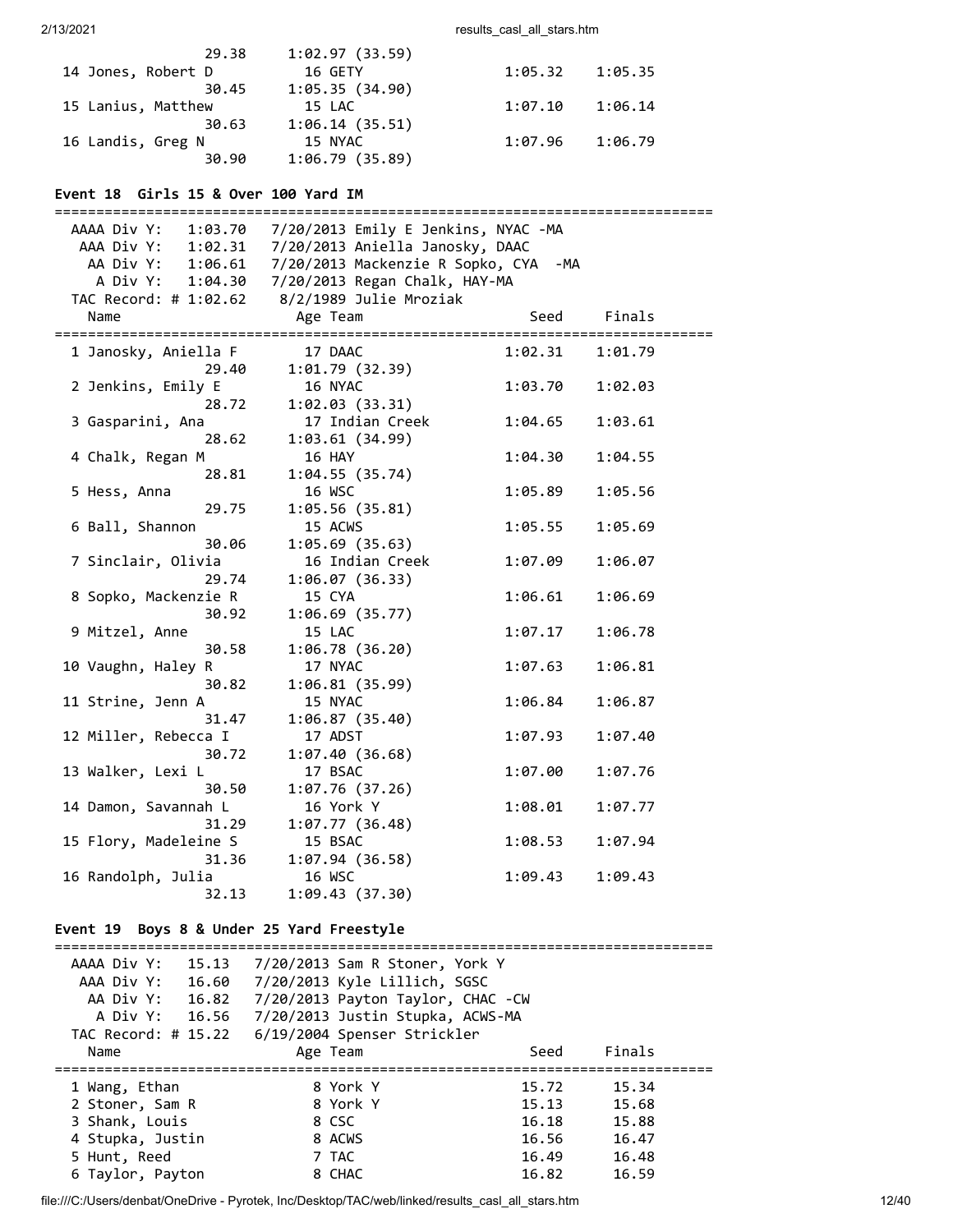| 7 Lillich, Kyle     | 8 SGSC | 16.60 | 16.92  |
|---------------------|--------|-------|--------|
| 8 Ball, Bryce       | 8 SGSC | 17.04 | 16.99  |
| 9 Castano, Adrian   | 7 BSC  | 16.73 | J16.99 |
| 10 Estep, Brandon M | 8 SHIP | 17.46 | 17.30  |
| 11 Ginter, Lance    | 8 MSC  | 17.18 | 17.32  |
| 12 Brown, Jacob     | 8 SGSC | 17.88 | 17.59  |
| 13 Woren, Joshua    | 7 CVAC | 17.58 | 17.99  |
| 14 Herr, Joshua     | 7 GETY | 17.69 | 18.12  |
| 15 Lee, Ryan        | 8 CHAC | 17.14 | 18.36  |
| 16 Rudy, Gavin I    | 8 MSC  | 18.09 | 19.41  |
|                     |        |       |        |

# **Event 20 Girls 8 & Under 25 Yard Freestyle**

=============================================================================== AAAA Div Y: 16.34 7/20/2013 Meaghan K Harnish, York Y AAA Div Y: 15.03 7/20/2013 Ellie L Brenner, EPAC AA Div Y: 15.98 7/20/2013 Jillian C Strine, SHIP -MA A Div Y: 14.82 7/20/2013 Zoe Gallagher, HAC-MA TAC Record: # 14.65 7/28/2007 Carson Gross<br>Name Age Team Name Age Team Seed Finals =============================================================================== 1 Gallagher, Zoe R 8 HAC 14.82 14.28 2 Brenner, Ellie L 8 EPAC 15.03 14.60 3 Staretz, Presley E 8 HAC 15.39 15.39 4 Harnish, Meaghan K 8 York Y 16.34 15.47 5 So, Alicia G 7 NYAC 16.38 16.11 6 DeLuca, Kate M 8 MSC 16.53 16.19 7 Strine, Jillian C 8 SHIP 15.98 16.33 7 Hawkins, Bramley 8 SHIP 16.33 16.33 9 Lippert, Catherine 8 CSC 16.86 16.50 10 Gross, Kendall 8 TAC 16.53 16.53 11 Craig, Nora L 8 DAAC 18.18 17.52 12 Spicka, Natalie 8 SHIP 17.72 17.57 13 Welchans, Abby 8 LAC 17.96 17.59 14 O'Rourke, Katie 8 WSC 17.23 17.63 15 Ellis, Peyton 8 SMSC 17.85 17.70 16 Rice, Marah 8 SMSC 17.41 18.18

#### **Event 21 Boys 9-10 50 Yard Freestyle**

===============================================================================

| AAAA Div Y:<br>32.32  | 7/20/2013 Dylan Young, CSC       |       |        |
|-----------------------|----------------------------------|-------|--------|
| AAA Div Y: 29.51      | 7/20/2013 Scott R Majka, EPAC    |       |        |
| AA Div Y: 29.25       | 7/20/2013 Lek C Powell, SHIP -MA |       |        |
| A Div Y: 32.44        | 7/20/2013 Alan Flores, HAY-MA    |       |        |
| TAC Record: # 29.58   | 1/12/2002 Kevin Marsteller       |       |        |
| Name                  | Age Team                         | Seed  | Finals |
| 1 Majka, Scott R      | 10 EPAC                          | 29.51 | 28.96  |
| 2 Powell, Lek C       | 10 SHIP                          | 29.25 | 29.38  |
| 3 Young, Dylan        | 9 CSC                            | 32.32 | 32.03  |
| 4 Smolinski, Tomek    | 9 WSC                            | 33.83 | 32.99  |
| 5 Apa, Dominic        | 9 ACWS                           | 32.96 | 33.01  |
| 6 Flores, Alan K      | 9 HAY                            | 32.44 | 33.13  |
| 7 Smith, Micah A      | 10 EPAC                          | 34.42 | 33.48  |
| 8 Kint, Colby J       | 10 York Y                        | 33.97 | 33.60  |
| 9 Flores, Angel A     | 10 HAY                           | 34.76 | 33.63  |
| 10 Srinivas, Vivek    | 10 CVAC                          | 33.69 | 33.82  |
| 11 Bassett, Dane      | 10 TAC                           | 33.60 | 34.62  |
| 12 Clarke, Ben W      | 10 NYAC                          | 34.60 | 35.14  |
| 13 Glatfelter, Tanner | 10 DAAC                          | 35.78 | 35.26  |
| 14 Conant, Patrick R  | 9 CVAC                           | 35.25 | 35.28  |
| 15 Godman, Justin     | 9 SGSC                           | 36.24 | 35.34  |
| 16 Kreis, Zachary J   | 10 CYA                           | 35.95 | 38.24  |
|                       |                                  |       |        |

#### **Event 22 Girls 9-10 50 Yard Freestyle**

===============================================================================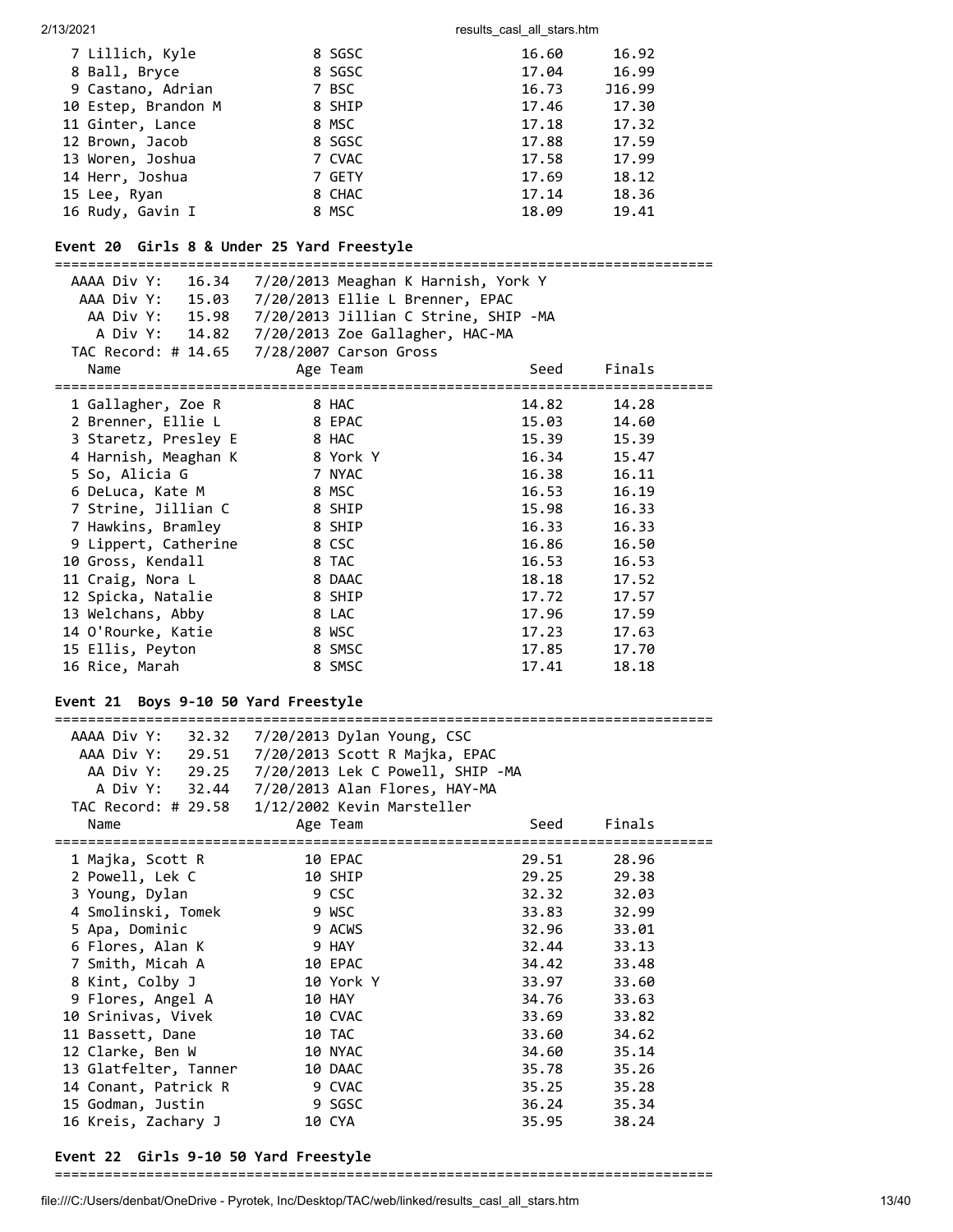| AAAA Div Y:<br>30.20          | 7/20/2013 Rachel Bell, CSC                       |       |             |  |
|-------------------------------|--------------------------------------------------|-------|-------------|--|
| AAA Div Y: 28.41              | 7/20/2013 Tesia L Thomas, DAAC                   |       |             |  |
|                               | AA Div Y: 31.05 7/20/2013 Julia Strine, SHIP -MA |       |             |  |
|                               |                                                  |       |             |  |
|                               | TAC Record: # 29.76 1/24/2009 Carson Gross       |       |             |  |
| Name                          | Age Team                                         | Seed  | Finals      |  |
|                               |                                                  |       |             |  |
| 1 Thomas, Tesia L             | 10 DAAC                                          |       | 28.41 28.42 |  |
| 2 Stell, Julia                | 10 TAC                                           |       | 30.53 30.14 |  |
| 3 Bell, Rachel                | 10 CSC                                           |       | 30.20 30.18 |  |
| 4 Bubb, Madeline              | 10 SMSC                                          | 30.91 | 30.50       |  |
| 5 Strine, Julia               | 10 SHIP                                          | 31.05 | 30.69       |  |
| 6 Kent, Camille               | 10 Indian Creek                                  | 31.20 | 30.94       |  |
| 7 Taylor, Madison E 9 BSC     |                                                  |       | 31.17 31.08 |  |
| 8 Baron, Stella               | 10 CHAC                                          | 33.04 | 31.29       |  |
| 9 Musser, Lauren              | 10 SMSC                                          |       | 31.63 31.54 |  |
| 10 Sanders, Madison E         | 10 BSC                                           |       | 31.76 31.90 |  |
| 11 Lyesnykova, Alina V 9 CVAC |                                                  | 32.46 | 32.46       |  |
| 12 Hunt, Savannah             | 9 TAC                                            | 33.52 | 32.68       |  |
| 13 Smith, Aliza G             | 10 CVAC                                          |       | 32.67 33.13 |  |
| 14 Brockway, Langley          | 9 WSC                                            |       | 34.81 34.23 |  |
| 15 Jarrett, Abby E            | 10 HAY                                           |       | 33.46 34.31 |  |
| 16 Anderson, Leah D           | 10 BSC                                           | 34.62 | 35.45       |  |
|                               |                                                  |       |             |  |

# **Event 23 Boys 11-12 50 Yard Freestyle**

===============================================================================

| AAAA Div Y:<br>27.43                                                  | 7/20/2013 William Wise, WSC                                                                       |             |           |  |
|-----------------------------------------------------------------------|---------------------------------------------------------------------------------------------------|-------------|-----------|--|
| AAA Div Y:<br>27.57                                                   | 7/20/2013 Kieran C McKee, DAAC                                                                    |             |           |  |
| AA Div Y: 28.54                                                       | 7/20/2013 Alvin Dalida, SHIP -MA                                                                  |             |           |  |
| A Div Y:<br>25.67                                                     | 7/20/2013 Logan Skiles, HAC-MA                                                                    |             |           |  |
| TAC Record: # 24.46                                                   | $6/20/1987$ Greg Gipson                                                                           |             |           |  |
| Name                                                                  | Age Team                                                                                          | Seed        | Finals    |  |
| =====================                                                 |                                                                                                   |             |           |  |
| 1 Skiles, Logan G                                                     | 11 HAC                                                                                            | 25.67       | 25.51     |  |
| 2 Bell, Isaiah                                                        | 12 CSC                                                                                            | 27.55       | 26.99     |  |
| 3 McGlynn, Brian                                                      | 12 SGSC                                                                                           | 27.82       | 27.16     |  |
| 4 McKee, Kieran C                                                     | 12 DAAC                                                                                           | 27.57       | 27.48     |  |
| 5 Wise, William                                                       | 12 WSC                                                                                            | 27.43       | 27.55     |  |
| 6 Houser, Colby R                                                     | 12 EPAC                                                                                           | 28.02       | 27.99     |  |
| 7 Ball, Tucker                                                        | 12 ACWS                                                                                           | 28.67       | 28.51     |  |
| 8 Dalida, Alvin                                                       | 12 SHIP                                                                                           | 28.54       | 28.77     |  |
| 9 Smolinski, Jasin                                                    | 12 WSC                                                                                            | 29.81       | 29.14     |  |
| 10 Karagiannis, Jacob                                                 | 11 MSC                                                                                            | 30.31       | 30.01     |  |
| 11 Furlong, Christopher R                                             | 11 NYAC                                                                                           | 31.25       | 30.66     |  |
| 12 Estep, Kaiden                                                      | 12 SHIP                                                                                           | 31.39       | 30.68     |  |
| 13 Slattery, Larkin                                                   | 12 SHIP                                                                                           | 30.99       | 30.83     |  |
| 14 Pickering, Kyle                                                    | 11 CHAC                                                                                           | 31.12       | 31.15     |  |
| 15 Nonemaker, Sam P                                                   | 12 SHIP                                                                                           | 30.40       | 31.22     |  |
| -- Vallie, Dain J                                                     | 12 BSAC                                                                                           | 30.97       | DQ        |  |
|                                                                       |                                                                                                   |             |           |  |
| Event 24 Girls 11-12 50 Yard Freestyle<br>=========================== | =================                                                                                 |             |           |  |
| AAAA Div Y:<br>27.10                                                  | 7/20/2013 Grace Lippert, CSC                                                                      |             |           |  |
|                                                                       |                                                                                                   |             |           |  |
|                                                                       | AAA Div Y: 27.39 7/20/2013 Annie R Long, DAAC<br>AA Div Y: 28.73 7/20/2013 Kendall Smith, CYA -MA |             |           |  |
| A Div Y:                                                              | 28.58 7/20/2013 Carolyn Bolden, HAC-MA                                                            |             |           |  |
| TAC Record: # 26.30                                                   | 1/24/1987 Whitney Peach                                                                           |             |           |  |
| Name                                                                  | Age Team                                                                                          | Seed        | Finals    |  |
|                                                                       |                                                                                                   | =========== | ========= |  |
| 1 Merrifield, Morgan                                                  | 12 WSC                                                                                            | 27.16       | 27.12     |  |
| 2 Lippert, Grace                                                      | 12 CSC                                                                                            | 27.10       | 27.16     |  |
| 3 Miller, Alyssa                                                      | 12 EPAC                                                                                           | 27.93       | 27.87     |  |
| 4 Andrews, Nicole C                                                   | 12 NYAC                                                                                           | 28.95       | 27.93     |  |
| 5 Long, Annie R                                                       | 12 DAAC                                                                                           | 27.39       | 28.35     |  |
| 6 Bolden, Carolyn N                                                   | 12 HAC                                                                                            | 28.58       | 28.36     |  |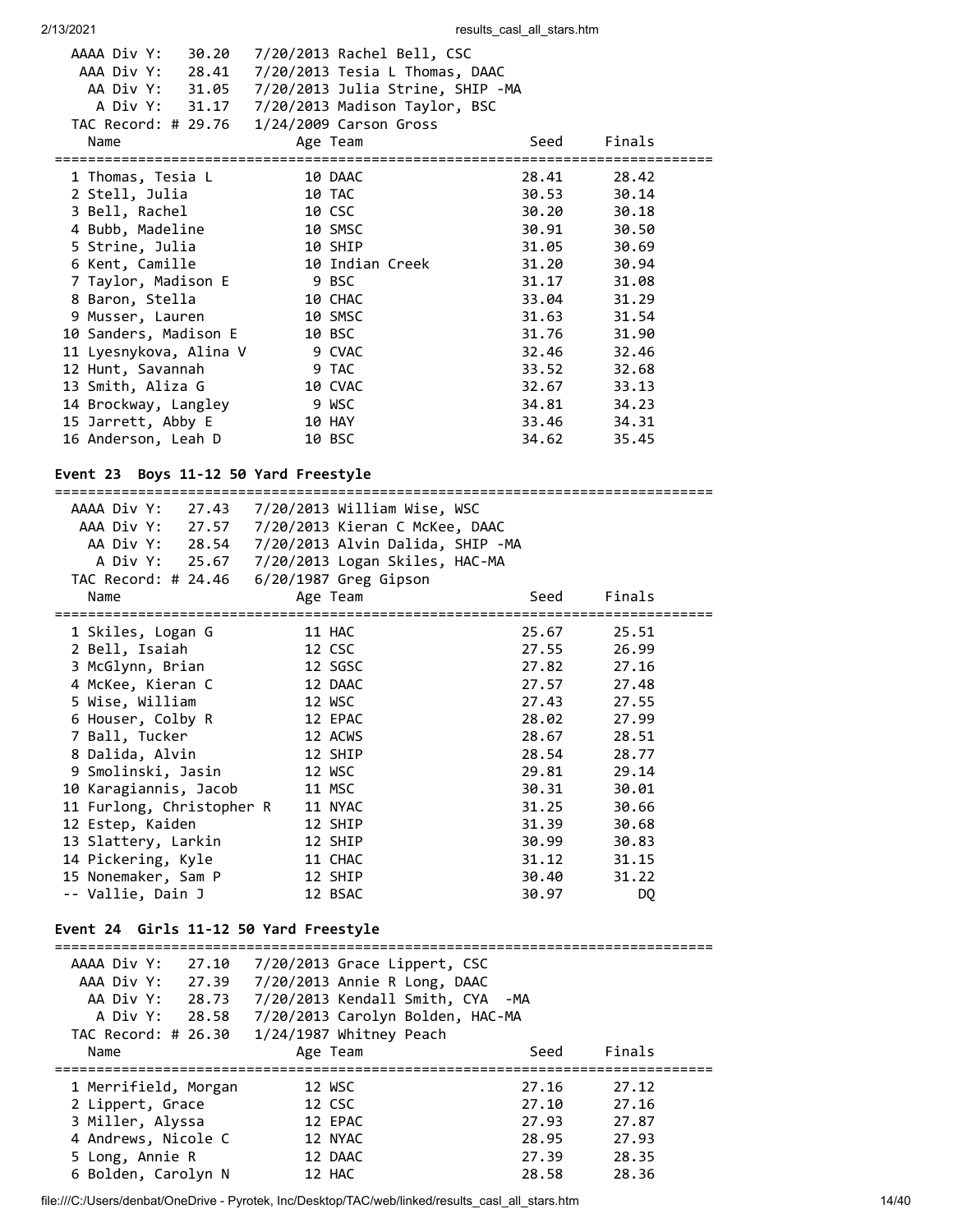#### 2/13/2021 2002 2003 2004 2006 2007 2013 2021 2013 2021 2014 2015 2016 2017 2018 2019 2019 2014 2016 2017 2018

| 7 Young, Sierra       | 12 CSC    | 28.86 | 28.38 |
|-----------------------|-----------|-------|-------|
| 8 Fuhrman, Elizabeth  | 12 BSC    | 28.74 | 28.49 |
| 9 Meyer, Emma         | 11 SGSC   | 28.76 | 28.54 |
| 10 Tate, Meg          | 11 CSC    | 28.38 | 28.79 |
| 11 Laux, Claire G     | 12 York Y | 29.56 | 29.39 |
| 12 Smith, Kendall     | 12 CYA    | 28.73 | 29.41 |
| 13 McMurray, Jessie L | 11 York Y | 29.94 | 29.88 |
| 14 Hoff, Courtnee A   | 12 BSC    | 29.87 | 30.07 |
| 15 Rineer, Rachel L   | 12 EPAC   | 30.01 | 30.29 |
| 16 Vu, Michelle       | 12 DAAC   | 30.24 | 30.31 |

# **Event 25 Boys 13-14 50 Yard Freestyle**

===============================================================================

| AAAA Div Y:<br>23.92  | 7/20/2013 Devon Chenot, CSC                     |                        |        |  |
|-----------------------|-------------------------------------------------|------------------------|--------|--|
| AAA Div Y: 25.73      | 7/20/2013 Jay Kuhn, SGSC                        |                        |        |  |
|                       | AA Div Y: 23.09 7/20/2013 Jacob N Deckman, CVAC |                        |        |  |
|                       | A Div Y: 26.02 7/20/2013 Jimmy Karagiannis, MSC |                        |        |  |
|                       | TAC Record: # 22.16 3/31/1989 Zack Gipson       |                        |        |  |
| Name                  | Age Team                                        | Seed                   | Finals |  |
|                       |                                                 | ====================== |        |  |
| 1 Deckman, Jacob N    | 14 CVAC                                         | 23.09                  | 22.67  |  |
| 2 Peckmann, Alec K    | 13 CYA                                          | 23.70                  | 22.91  |  |
| 3 Chenot, Devon       | 13 CSC                                          | 23.92                  | 23.76  |  |
| 4 Fisher, Ben C       | 14 CYA                                          | 24.35                  | 24.24  |  |
| 5 Slattery, Quinn L   | 14 SHIP                                         | 24.07                  | 24.32  |  |
| 6 Stoner, Jake        | 14 WSC                                          | 25.31                  | 24.97  |  |
| 6 Schmittle, Karl V   | 13 CYA                                          | 25.68                  | 24.97  |  |
| 8 Fiorentino, Max     | 14 CSC                                          | 26.18                  | 25.53  |  |
| 9 Kuhn, Jay           | 14 SGSC                                         | 25.73                  | 25.60  |  |
| 10 Karagiannis, Jimmy | 13 MSC                                          | 26.02                  | 26.02  |  |
| 11 Polli, Nicholos    | 13 WSC                                          | 26.20                  | 26.33  |  |
| 12 Ruby, Collin D     | 13 HAY                                          | 26.29                  | 26.52  |  |
| 13 Clemmer, Tyler L   | 14 HAC                                          | 27.18                  | 26.59  |  |
| 14 Gemma, Anthony     | 14 CYA                                          | 27.28                  | 26.71  |  |
| 15 Hyde, Logan L      | 13 GETY                                         | 26.65                  | 27.12  |  |
| 16 Spencer, Ethan T   | 14 NYAC                                         | 26.91                  | 28.47  |  |
|                       |                                                 |                        |        |  |

# **Event 26 Girls 13-14 50 Yard Freestyle**

===============================================================================

| AAAA Div Y:<br>25.36 | 7/20/2013 Rebecca E Luft, NYAC -MA              |       |        |  |  |
|----------------------|-------------------------------------------------|-------|--------|--|--|
| AAA Div Y: 28.22     | 7/20/2013 Kayla N Swaltek, DAAC                 |       |        |  |  |
| AA Div Y: 24.99      | 7/20/2013 Carson W Gross, CYA -MA               |       |        |  |  |
|                      | A Div Y: 27.29 7/20/2013 Taylor Howery, GETY-MA |       |        |  |  |
|                      |                                                 |       |        |  |  |
| Name                 | Age Team                                        | Seed  | Finals |  |  |
| 1 Luft, Rebecca E    | 14 NYAC                                         | 25.36 | 24.56  |  |  |
| 2 Gross, Carson W    | 14 CYA                                          | 24.99 | 24.64  |  |  |
| 3 Sekerak, Cassie R  | 14 NYAC                                         | 25.91 | 25.52  |  |  |
| 4 Young, Elizabeth   | 14 CSC                                          | 26.52 | 26.39  |  |  |
| 5 Stoner, Maddi R    | 13 York Y                                       | 26.74 | 26.54  |  |  |
| 6 Martin, Kylie R    | 13 York Y                                       | 27.32 | 27.00  |  |  |
| 7 McDermott, Abigail | 13 WSC                                          | 27.85 | 27.37  |  |  |
| 8 Howery, Taylor L   | 14 GETY                                         | 27.29 | 27.40  |  |  |
| 9 Young, Maddison    | 13 CSC                                          | 28.51 | 27.71  |  |  |
| 10 Zortman, Cara Sue | 14 TAC                                          | 28.70 | 27.83  |  |  |
| 11 Walker, Keelie    | 13 TAC                                          | 28.63 | 28.11  |  |  |
| 12 Sutton, Ona N     | 14 BSC                                          | 27.64 | 28.20  |  |  |
| 13 Hersey, Alyssa J  | 14 DAAC                                         | 28.53 | 28.35  |  |  |
| 14 Swaltek, Kayla N  | 13 DAAC                                         | 28.22 | 28.41  |  |  |
| 15 Tate, Ellie       | 13 CSC                                          | 28.56 | 28.72  |  |  |
| 16 Kominsky, Grace   | 13 BSC                                          | 28.52 | 29.20  |  |  |
|                      |                                                 |       |        |  |  |

#### **Event 27 Boys 15 & Over 50 Yard Freestyle**

===============================================================================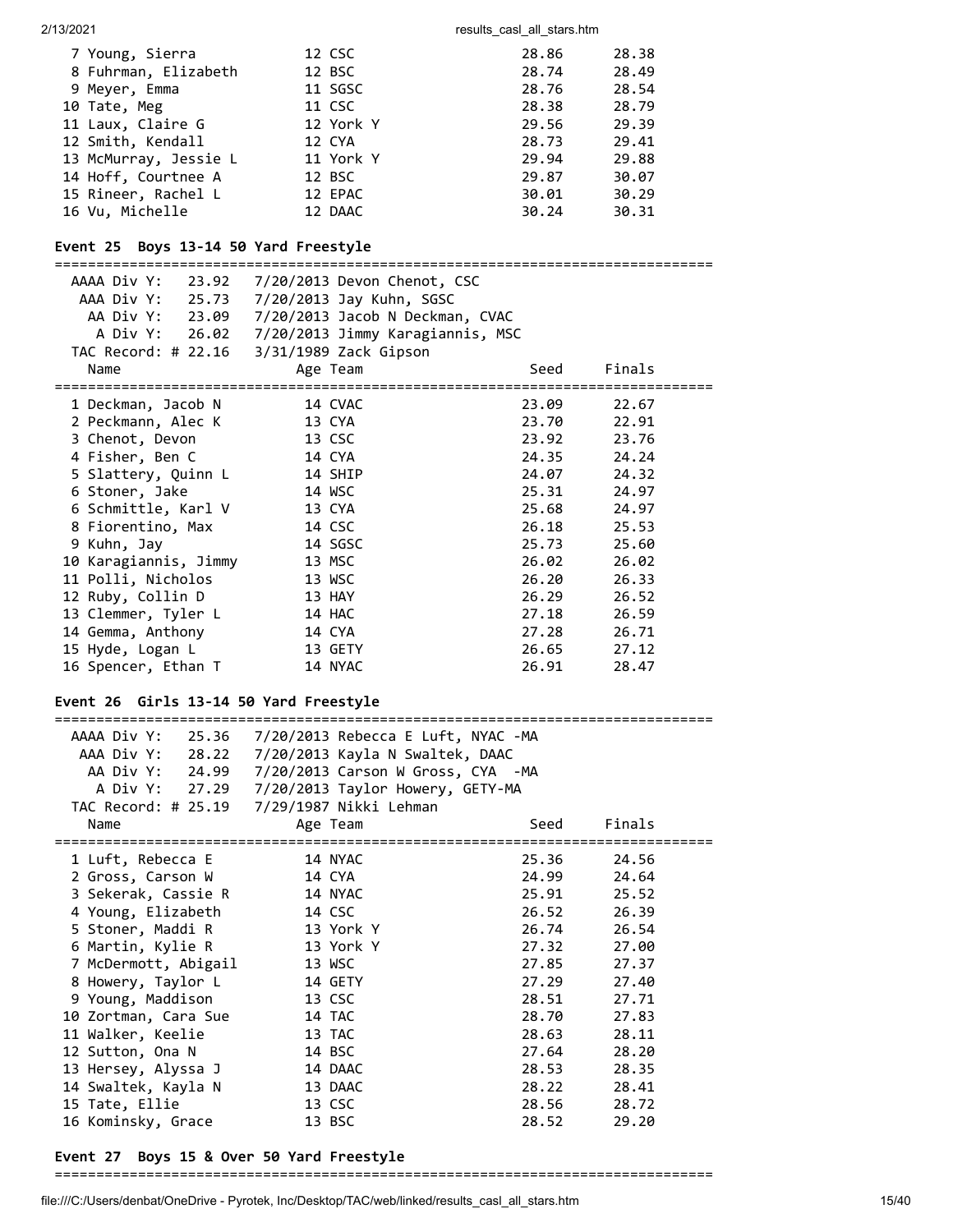| AAAA Div Y:<br>22.42     | 7/20/2013 Seth R Wenner, NYAC -MA             |       |             |  |
|--------------------------|-----------------------------------------------|-------|-------------|--|
| AAA Div Y: 22.76         | 7/20/2013 Sean Daley, ICAC                    |       |             |  |
| AA Div Y: 22.48          | 7/20/2013 Erik H Peckmann, CYA -MA            |       |             |  |
|                          | A Div Y: 23.12 7/20/2013 Jordan Lytle, HAY-MA |       |             |  |
|                          | TAC Record: # 22.30 7/25/2009 Ben Appleby     |       |             |  |
| Name                     | Age Team                                      | Seed  | Finals      |  |
|                          |                                               |       |             |  |
| 1 Wenner, Seth R         | 17 NYAC                                       | 22.42 | 21.95       |  |
| 2 Daley, Sean            | 18 Indian Creek                               |       | 22.76 22.13 |  |
| 3 Stauffer, Corey        | 17 WSC                                        | 22.63 | 22.46       |  |
| 4 Peckmann, Erik H       | 16 CYA                                        | 22.48 | 22.61       |  |
| 5 Lytle, Jordan A        | 16 HAY                                        | 23.12 | 22.84       |  |
| 5 Tanguay, Henry         | 16 CHAC                                       | 22.94 | 22.84       |  |
| 7 Haley, Ben M           | 17 NYAC                                       | 23.28 | 23.39       |  |
| 8 Deckman, Jordan M      | 17 CVAC                                       | 24.22 | 23.47       |  |
| 9 Panas, Mark            | 18 CHAC                                       | 23.20 | 23.50       |  |
| 10 Ozehowski, Tyler J    | 18 EPAC                                       | 23.73 | 23.67       |  |
| 11 Ondrizek, Derek M     | 16 GETY                                       | 24.49 | 23.75       |  |
| 12 Foery, David R        | 17 CYA                                        | 24.64 | 24.04       |  |
| 13 Aggen, Elias          | 17 LAC                                        | 24.45 | 24.13       |  |
| 14 Cahill, Zachary       | 17 Indian Creek                               | 24.17 | 24.20       |  |
| 15 Karagiannis, Nicholas | 16 MSC                                        | 24.50 | 24.34       |  |
| 16 Loch, Matthew J       | 16 ACWS                                       | 24.80 | 24.54       |  |
|                          |                                               |       |             |  |

# **Event 28 Girls 15 & Over 50 Yard Freestyle**

|                                                                        | AAAA Div Y: 25.96 7/20/2013 Erica Wise, WSC       |       |        |
|------------------------------------------------------------------------|---------------------------------------------------|-------|--------|
|                                                                        | AAA Div Y: 25.95 7/20/2013 Ana Gasparini, ICAC    |       |        |
|                                                                        | AA Div Y: 27.36 7/20/2013 Brooke S Basehore, BSAC |       |        |
|                                                                        | A Div Y: 25.48 7/20/2013 Katelyn Kopacko, MSC     |       |        |
|                                                                        | TAC Record: # 23.95 7/22/1989 Nikki Lehman        |       |        |
| Name                                                                   | Age Team                                          | Seed  | Finals |
| 1 Gasparini, Ana                                                       | 17 Indian Creek                                   | 25.95 | 25.45  |
| 2 Kopacko, Katelyn                                                     | 15 MSC                                            | 25.48 | 25.51  |
| 3 Ball, Shannon                                                        | 15 ACWS                                           | 25.63 | 25.61  |
| 4 Thornley, Justina                                                    | 15 WSC                                            | 26.22 | 25.64  |
| 5 Wise, Erica                                                          | 15 WSC                                            | 25.96 | 25.90  |
| 6 Weeden, Caitlynn R                                                   | 15 NYAC                                           | 26.79 | 26.18  |
| 7 Miller, Katelyn E                                                    | 17 NYAC                                           | 26.36 | 26.21  |
| 8 Beekler, Maddy M                                                     | 16 EPAC                                           | 26.34 | 26.28  |
| 9 Washington-Myers, Amira                                              | 15 York Y                                         | 26.97 | 26.32  |
| 10 Griffin, Ashley E                                                   | <b>18 HAY</b>                                     | 26.74 | 26.36  |
| 11 Sinclair, Olivia                                                    | 16 Indian Creek                                   | 26.72 | 26.38  |
| 12 Hammer, Charlotte                                                   | 16 MSC                                            | 27.33 | 26.97  |
| 13 Staub, Morgan O                                                     | 16 DAAC                                           | 27.26 | 27.12  |
| 14 Migatulski, Elizabeth                                               | 16 EPAC                                           | 27.60 | 27.24  |
| 15 Basehore, Brooke S                                                  | 17 BSAC                                           | 27.36 | 27.58  |
| 16 Luckenbaugh, Madi M                                                 | 17 CYA                                            | 27.40 | 27.72  |
| Event 29 Boys 8 & Under 25 Yard Backstroke<br>:======================= |                                                   |       |        |
|                                                                        | AAAA Div Y: 17.92 7/20/2013 Sam R Stoner, York Y  |       |        |
|                                                                        | AAA Div Y: 20.17 7/20/2013 Kyle Lillich, SGSC     |       |        |
| AA Div Y:<br>20.84                                                     | 7/20/2013 Brandon M Estep, SHIP -MA               |       |        |

| 55 PLV 1.<br>A Div Y: 20.37<br>TAC Record: # 17.98 | $1/20/2010$ beam on the except shift for<br>7/20/2013 Adrian Castano, BSC<br>6/26/2004 Spenser Strickler |       |        |  |
|----------------------------------------------------|----------------------------------------------------------------------------------------------------------|-------|--------|--|
| Name                                               | Age Team                                                                                                 | Seed  | Finals |  |
| 1 Stoner, Sam R                                    | 8 York Y                                                                                                 | 17.92 | 17.70  |  |
| 2 Wang, Ethan                                      | 8 York Y                                                                                                 | 18.41 | 18.32  |  |
| 3 Castano, Adrian                                  | 7 BSC                                                                                                    | 20.37 | 19.53  |  |
| 4 Estep, Brandon M                                 | 8 SHIP                                                                                                   | 20.84 | 20.07  |  |
| 5 Lillich, Kyle                                    | 8 SGSC                                                                                                   | 20.17 | 20.48  |  |
| 6 Stupka, Justin                                   | 8 ACWS                                                                                                   | 21.10 | 20.62  |  |
|                                                    |                                                                                                          |       |        |  |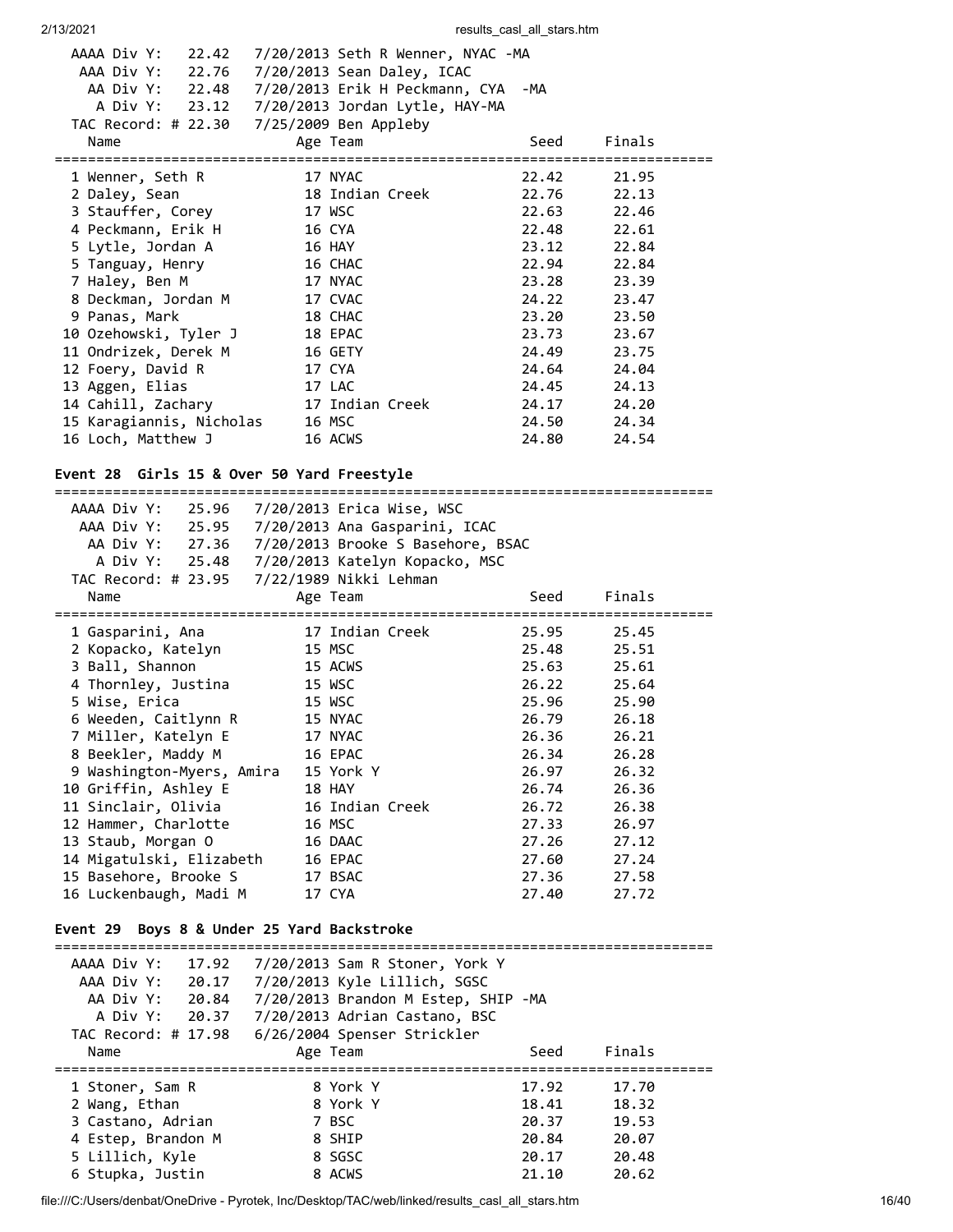| 7 Corbin, Tommy            | 7 CHAC | 20.86 | 21.26 |
|----------------------------|--------|-------|-------|
| 8 Neutzel, Lawson          | 8 WSC  | 23.21 | 21.40 |
| 9 Rudy, Gavin I            | 8 MSC  | 22.13 | 21.73 |
| 10 Wobber, Tommy A         | 8 CYA  | 23.45 | 22.73 |
| 11 Yoon, Sondo             | 8 NYAC | 21.68 | 22.87 |
| 12 Hill, Will              | 8 SGSC | 22.36 | 23.24 |
| 13 Hetherington, Francis X | 8 EPAC | 22.02 | 23.29 |
| 14 Zaitsev, Daniel E       | 8 CVAC | 23.25 | 24.60 |
| 15 Herr, Joshua            | 7 GETY | 23.42 | 25.30 |
| 16 Yadlapalli, Vedesh      | 8 CVAC | 23.28 | 32.89 |
|                            |        |       |       |

#### **Event 30 Girls 8 & Under 25 Yard Backstroke**

=============================================================================== AAAA Div Y: 18.54 7/20/2013 Meaghan K Harnish, York Y AAA Div Y: 17.57 7/20/2013 Ellie L Brenner, EPAC AA Div Y: 19.51 7/20/2013 Jillian C Strine, SHIP -MA A Div Y: 18.14 7/20/2013 Presley Staretz, HAC-MA TAC Record: # 18.27 2/3/2013 Savannah Hunt Name Age Team Seed Finals =============================================================================== 1 Staretz, Presley E 8 HAC 18.14 17.68 2 Harnish, Meaghan K 8 York Y 18.54 17.74 3 Brenner, Ellie L 8 EPAC 17.57 18.00 4 Strine, Jillian C 8 SHIP 19.51 18.70 5 Fickett, Makenna J 8 NYAC 18.86 18.83 6 Aggen, Hanna 8 LAC 19.59 19.96 7 DeLuca, Kate M 8 MSC 21.07 20.87 8 Barone, Kamryn R 7 CVAC 21.72 21.11 9 Naylor, Tess 7 SMSC 23.23 22.07 10 Weaver, Audrey H 8 NYAC 22.00 22.08 11 Ehrig, Sophie 8 CVAC 22.56 22.18 12 Speed, Deanna L 8 York Y 21.42 22.33 13 Anthony, Elizabeth J 8 NYAC 22.39 22.55 14 Hoffmann, Jenna F 8 SHIP 22.46 22.67 15 Colvert, Kaitlyn E 7 MSC 23.38 23.48 16 Hershner, Megan A 8 CYA 23.00 24.02 17 Burkholder, Abby 8 ACWS 22.61 31.28 **Event 31 Boys 9-10 50 Yard Backstroke** =============================================================================== AAAA Div Y: 34.98 7/20/2013 Will McDermott, WSC AAA Div Y: 38.53 7/20/2013 Daniel Perry, SGSC AA Div Y: 34.25 7/20/2013 Lek C Powell, SHIP -MA A Div Y: 32.25 7/20/2013 Kyle Farrow, HAC-MA TAC Record: # 32.85 1/26/2002 Kevin Marsteller Name Age Team Seed Finals =============================================================================== 1 Farrow, Kyle T 10 HAC 32.25 31.87 2 Powell, Lek C 10 SHIP 34.25 34.03 3 McDermott, Will 10 WSC 34.98 34.54 4 Distenfeld, Tyler J 10 CVAC 37.97 37.60 5 Perry, Daniel 10 SGSC 38.53 38.13 6 Granholm, Quinn 10 WSC 41.09 39.16 7 Flores, Alan K 9 HAY 41.35 40.01 8 So, Ian J 9 NYAC 41.41 40.61 9 Smith, Micah A 10 EPAC 39.45 40.91 10 Flores, Angel A 10 HAY 42.26 41.00 11 Gleba, Alex H 10 York Y 42.93 41.07 12 Rogers, Blake 9 TAC 43.54 42.23 13 Peters, Chase M 9 CYA 45.67 42.74 14 Plessinger, Justin 10 Indian Creek 44.47 43.13 15 Clarke, Ben W 10 NYAC 43.68 43.36 16 Seman, Alexander 9 MSC 41.37 44.24 17 Paul, Brayden 10 CSC 43.19 45.62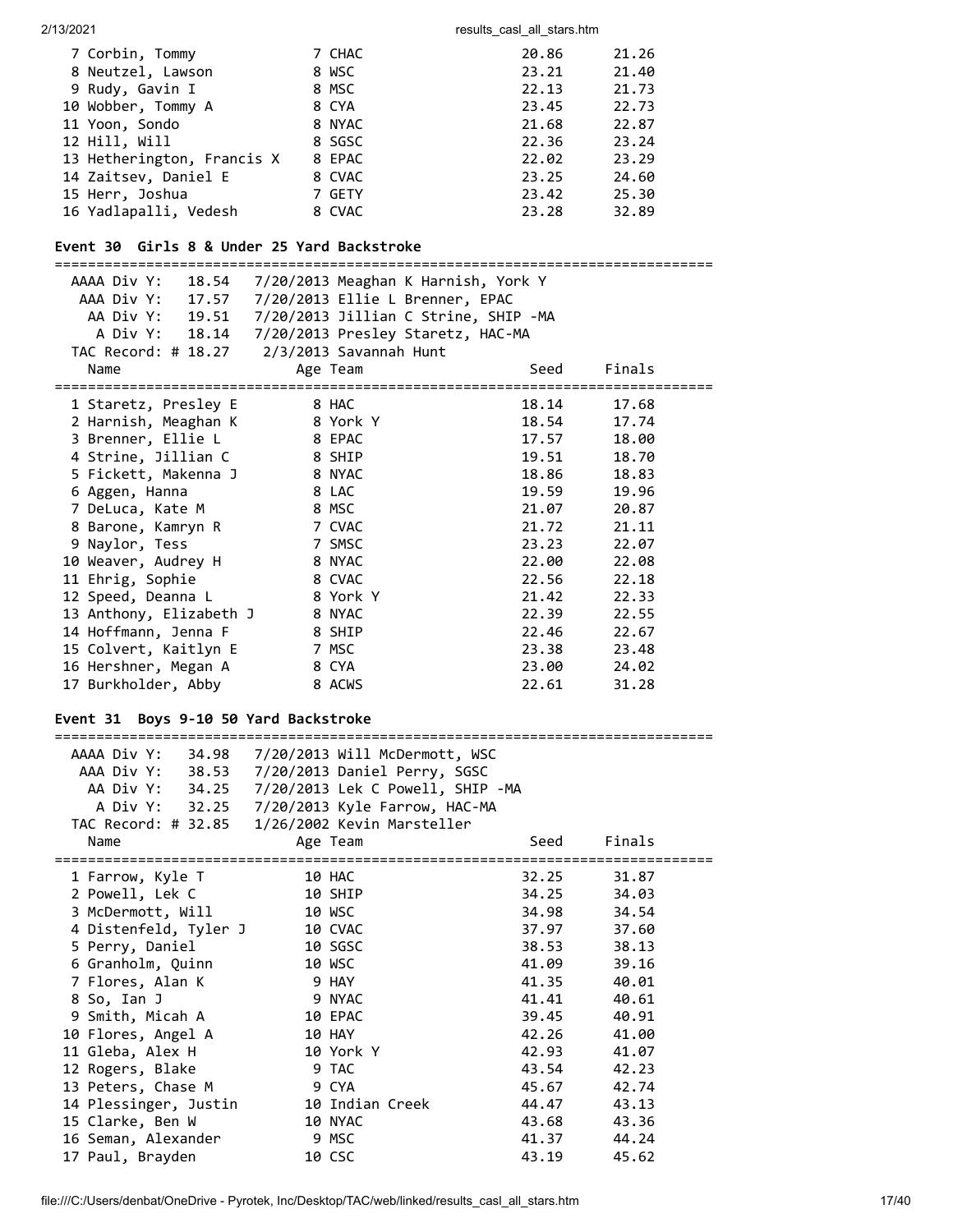# **Event 32 Girls 9-10 50 Yard Backstroke**

| AAAA Div Y:                               | AAA Div Y: 36.57 7/20/2013 Madeline Bubb, SMSC<br>AA Div Y: 35.53 7/20/2013 Ryelee Stone, LAC<br>A Div Y: 37.56 7/20/2013 Shannon Ruby, HAY-MA           |       |        |
|-------------------------------------------|----------------------------------------------------------------------------------------------------------------------------------------------------------|-------|--------|
| Name                                      | Age Team                                                                                                                                                 | Seed  | Finals |
| 1 Maher, Jillian K                        | 10 NYAC                                                                                                                                                  | 33.18 | 32.57  |
| 2 Trout, Riley E                          | 10 TAC                                                                                                                                                   | 35.41 | 34.84# |
| 3 Stell, Julia                            | 10 TAC                                                                                                                                                   | 38.00 | 35.93  |
| 4 Bubb, Madeline                          | 10 SMSC                                                                                                                                                  | 36.57 | 36.12  |
| 5 Stone, Ryelee                           | 10 LAC                                                                                                                                                   | 35.53 | 36.27  |
| 6 Mitzel, Scarlet                         | 10 LAC                                                                                                                                                   | 36.52 | 36.78  |
| 7 Kelly, Katie E                          | 10 CYA                                                                                                                                                   | 37.68 | 37.57  |
| 8 Ruby, Shannon M                         | <b>10 HAY</b>                                                                                                                                            | 37.56 | 38.35  |
| 9 Ulmer, Sydney A                         | 9 York Y                                                                                                                                                 | 39.03 | 38.67  |
| 10 Shore, Elise                           | 10 CHAC                                                                                                                                                  | 38.74 | 38.95  |
| 11 Elder, Kate G                          | 9 York Y                                                                                                                                                 | 39.94 | 39.27  |
| 12 Lyesnykova, Alina V                    | 9 CVAC                                                                                                                                                   | 39.75 | 40.00  |
| 13 Smith, Aliza G                         | 10 CVAC                                                                                                                                                  | 38.54 | 40.01  |
| 14 Kanelos, Alexa S                       | 10 EPAC                                                                                                                                                  | 40.56 | 40.40  |
| 15 Hostetter, Kyleigh                     | 9 SMSC                                                                                                                                                   | 40.44 | 40.79  |
| 16 Peyton, Evelyn                         | 10 CYA                                                                                                                                                   | 40.43 | 41.13  |
| Event 33 Boys 11-12 50 Yard Backstroke    | AAAA Div Y: 34.76 7/20/2013 CJ Zortman, TAC<br>AAA Div Y: 34.71 7/20/2013 Jakub T Becker, DAAC<br>AA Div Y: 32.32  7/20/2013  Patrick S 0'Neill, CYA -MA |       |        |
|                                           | A Div Y: 35.31  7/20/2013 Tucker Ball, ACWS-MA                                                                                                           |       |        |
|                                           | TAC Record: # 29.30 3/21/1987 Zack Gipson                                                                                                                |       |        |
| Name                                      | Age Team                                                                                                                                                 | Seed  | Finals |
| 1 Cox, Miles C                            | 11 York Y                                                                                                                                                | 35.20 | 32.56  |
| 2 O'Neill, Patrick S                      | 12 CYA                                                                                                                                                   | 32.32 | 32.59  |
| 3 Hicks, Jared R                          | 12 CYA                                                                                                                                                   | 32.83 | 33.13  |
| 4 Ball, Tucker                            | 12 ACWS                                                                                                                                                  | 35.31 | 33.89  |
| 5 Lai, Ryan S                             |                                                                                                                                                          |       |        |
|                                           | 12 CVAC                                                                                                                                                  | 35.24 | 33.93  |
| 6 Plessinger, Jared                       | 12 Indian Creek                                                                                                                                          | 35.14 | 34.00  |
| 7 Zortman, CJ                             | 11 TAC                                                                                                                                                   | 34.76 | 34.15  |
| 8 Furlong, Christopher R                  | 11 NYAC                                                                                                                                                  | 35.35 | 34.25  |
| 9 Barnes, Kevin                           | 12 CSC                                                                                                                                                   | 35.08 | 34.38  |
| 10 Forry, Brent                           | 11 CYA                                                                                                                                                   | 35.63 | 34.39  |
| 11 Spencer, Noah B                        | 11 NYAC                                                                                                                                                  | 35.32 | 34.63  |
| 12 Rogers, Charles                        | 11 TAC                                                                                                                                                   | 35.83 | 34.68  |
| 13 Smolinski, Jasin                       | 12 WSC                                                                                                                                                   | 35.45 | 35.20  |
| 14 Becker, Jakub T                        | 12 DAAC                                                                                                                                                  | 34.71 | 35.31  |
| 15 Golden, Adam                           | 11 WSC                                                                                                                                                   | 37.19 | 36.77  |
| 16 Padgett, Casey C                       | 11 BSAC                                                                                                                                                  | 36.68 | 36.94  |
| Event 34 Girls 11-12 50 Yard Backstroke   |                                                                                                                                                          |       |        |
|                                           |                                                                                                                                                          |       |        |
| AAAA Div Y:<br>29.04                      | 7/20/2013 Katie M Luft, NYAC -MA                                                                                                                         |       |        |
| AAA Div Y:<br>31.63<br>AA Div Y:<br>33.45 | 7/20/2013 Mackenzie Miller, SGSC<br>7/20/2013 Micah N Sopko, CYA -MA                                                                                     |       |        |

| A DIVI. DU.OU       | 772072019 Athena TOIENtING, ACWS-FIA |       |        |  |
|---------------------|--------------------------------------|-------|--------|--|
| Name                | Age Team                             | Seed  | Finals |  |
| 1 Luft, Katie M     | 12 NYAC                              | 29.04 | 29.21  |  |
| 2 Stein, Rachel     | 12 TAC                               | 31.06 | 30.44# |  |
| 3 Tolentino, Athena | 12 ACWS                              | 30.66 | 30.59  |  |
| 4 Miller, Mackenzie | 12 SGSC                              | 31.63 | 31.78  |  |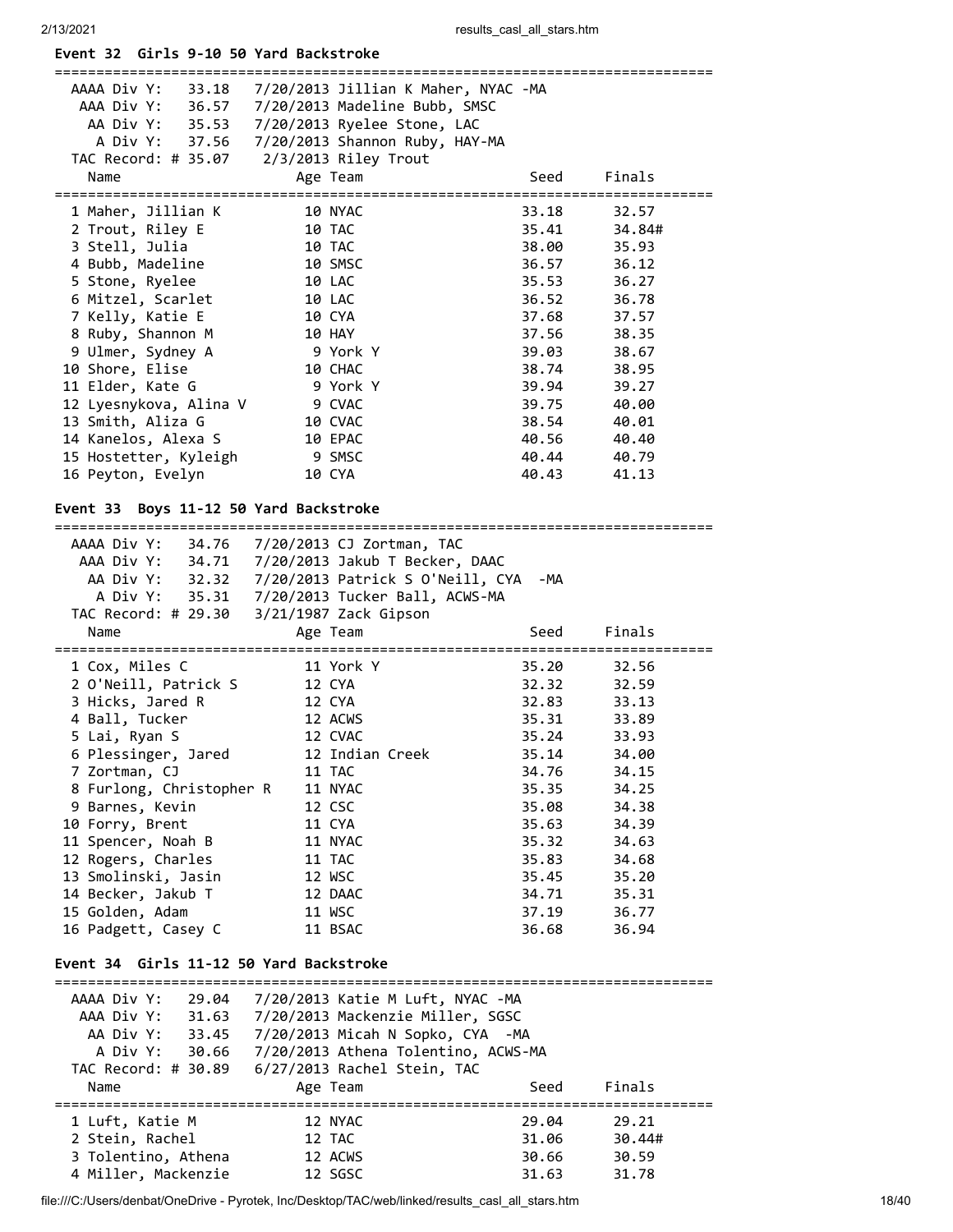2/13/2021 2002 2003 2004 2006 2007 2013 2014 2014 2015 2016 2017 2018 2019 2019 2014 2016 2017 2018 2019 2016 20

| 5 Long, Annie R    | 12 DAAC         | 32.36 | 32.78 |
|--------------------|-----------------|-------|-------|
| 6 Abel, Maddy      | 12 TAC          | 33.24 | 33.30 |
| 7 Majka, Alexis N  | 12 EPAC         | 32.31 | 33.56 |
| 8 Stahl, Nyah E    | 11 York Y       | 33.62 | 33.57 |
| 9 Jacobson, Kelsey | 12 WSC          | 34.17 | 33.83 |
| 10 Minich, Sarah   | 12 CYA          | 34.37 | 33.84 |
| 10 Hartman, Kelsey | 11 CYA          | 33.87 | 33.84 |
| 12 DuRand, Brynn D | 11 CYA          | 34.69 | 34.10 |
| 13 Dehoff, Jena L  | 11 HAC          | 34.80 | 34.49 |
| 14 Laux, Claire G  | 12 York Y       | 34.71 | 34.56 |
| 15 Sopko, Micah N  | 11 CYA          | 33.45 | 34.63 |
| 16 Markley, Lilly  | 12 Indian Creek | 34.87 | 34.72 |
|                    |                 |       |       |

# **Event 35 Boys 13-14 50 Yard Backstroke**

=============================================================================== AAAA Div Y: 26.40 7/20/2013 Spencer Hill, WSC AAA Div Y: 31.94 7/20/2013 Jake M Spangler, DAAC AA Div Y: 32.46 7/20/2013 Caleb P Eveland, SHIP -MA A Div Y: 31.52 7/20/2013 Collin Ruby, HAY-MA

| Name                     | Age Team  | Seed  | Finals |  |
|--------------------------|-----------|-------|--------|--|
| ======================== |           |       |        |  |
| 1 Hill, Spencer          | 14 WSC    | 26.40 | 26.42  |  |
| 2 Chenot, Devon          | 13 CSC    | 29.14 | 28.85  |  |
| 3 Jacobson, Patrick      | 14 WSC    | 30.37 | 30.14  |  |
| 4 Chen, Matthew          | 14 York Y | 31.51 | 31.03  |  |
| 5 Ruby, Collin D         | 13 HAY    | 31.52 | 31.07  |  |
| 6 Polli, Nicholos        | 13 WSC    | 31.15 | 31.36  |  |
| 7 Spangler, Jake M       | 14 DAAC   | 31.94 | 31.52  |  |
| 8 DeAngelo, Nico A       | 13 GETY   | 31.91 | 31.78  |  |
| 9 Forry, Alex J          | 13 CYA    | 32.66 | 32.46  |  |
| 10 Migash, Anthony       | 13 LAC    | 33.09 | 33.11  |  |
| 11 Rickard, Sam J        | 14 DAAC   | 34.26 | 33.66  |  |
| 12 Eveland, Caleb P      | 13 SHIP   | 32.46 | 34.25  |  |
| 13 Vaddadi, SaiMahit     | 13 CVAC   | 34.50 | 34.49  |  |
| 14 Archuleta, TJ S       | 13 NYAC   | 36.33 | 34.52  |  |
| 15 Flores, Alex T        | 13 HAY    | 35.91 | 35.82  |  |
| 16 Klapkowski, Myles     | 13 CHAC   | 38.13 | 38.88  |  |

# **Event 36 Girls 13-14 50 Yard Backstroke**

| AAAA Div Y: 31.55                              | 7/20/2013 Larissa M MacDougall, NYAC -MA          |       |        |
|------------------------------------------------|---------------------------------------------------|-------|--------|
| AAA Div Y: 34.03                               | 7/20/2013 Kayla N Swaltek, DAAC                   |       |        |
|                                                | AA Div Y: 32.07 7/20/2013 Camryn P Sopko, CYA -MA |       |        |
|                                                | A Div Y: 29.84 7/20/2013 Taylor Howery, GETY-MA   |       |        |
|                                                | TAC Record: # 29.78 7/29/1987 Julie Mroziak       |       |        |
| Name                                           | Age Team                                          | Seed  | Finals |
| ========================<br>1 Howery, Taylor L | 14 GETY                                           | 29.84 | 29.67  |
| 2 MacDougall, Larissa M 14 NYAC                |                                                   | 31.55 | 30.72  |
| 3 Sopko, Camryn P                              | 13 CYA                                            | 32.07 | 31.95  |
| 4 Pechinski, Ashley                            | 14 WSC                                            | 33.03 | 32.39  |
| 5 Urbaniak, Emily                              | 14 WSC                                            | 33.29 | 32.72  |
| 5 Young, Maddison                              | 13 CSC                                            | 34.00 | 32.72  |
| 7 Aggen, Claire                                | 14 LAC                                            | 32.74 | 32.84  |
| 8 Zortman, Cara Sue                            | 14 TAC                                            | 33.09 | 32.95  |
| 9 Swaltek, Kayla N                             | 13 DAAC                                           | 34.03 | 33.49  |
| 10 Althoff, Hayley                             | 14 LAC                                            | 33.69 | 33.55  |
| 11 Thrush, Emily M                             | 14 BSAC                                           | 34.22 | 34.21  |
| 12 Gochnauer, Morgan                           | 14 TAC                                            | 34.86 | 34.55  |
| 13 McCabe, Chelsea M                           | 14 BSAC                                           | 34.61 | 34.93  |
| 14 DeStefano, Kaitlyn                          | 13 WSC                                            | 35.75 | 35.12  |
| 15 Lehman, Bailey L                            | 13 BSAC                                           | 35.17 | 35.30  |
| 16 Bowen, Alexis                               | 13 TAC                                            | 35.01 | 35.74  |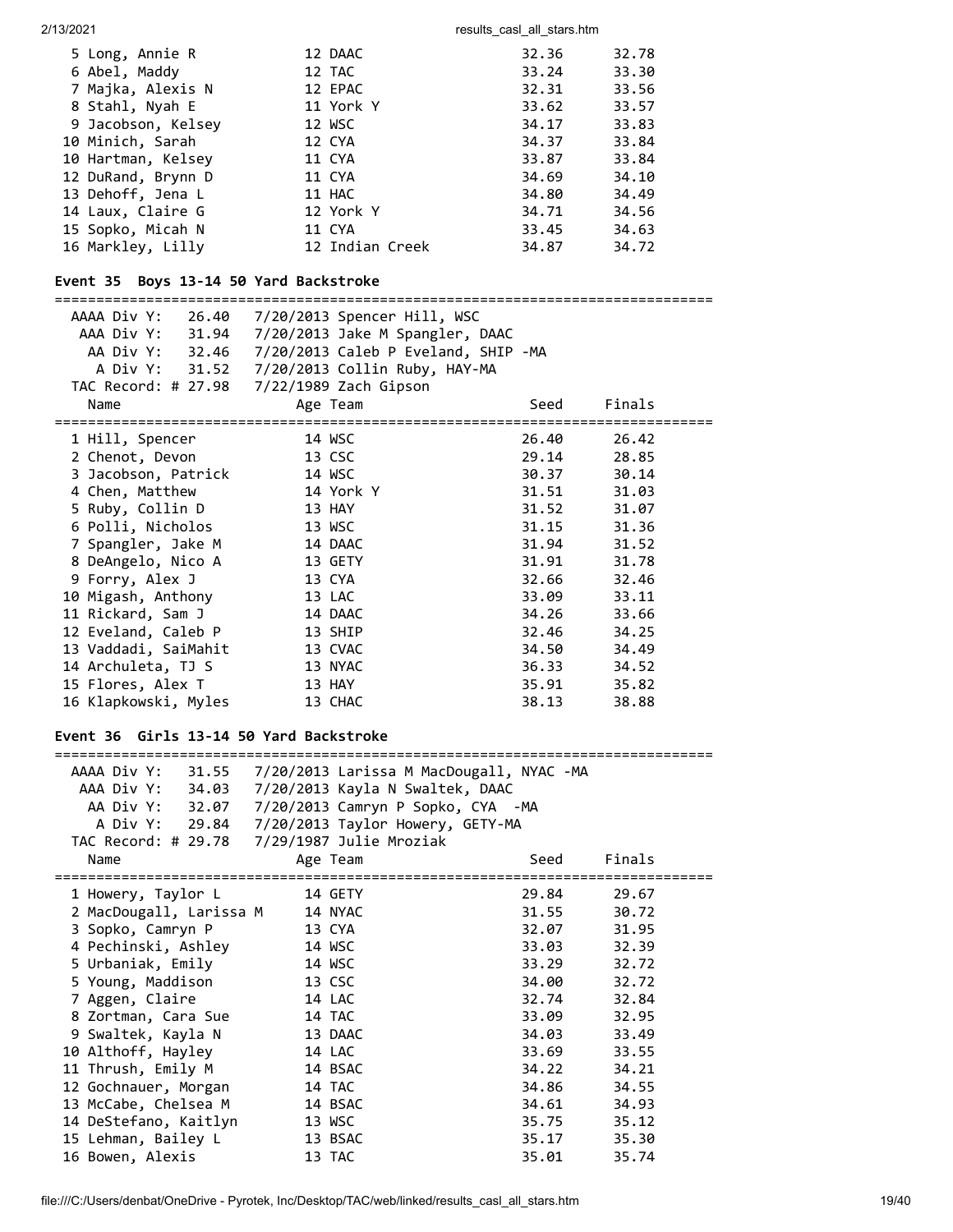|  |  |  |  |  |  |  | Event 37 Boys 15 & Over 50 Yard Backstroke |
|--|--|--|--|--|--|--|--------------------------------------------|
|--|--|--|--|--|--|--|--------------------------------------------|

| AAAA Div Y:<br>25.18                       | 7/20/2013 Jack C Brenneman, NYAC -MA      |                      |                |  |
|--------------------------------------------|-------------------------------------------|----------------------|----------------|--|
| AAA Div Y:                                 | 26.31 7/20/2013 John Leighton, ICAC       |                      |                |  |
| AA Div Y: 27.57                            | 7/20/2013 Will D Hartzell, CYA -MA        |                      |                |  |
| A Div Y:<br>27.78                          | 7/20/2013 Tyler Konstalid, GETY-MA        |                      |                |  |
|                                            | TAC Record: # 26.04 7/23/1997 Joe Estlack |                      |                |  |
| Name                                       | Age Team                                  | Seed                 | Finals         |  |
| 1 Brenneman, Jack C                        | 17 NYAC                                   | 25.18                | 24.93          |  |
| 2 Tate, Mason                              | 17 WSC                                    | 25.43                | 24.97          |  |
| 3 Brockway, Noah                           | 16 WSC                                    | 26.13                | 25.85          |  |
| 4 Handley, Liam J                          | 16 NYAC                                   | 25.50                | 25.87          |  |
| 5 Leighton, John                           | 17 Indian Creek                           | 26.31                | 26.43          |  |
| 6 Marshall, Casey J                        | 15 DAAC                                   | 26.38                | 26.98          |  |
| 7 Grim, Jordan M                           | 17 NYAC                                   | 27.99                | 27.21          |  |
| 8 Hartzell, Will D                         | 15 CYA                                    | 27.57                | 27.31          |  |
| 9 Chu, Ben S                               | 15 CYA                                    | 27.92                | 27.63          |  |
| 10 Jenkins, Jacob L                        | 17 NYAC                                   | 28.56                | 27.75          |  |
| 11 Karagiannis, Nicholas                   | 16 MSC                                    | 27.93                | 27.79          |  |
| 12 Konstalid, Tyler J                      | 17 GETY                                   | 27.78                | 27.85          |  |
| 13 Ozehowski, Tyler J                      | 18 EPAC                                   | 27.50                | 27.97          |  |
| 14 Petrella, Nick                          | 15 LAC                                    | 28.52                | 28.32          |  |
| 15 Linne, Ben                              | 15 BSC                                    | 29.00                | 28.66          |  |
| 16 Kidd, Ryan                              | 18 Indian Creek                           | 28.95                | 28.79          |  |
|                                            | Girls 15 & Over 50 Yard Backstroke        |                      |                |  |
| Event 38                                   |                                           |                      |                |  |
| AAAA Div Y:<br>29.16                       | 7/20/2013 Sydney A Archuleta, NYAC -MA    |                      |                |  |
| AAA Div Y:                                 | 29.10 7/20/2013 Summer Dacheux, DAAC      |                      |                |  |
| AA Div Y:<br>31.39                         | 7/20/2013 Lexi L Walker, BSAC             |                      |                |  |
| A Div Y:<br>29.93                          | 7/20/2013 Regan Chalk, HAY-MA             |                      |                |  |
| TAC Record: # 28.32                        | 6/12/1999 Lindsay Billet                  |                      |                |  |
| Name                                       | Age Team                                  | Seed                 | Finals         |  |
| =======================                    |                                           | :==========<br>29.10 |                |  |
| 1 Dacheux, Summer A<br>2 Dundore, Alison C | 17 DAAC<br>17 HAC                         | 30.28                | 28.79<br>28.89 |  |
| 3 Archuleta, Sydney A                      | 16 NYAC                                   | 29.16                | 29.18          |  |
| 4 Chalk, Regan M                           | 16 HAY                                    | 29.93                | 29.77          |  |
| 5 Hess, Anna                               | 16 WSC                                    | 30.43                | 30.45          |  |
| 6 Walker, Lexi L                           | 17 BSAC                                   | 31.39                | 30.75          |  |
| 7 Miller, Rebecca I                        | 17 ADST                                   | 30.80                | 30.83          |  |
| 8 Basehore, Brooke S                       | 17 BSAC                                   | 31.49                | 30.91          |  |
| 9 Wheat, Bekah G                           | 18 NYAC                                   | 32.08                | 31.31          |  |
| 10 Kopacko, Katelyn                        | 15 MSC                                    | 31.74                | 31.39          |  |
| 11 Sopko, Mackenzie R                      | 15 CYA                                    | 31.97                | 31.84          |  |
| 12 Wurster, Jamie                          | 15 LAC                                    | 32.14                | 31.95          |  |
| 13 Amsbaugh, Anna                          | 17 CSC                                    | 32.14                | 32.09          |  |
| 14 Drosdick, Raine                         | 16 SGSC                                   | 31.81                | 32.12          |  |
| 15 Hartzell, Brooke A                      | 16 CYA                                    | 32.33                | 32.36          |  |
| 16 Migatulski, Katie                       | 15 EPAC                                   | 32.55                | 32.64          |  |
|                                            |                                           |                      |                |  |
| Event 39 Boys 9-10 100 Yard Freestyle      |                                           |                      |                |  |
| AAAA Div Y:<br>1:08.77                     | 7/20/2013 Riley M Thomas, York Y          |                      |                |  |
| AAA Div Y: 1:16.72                         | 7/20/2013 Jonathan Hill, SGSC             |                      |                |  |
| AA Div Y: 1:13.13                          |                                           |                      |                |  |
|                                            |                                           |                      |                |  |
|                                            | 7/20/2013 Shaswath R Shanmuganathan, CVAC |                      |                |  |
| A Div Y:<br>1:15.56                        | 7/20/2013 Angel Flores, HAY-MA            |                      |                |  |
| TAC Record: # 1:07.48<br>Name              | 1/5/2002 Kevin Marsteller<br>Age Team     | Seed                 | Finals         |  |
|                                            |                                           |                      |                |  |
| 1 Thomas, Riley M                          | 10 York Y                                 | 1:08.77              | 1:08.53        |  |
| 32.15                                      | 1:08.53(36.38)                            |                      |                |  |
| 2 Boyce, Ryan A<br>33.09                   | 10 NYAC<br>1:10.38(37.29)                 | 1:09.37              | 1:10.38        |  |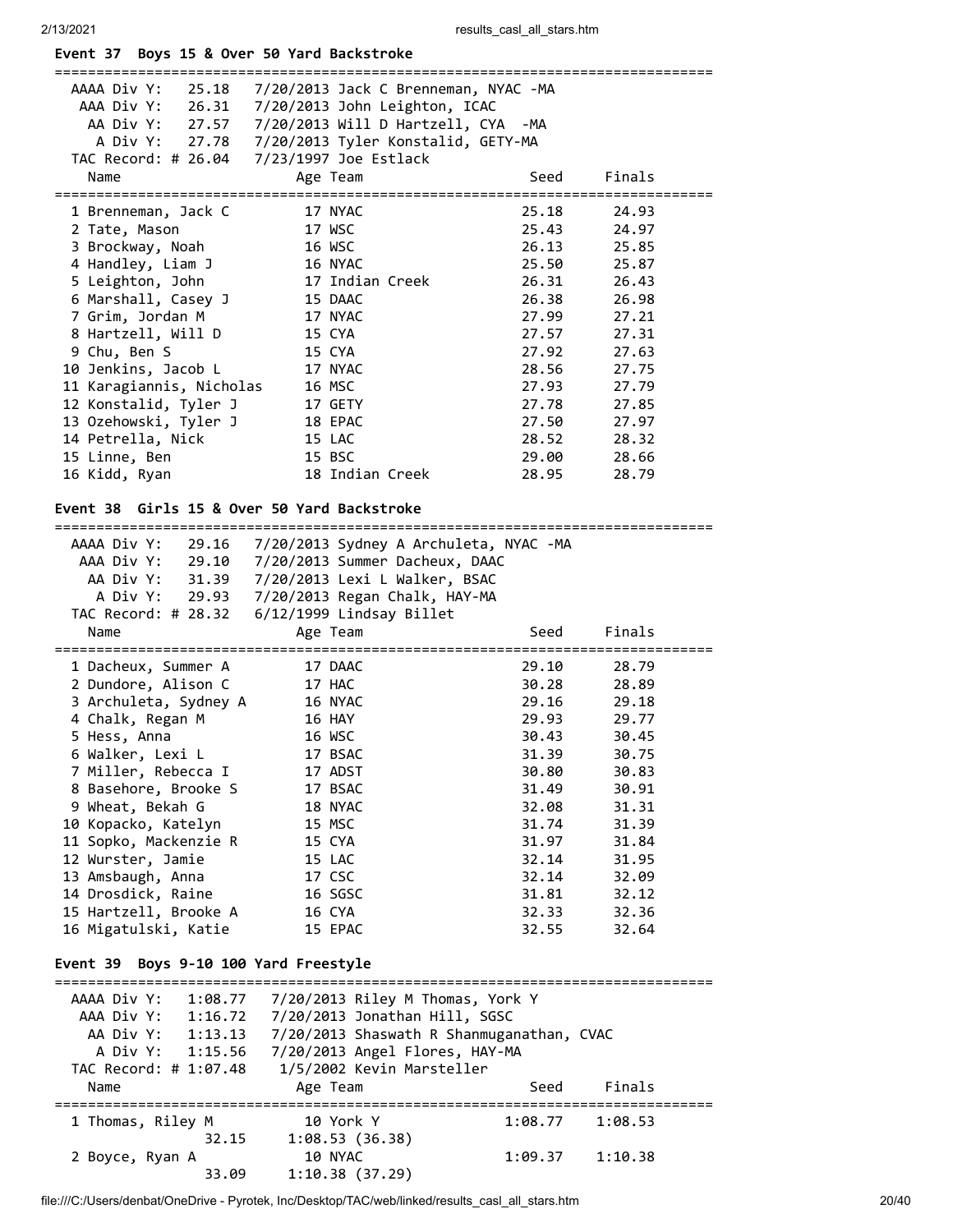2/13/2021 2002 2003 2004 2006 2007 2013 2014 2014 2015 2016 2017 2018 2019 2019 2014 2016 2017 2018 2019 2016 20 3 Shanmuganathan, Shaswath 10 CVAC 1:13.13 1:12.51 33.84 1:12.51 (38.67) 4 Flores, Angel A 10 HAY 1:15.56 1:15.85 36.73 1:15.85 (39.12) 5 Seman, Alexander 9 MSC 1:20.81 1:17.67 37.55 1:17.67 (40.12) 6 Hill, Jonathan 10 SGSC 1:16.72 1:18.19 36.66 1:18.19 (41.53) 7 Clarke, Ben W 10 NYAC 1:23.87 1:19.38 39.19 1:19.38 (40.19) 8 Zonarich, Nick 10 Indian Creek 1:24.35 1:19.73 39.00 1:19.73 (40.73) 9 Wilson, Devin 10 SHIP 1:26.80 1:20.66 38.32 1:20.66 (42.34) 10 Estep, Colby T 10 SHIP 1:22.37 1:21.91 39.69 1:21.91 (42.22) 11 Barley, Sean 9 LAC 1:21.99 1:22.37 37.87 1:22.37 (44.50) 12 Warren, Nicholas 9 CSC 1:25.88 1:22.90 39.00 1:22.90 (43.90) 13 Plessinger, Justin 10 Indian Creek 1:26.74 1:24.23 40.74 1:24.23 (43.49) 14 Vu, Jaydon 9 DAAC 1:22.92 1:25.49 39.16 1:25.49 (46.33) 15 Kreis, Zachary J 10 CYA 1:25.41 1:26.27 41.28 1:26.27 (44.99) 16 Royer, Josh 10 TAC 1:24.59 1:27.87 39.63 1:27.87 (48.24)

#### **Event 40 Girls 9-10 100 Yard Freestyle**

| ======================== |                                                           |         |         |
|--------------------------|-----------------------------------------------------------|---------|---------|
|                          | AAAA Div Y: 1:03.36  7/20/2013  Jillian K Maher, NYAC -MA |         |         |
|                          | AAA Div Y: 1:06.41  7/20/2013 Tesia L Thomas, DAAC        |         |         |
|                          | AA Div Y: 1:10.94  7/20/2013  Elise Shore, CHAC -CW       |         |         |
|                          | A Div Y: 1:11.31  7/20/2013 Madison Sanders, BSC          |         |         |
|                          | TAC Record: # 1:05.58 2/3/2002 Julia Kucherich            |         |         |
| Name                     | Age Team                                                  | Seed    | Finals  |
|                          |                                                           |         |         |
| 1 Maher, Jillian K       | 10 NYAC                                                   | 1:03.36 | 1:03.08 |
| 30.20                    | 1:03.08(32.88)                                            |         |         |
| 2 Thomas, Tesia L        | 10 DAAC                                                   | 1:06.41 | 1:07.05 |
| 29.90                    | 1:07.05(37.15)                                            |         |         |
| 3 Trout, Riley E         | 10 TAC                                                    | 1:08.19 | 1:07.18 |
| 32.74                    | 1:07.18(34.44)                                            |         |         |
| 4 Bell, Rachel           | 10 CSC                                                    | 1:08.47 | 1:08.54 |
| 32.55                    | 1:08.54(35.99)                                            |         |         |
| 5 Sanders, Madison E     | 10 BSC                                                    | 1:11.31 | 1:10.54 |
| 33.15                    | 1:10.54(37.39)                                            |         |         |
| 6 Coover, Paige          | 10 CSC                                                    | 1:10.78 | 1:10.75 |
| 34.29                    | 1:10.75(36.46)                                            |         |         |
| 7 Bubb, Madeline         | 10 SMSC                                                   | 1:12.51 | 1:11.34 |
| 32.92                    | 1:11.34(38.42)                                            |         |         |
| 8 Smith, Aliza G         | 10 CVAC                                                   | 1:10.95 | 1:11.48 |
| 34.29                    | 1:11.48(37.19)                                            |         |         |
| 9 Shore, Elise           | 10 CHAC                                                   | 1:10.94 | 1:11.98 |
| 33.18                    | 1:11.98(38.80)                                            |         |         |
| 10 Thornton, Kennedy J   | 10 CYA                                                    | 1:11.41 | 1:12.76 |
| 33.69                    | 1:12.76(39.07)                                            |         |         |
| 11 Ohl, Sydney           | 9 WSC                                                     | 1:13.19 | 1:13.13 |
| 34.91                    | 1:13.13(38.22)                                            |         |         |
| 12 Heist, Megan          | 10 SGSC                                                   | 1:12.35 | 1:13.33 |
| 34.18                    | 1:13.33(39.15)                                            |         |         |
| 13 Ruby, Shannon M       | 10 HAY                                                    | 1:13.40 | 1:14.47 |
| 35.41                    | 1:14.47(39.06)                                            |         |         |
| 14 Warntz, Ally          | 10 LAC                                                    | 1:17.23 | 1:14.77 |

file:///C:/Users/denbat/OneDrive - Pyrotek, Inc/Desktop/TAC/web/linked/results\_casl\_all\_stars.htm 21/40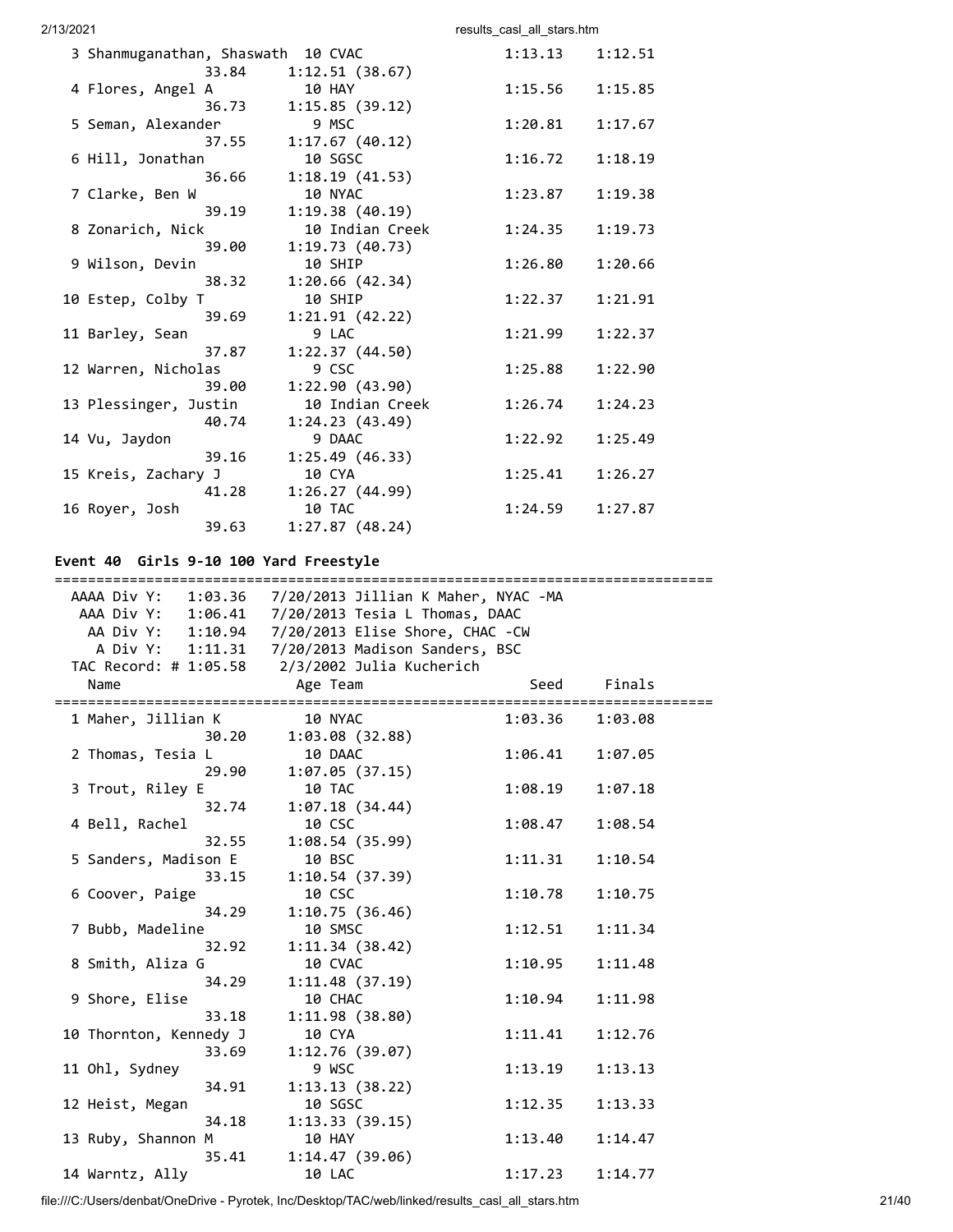| 35.56                | 1:14.77 (39.21) |         |         |
|----------------------|-----------------|---------|---------|
| 15 Kapp, Christine O | 9 York Y        | 1:18.45 | 1:16.10 |
| 36.39                | 1:16.10(39.71)  |         |         |
| 16 Turner, Sara      | 9 FPAC          | 1:15.81 | 1:16.12 |
| 36.62                | 1:16.12(39.50)  |         |         |

# **Event 41 Boys 11-12 100 Yard Freestyle**

| ===========================                       |                                                    |         |         |
|---------------------------------------------------|----------------------------------------------------|---------|---------|
| AAAA Div Y: 1:01.73 7/20/2013 Devon Lonergan, TAC |                                                    |         |         |
|                                                   | AAA Div Y: 1:03.33 7/20/2013 Brian McGlynn, SGSC   |         |         |
|                                                   | AA Div Y: 1:00.17 7/20/2013 Patrick S O'Neill, CYA | -MA     |         |
|                                                   | A Div Y: 57.53 7/20/2013 Zack Gallagher, HAC-MA    |         |         |
| TAC Record: # 56.23 4/3/1987 Greg Gipson          |                                                    |         |         |
| Name                                              | Age Team                                           | Seed    | Finals  |
|                                                   |                                                    |         |         |
| 1 Skiles, Logan G                                 | 11 HAC                                             | 57.79   | 56.35   |
| 2 Gallagher, Zack A                               | 11 HAC                                             | 57.53   | 56.68   |
| 27.20                                             | 56.68 (29.48)                                      |         |         |
| 3 O'Neill, Patrick S                              | 12 CYA                                             | 1:00.17 | 59.79   |
| 28.83                                             | 59.79 (30.96)                                      |         |         |
| 4 Hicks, Jared R                                  | 12 CYA                                             | 1:00.73 | 1:00.45 |
| 28.84                                             | 1:00.45(31.61)                                     |         |         |
| 5 Bell, Isaiah                                    | 12 CSC                                             | 1:02.60 | 1:00.90 |
| 28.34                                             | 1:00.90 (32.56)                                    |         |         |
| 6 Padgett, Caleb J                                | 12 BSAC                                            | 1:00.39 | 1:02.01 |
| 29.55                                             | 1:02.01(32.46)                                     |         |         |
| 7 McGlynn, Brian                                  | 12 SGSC                                            | 1:03.33 | 1:02.10 |
| 30.57                                             | 1:02.10(31.53)                                     |         |         |
| 8 Lonergan, Devon                                 | 12 TAC                                             | 1:01.73 | 1:02.72 |
| 30.38                                             | 1:02.72(32.34)                                     |         |         |
| 9 Houser, Colby R                                 | 12 EPAC                                            | 1:03.43 | 1:03.55 |
| 29.90                                             | 1:03.55(33.65)                                     |         |         |
| 10 Fissel, Orval M                                | 12 York Y                                          | 1:04.91 | 1:04.00 |
| 31.35                                             | 1:04.00(32.65)                                     |         |         |
| 11 Cox, Miles C                                   | 11 York Y                                          | 1:05.62 | 1:05.73 |
| 31.41                                             | 1:05.73(34.32)                                     |         |         |
| 12 Lai, Ryan S                                    | 12 CVAC                                            | 1:08.56 | 1:06.59 |
| 31.31                                             | 1:06.59(35.28)                                     |         |         |
|                                                   | 11 NYAC                                            |         | 1:07.34 |
| 13 Furlong, Christopher R<br>32.72                |                                                    | 1:09.37 |         |
|                                                   | 1:07.34(34.62)                                     |         |         |
| 14 Lanius, Christopher<br>32.69                   | 12 LAC                                             | 1:08.77 | 1:07.68 |
|                                                   | 1:07.68(34.99)                                     |         |         |
| 15 Slattery, Larkin                               | 12 SHIP                                            | 1:09.01 | 1:08.76 |
| 32.61                                             | 1:08.76(36.15)                                     |         |         |
| 16 Kandala, Rohit                                 | 11 York Y                                          | 1:11.64 | 1:10.82 |
| 34.07                                             | 1:10.82(36.75)                                     |         |         |

# **Event 42 Girls 11-12 100 Yard Freestyle**

| AAAA Div Y:<br>1:00.03 | 7/20/2013 Grace Lippert, CSC        |         |         |
|------------------------|-------------------------------------|---------|---------|
| AAA Div Y:<br>1:00.25  | 7/20/2013 Alexis N Majka, EPAC      |         |         |
| AA Div Y: 1:02.61      | 7/20/2013 Lauren E Mummert, CYA -MA |         |         |
| A Div Y: 1:03.55       | 7/20/2013 Elizabeth Fuhrman, BSC    |         |         |
| TAC Record: # 59.22    | 1/24/1987 Jessica Klein             |         |         |
| Name                   | Age Team                            | Seed    | Finals  |
| 1 Lippert, Grace       | 12 CSC                              | 1:00.03 | 58.19   |
| 27.55                  | 58.19 (30.64)                       |         |         |
| 2 Beierschmitt, Grace  | 12 DAAC                             | 1:01.14 | 1:00.10 |
| 28.64                  | 1:00.10(31.46)                      |         |         |
| 3 Majka, Alexis N      | 12 EPAC                             | 1:00.25 | 1:00.20 |
| 4 Mummert, Lauren E    | 12 CYA                              | 1:02.61 | 1:01.71 |
| 30.05                  | 1:01.71(31.66)                      |         |         |
| 5 Fuhrman, Elizabeth   | 12 BSC                              | 1:03.55 | 1:02.58 |
| 30.17                  | 1:02.58(32.41)                      |         |         |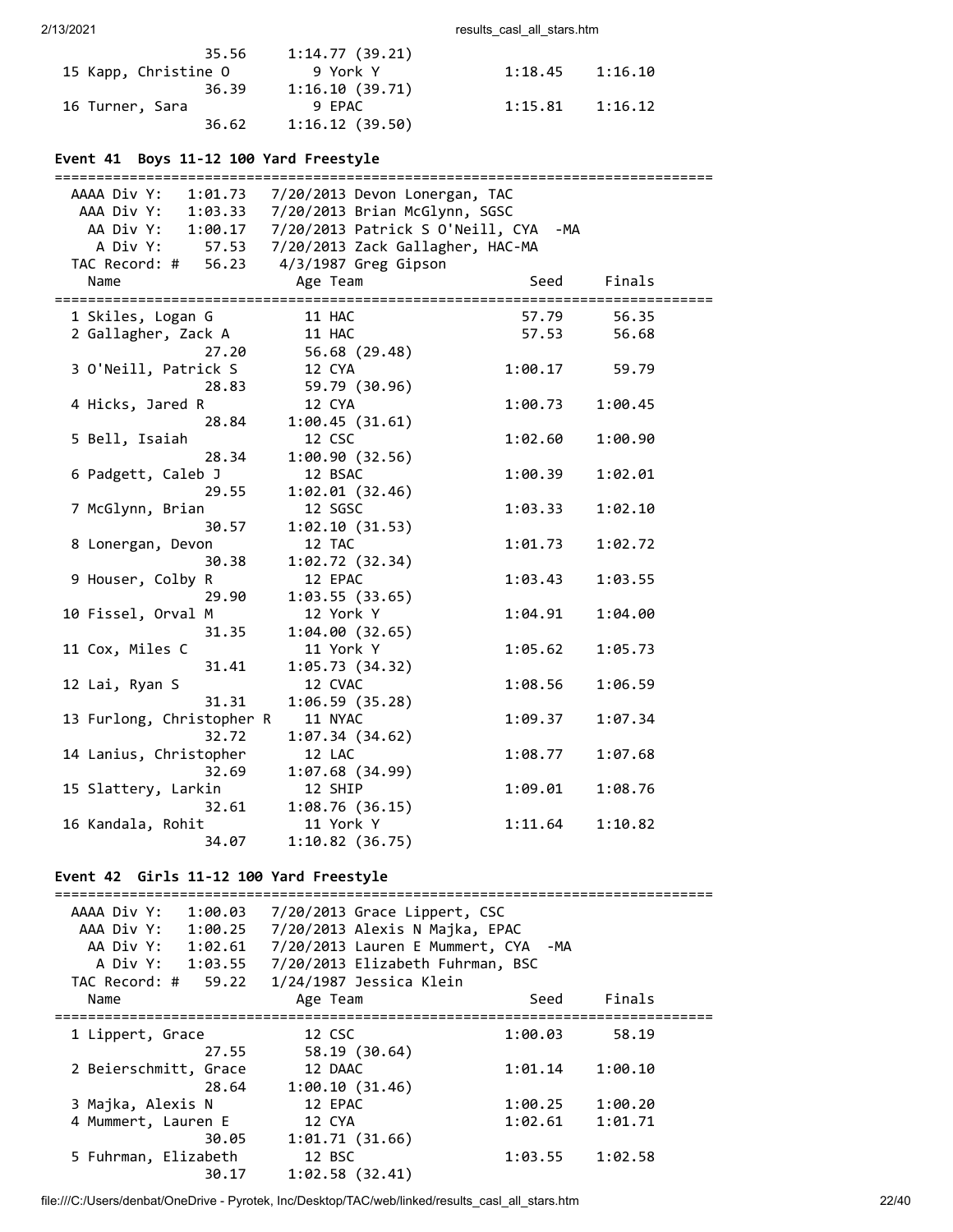#### 2/13/2021 2002 and the control of the control of the case of the case of the case of the control of the control of the control of the control of the control of the control of the control of the control of the control of th

| 6 Miller, Alyssa     | 12 EPAC                 | 1:01.63 | 1:03.17 |
|----------------------|-------------------------|---------|---------|
|                      | 1:03.17(33.36)<br>29.81 |         |         |
| 7 Lash, Kalyn R      | 12 DAAC                 | 1:03.01 | 1:03.59 |
|                      | 1:03.59(33.75)<br>29.84 |         |         |
| 8 Lee, Nicole        | 11 CHAC                 | 1:05.26 | 1:04.36 |
|                      | 1:04.36(33.93)<br>30.43 |         |         |
| 9 Morris, Makenna    | 11 SHIP                 | 1:07.55 | 1:05.16 |
|                      | 1:05.16(34.02)<br>31.14 |         |         |
| 10 Hunt, Katie       | 12 TAC                  | 1:06.50 | 1:05.79 |
| 11 Lyden, Rachel     | 12 ACWS                 | 1:05.11 | 1:06.11 |
| 31.26                | 1:06.11(34.85)          |         |         |
| 12 McDermott, Maddie | 11 WSC                  | 1:07.50 | 1:06.36 |
|                      | 31.40<br>1:06.36(34.96) |         |         |
| 13 Rineer, Rachel L  | 12 EPAC                 | 1:08.20 | 1:08.08 |
|                      | 1:08.08(36.43)<br>31.65 |         |         |
| 14 Stupka, Sydney    | 11 ACWS                 | 1:09.67 | 1:09.18 |
|                      | 1:09.18(36.69)<br>32.49 |         |         |
| 15 Grim, Madelyn     | 11 LAC                  | 1:10.14 | 1:09.25 |
|                      | 1:09.25(36.12)<br>33.13 |         |         |
| 16 Vu, Michelle      | 12 DAAC                 | 1:09.29 | 1:09.70 |
| 32.78                | 1:09.70(36.92)          |         |         |
|                      |                         |         |         |

# **Event 43 Boys 13-14 100 Yard Freestyle**

|                                  | AAAA Div Y: 54.33 7/20/2013 Devon Chenot, CSC<br>AAA Div Y: 57.37 7/20/2013 Justin Culp, SGSC |         |         |
|----------------------------------|-----------------------------------------------------------------------------------------------|---------|---------|
|                                  | AA Div Y: 49.74 7/20/2013 Jacob N Deckman, CVAC                                               |         |         |
|                                  | A Div Y: 57.47 7/20/2013 Logan Hyde, GETY-MA                                                  |         |         |
|                                  | TAC Record: # 49.19 4/1/1989 Zack Gipson                                                      |         |         |
| Name                             | Age Team                                                                                      | Seed    | Finals  |
| ================================ | ========================                                                                      |         |         |
| 1 Deckman, Jacob N               | 14 CVAC                                                                                       | 49.74   | 49.23   |
| 23.69                            | 49.23 (25.54)                                                                                 |         |         |
| 2 Peckmann, Alec K               | 13 CYA                                                                                        | 50.72   | 49.86   |
| 3 Chenot, Devon                  | 13 CSC                                                                                        | 54.33   | 53.38   |
| 25.13                            | 53.38 (28.25)                                                                                 |         |         |
| 4 Fisher, Ben C                  | 14 CYA                                                                                        | 55.68   | 53.80   |
| 25.36                            | 53.80 (28.44)                                                                                 |         |         |
| 5 Fiorentino, Max                | 14 CSC                                                                                        | 56.14   | 55.57   |
| 26.94                            | 55.57 (28.63)                                                                                 |         |         |
| 6 Schmittle, Karl V              | 13 CYA                                                                                        | 56.02   | 55.64   |
| 26.41                            | 55.64 (29.23)                                                                                 |         |         |
| 7 Webber, Billy T                | 14 NYAC                                                                                       | 55.84   | 55.66   |
| 27.18                            | 55.66 (28.48)                                                                                 |         |         |
| 8 Culp, Justin                   | 14 SGSC                                                                                       | 57.37   | 56.79   |
| 27.13                            | 56.79 (29.66)                                                                                 |         |         |
| 9 Hyde, Logan L                  | 13 GETY                                                                                       | 57.47   | 57.31   |
| 27.62                            | 57.31 (29.69)                                                                                 |         |         |
| 10 Kuhn, Jay                     | 14 SGSC                                                                                       | 58.82   | 58.06   |
| 26.69                            | 58.06 (31.37)                                                                                 |         |         |
| 11 Karagiannis, Jimmy            | 13 MSC                                                                                        | 58.49   | 58.18   |
| 12 Patterson, Alex               | 13 TAC                                                                                        | 1:00.15 | 59.05   |
| 28.37                            | 59.05 (30.68)                                                                                 |         |         |
| 13 Lorenzen, Jacob               | 13 LAC                                                                                        | 1:00.32 | 59.39   |
| 28.52                            | 59.39 (30.87)                                                                                 |         |         |
| 14 Brudowsky, Erik S             | 13 EPAC                                                                                       | 1:00.07 | 59.43   |
| 28.43                            | 59.43 (31.00)                                                                                 |         |         |
| 15 Staub, Ethan                  | 14 DAAC                                                                                       | 1:01.14 | 1:01.91 |
| 29.02                            | 1:01.91(32.89)                                                                                |         |         |
| 16 Musone, Jake                  | 14 CYA                                                                                        | 1:03.53 | 1:03.33 |
| 29.50                            | 1:03.33(33.83)                                                                                |         |         |
|                                  |                                                                                               |         |         |

# **Event 44 Girls 13-14 100 Yard Freestyle**

===============================================================================

AAAA Div Y: 57.51 7/20/2013 Maddi R Stoner, York Y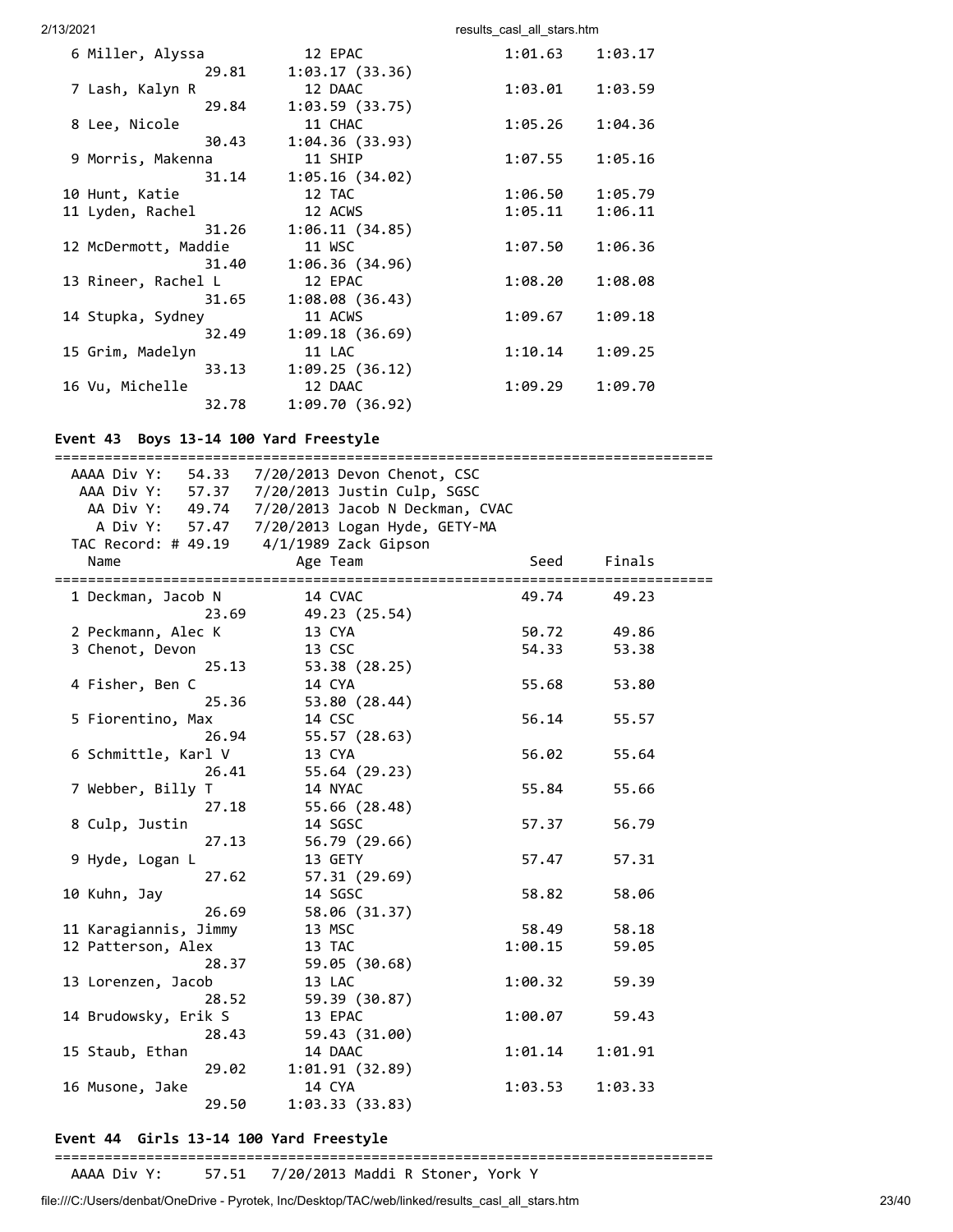| 2/13/2021                                                              | results_casl_all_stars.htm                                                                                                                     |                    |                    |  |
|------------------------------------------------------------------------|------------------------------------------------------------------------------------------------------------------------------------------------|--------------------|--------------------|--|
| AAA Div Y:<br>59.20<br>AA Div Y:<br>A Div Y:<br>54.27<br>TAC Record: # | 7/20/2013 Maddie R Brenner, EPAC<br>54.64 7/20/2013 Carson W Gross, CYA -MA<br>1:00.03 7/20/2013 Caelyn King, HAC-MA<br>6/20/1987 Nikki Lehman |                    |                    |  |
| Name                                                                   | Age Team                                                                                                                                       | Seed               | Finals             |  |
| 1 Gross, Carson W<br>25.73                                             | 14 CYA<br>54.26 (28.53)                                                                                                                        | 54.64              | 54.26              |  |
| 2 Sekerak, Cassie R<br>26.95                                           | 14 NYAC<br>57.08 (30.13)                                                                                                                       | 58.41              | 57.08              |  |
| 3 Stoner, Maddi R                                                      | 13 York Y                                                                                                                                      | 57.51              | 57.74              |  |
| 4 Martin, Kylie R<br>28.18                                             | 13 York Y<br>58.46 (30.28)                                                                                                                     | 58.85              | 58.46              |  |
| 5 Sevret, Devin M<br>28.62                                             | 14 CYA<br>59.07 (30.45)                                                                                                                        | 59.27              | 59.07              |  |
| 6 Brenner, Maddie R<br>28.17                                           | 14 EPAC<br>59.49 (31.32)                                                                                                                       | 59.20              | 59.49              |  |
| 7 King, Caelyn K                                                       | 13 HAC                                                                                                                                         | 1:00.03            | 1:00.25            |  |
| 28.94<br>8 Dudenhoeffer, Caroline R<br>29.31                           | 1:00.25(31.31)<br>13 GETY<br>1:00.29 (30.98)                                                                                                   | 1:00.69            | 1:00.29            |  |
| 9 Eby, Rachel M<br>29.19                                               | 14 NYAC<br>1:01.31 (32.12)                                                                                                                     | 1:02.04            | 1:01.31            |  |
| 10 Kominsky, Grace<br>29.69                                            | 13 BSC<br>1:02.02 (32.33)                                                                                                                      | 1:03.45            | 1:02.02            |  |
| 11 Barley, Natalie<br>29.69                                            | 13 LAC<br>1:02.47 (32.78)                                                                                                                      | 1:02.90            | 1:02.47            |  |
| 12 Hersey, Alyssa J<br>30.26                                           | 14 DAAC<br>1:03.13(32.87)                                                                                                                      | 1:03.18            | 1:03.13            |  |
| 13 Carbaugh, Katie<br>30.95                                            | 14 SHIP<br>1:04.43 (33.48)                                                                                                                     | 1:03.86            | 1:04.43            |  |
| 14 Gochnauer, Morgan<br>30.88                                          | 14 TAC<br>1:04.55(33.67)                                                                                                                       | 1:06.20            | 1:04.55            |  |
| 15 Sutton, Ona N<br>16 Strickler, Sydnee<br>31.62                      | 14 BSC<br>13 TAC<br>1:07.69 (36.07)                                                                                                            | 1:02.79<br>1:07.21 | 1:04.57<br>1:07.69 |  |
|                                                                        |                                                                                                                                                |                    |                    |  |

# **Event 45 Boys 15 & Over 100 Yard Freestyle**

# ===============================================================================

|                            | AAAA Div Y: 49.05 7/20/2013 Josh M Clarke, NYAC -MA |       |        |  |
|----------------------------|-----------------------------------------------------|-------|--------|--|
|                            | AAA Div Y: 49.68 7/20/2013 Sean Daley, ICAC         |       |        |  |
|                            | AA Div Y: 51.65 7/20/2013 David R Foery, CYA -MA    |       |        |  |
|                            | A Div Y: 51.17 7/20/2013 Jordan Lytle, HAY-MA       |       |        |  |
|                            | TAC Record: # 47.77 7/25/2009 Ben Appleby           |       |        |  |
| Name                       | Age Team                                            | Seed  | Finals |  |
| 1 Clarke, Josh M           | 16 NYAC                                             | 49.05 | 48.26  |  |
| 22.94                      | 48.26 (25.32)                                       |       |        |  |
| 2 Daley, Sean              | 18 Indian Creek                                     | 49.68 | 48.51  |  |
| 23.34                      | 48.51 (25.17)                                       |       |        |  |
| 3 Francis, Nick            | 17 Indian Creek                                     | 50.35 | 48.54  |  |
| 23.08                      | 48.54 (25.46)                                       |       |        |  |
| 4 Wenner, Seth R           | 17 NYAC                                             | 49.20 | 48.64  |  |
| 23.14                      | 48.64 (25.50)                                       |       |        |  |
|                            | 16 NYAC                                             | 50.77 | 48.84  |  |
| 5 Johnston, Ben M<br>23.72 |                                                     |       |        |  |
|                            | 48.84 (25.12)                                       |       |        |  |
| 6 Lytle, Jordan A          | 16 HAY                                              | 51.17 | 50.45  |  |
| 23.36                      | 50.45 (27.09)                                       |       |        |  |
| 7 Foery, David R           | 17 CYA                                              | 51.65 | 50.49  |  |
| 24.54                      | 50.49 (25.95)                                       |       |        |  |
| 8 Handley, Keenan L        | 15 NYAC                                             | 51.70 | 50.54  |  |
| 24.68                      | 50.54 (25.86)                                       |       |        |  |
| 9 Handley, Liam J          | 16 NYAC                                             | 51.22 | 50.69  |  |
| 24.31                      | 50.69 (26.38)                                       |       |        |  |
| 10 Boyer, DJ J             | 16 WSC                                              | 51.58 | 50.88  |  |

file:///C:/Users/denbat/OneDrive - Pyrotek, Inc/Desktop/TAC/web/linked/results\_casl\_all\_stars.htm 24/40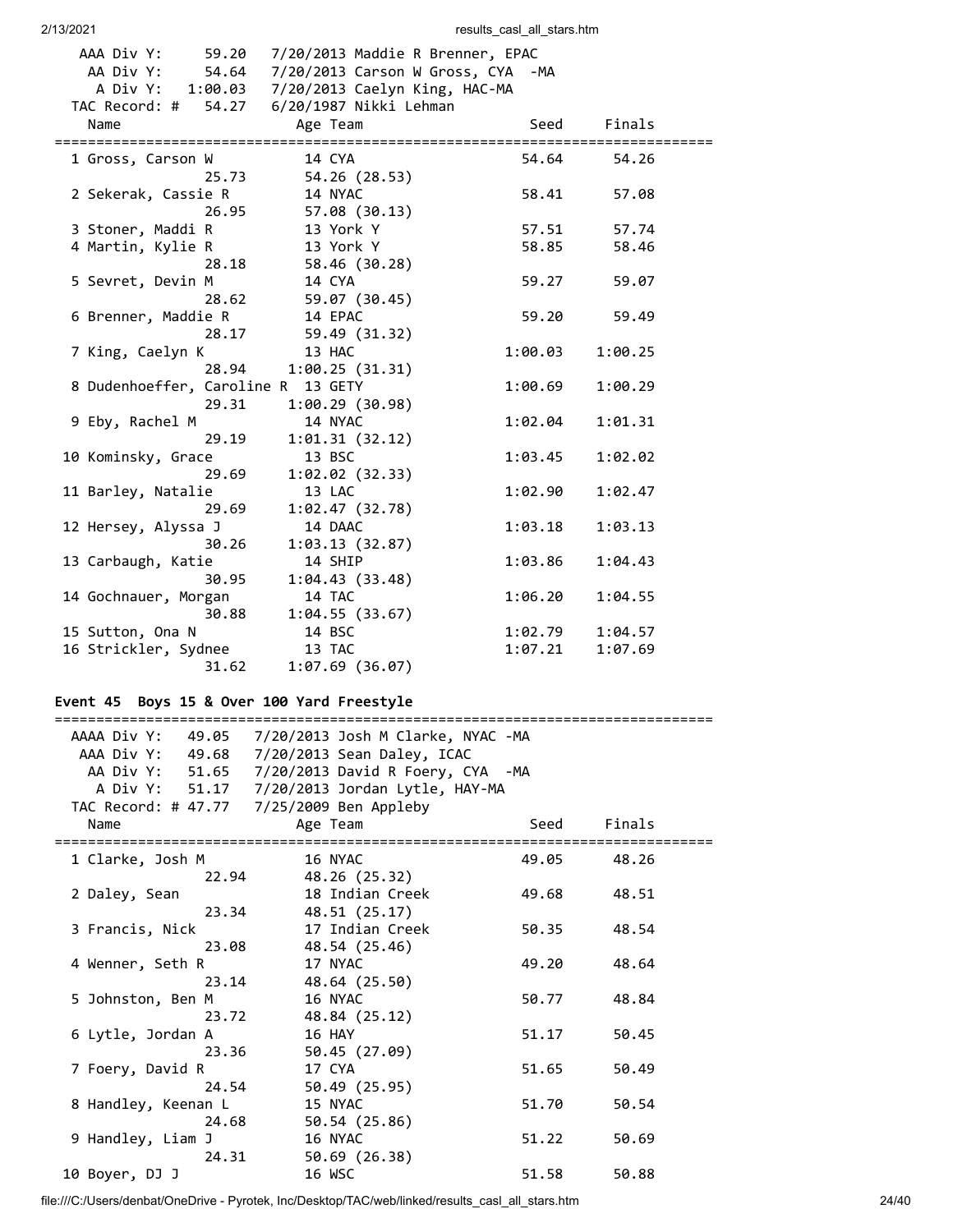| 24.35                | 50.88 (26.53)   |       |       |
|----------------------|-----------------|-------|-------|
| 11 Panas, Mark       | 18 CHAC         | 52.48 | 52.11 |
| 25.36                | 52.11(26.75)    |       |       |
| 12 Marshall, Casey J | 15 DAAC         | 52.85 | 52.31 |
| 24.93                | 52.31 (27.38)   |       |       |
| 13 Hartzell, Will D  | 15 CYA          | 52.98 | 52.75 |
| 25.74                | 52.75 (27.01)   |       |       |
| 14 Cahill, Zachary   | 17 Indian Creek | 53.80 | 53.00 |
| 26.09                | 53.00 (26.91)   |       |       |
| 15 Aggen, Elias      | 17 LAC          | 54.20 | 53.63 |
| 24.66                | 53.63 (28.97)   |       |       |
| 16 Ondrizek, Derek M | 16 GETY         | 53.56 | 54.04 |
| 25.33                | 54.04 (28.71)   |       |       |
|                      |                 |       |       |

# **Event 46 Girls 15 & Over 100 Yard Freestyle**

| ======================                    |                                                   | :==================== |         |
|-------------------------------------------|---------------------------------------------------|-----------------------|---------|
|                                           | AAAA Div Y: 56.93 7/20/2013 Justina Thornley, WSC |                       |         |
|                                           | AAA Div Y: 57.92 7/20/2013 Summer Dacheux, DAAC   |                       |         |
|                                           | AA Div Y: 59.01 7/20/2013 Madeleine S Flory, BSAC |                       |         |
|                                           | A Div Y: 56.23 7/20/2013 Shannon Ball, ACWS-MA    |                       |         |
| TAC Record: # 54.42 8/2/1989 Nikki Lehman |                                                   |                       |         |
| Name                                      | Age Team                                          | Seed                  | Finals  |
| 1 Ball, Shannon                           | 15 ACWS                                           | 56.23                 | 55.63   |
| 2 Griffin, Ashley E                       | 18 HAY                                            | 59.06                 | 56.52   |
| 3 Miller, Katelyn E                       | 17 NYAC                                           | 57.07                 | 56.79   |
| 4 Thornley, Justina                       | 15 WSC                                            | 56.93                 | 56.80   |
| 5 Amsbaugh, Anna                          | 17 CSC                                            | 58.69                 | 57.18   |
| 6 Chalk, Regan M                          | <b>16 HAY</b>                                     | 56.94 57.20           |         |
| 7 Dacheux, Summer A 17 DAAC               |                                                   | 57.92                 | 57.35   |
| 8 Staub, Morgan O                         | 16 DAAC                                           | 59.19                 | 59.07   |
| 28.87                                     | 59.07 (30.20)                                     |                       |         |
| 9 Strahosky, Kelly                        | 17 CSC                                            | 1:00.32               | 59.18   |
| 28.24                                     | 59.18 (30.94)                                     |                       |         |
| 10 Damon, Savannah L                      | 16 York Y                                         | 59.87                 | 59.23   |
| 27.77                                     | 59.23 (31.46)                                     |                       |         |
| 11 Flory, Madeleine S                     | 15 BSAC                                           | 59.01                 | 59.46   |
| 12 Washington-Myers, Amira 15 York Y      |                                                   | 1:00.06               | 59.60   |
| 28.73                                     | 59.60 (30.87)                                     |                       |         |
| 13 Burgess, Theresa M                     | 16 CYA                                            | 59.85                 | 59.79   |
| 28.76                                     | 59.79 (31.03)                                     |                       |         |
| 14 Furlong, Heather L                     | 15 NYAC                                           | 1:00.71               | 59.84   |
| 28.38                                     | 59.84 (31.46)                                     |                       |         |
| 15 Williams, Annie M                      | 16 GETY                                           | 59.87                 | 1:00.17 |
| 28.14                                     | 1:00.17(32.03)                                    |                       |         |
| 16 Wheat, Bekah G                         | 18 NYAC                                           | 59.76                 | 1:00.19 |
| 28.39                                     | 1:00.19(31.80)                                    |                       |         |

# **Event 47 Boys 8 & Under 25 Yard Breaststroke**

| AAAA Div Y:<br>21.35 | 7/20/2013 Ethan Wang, York Y |       |        |
|----------------------|------------------------------|-------|--------|
| AAA Div Y:<br>22.99  | 7/20/2013 Bryce Ball, SGSC   |       |        |
| AA Div Y: 20.85      | 7/20/2013 Ryan Lee, CHAC -CW |       |        |
| A Div Y: 23.38       | 7/20/2013 Grant Schwalm, BSC |       |        |
| TAC Record: # 20.56  | 2/12/2000 Joey Royer         |       |        |
| Name                 | Age Team                     | Seed  | Finals |
|                      |                              |       |        |
|                      |                              |       |        |
| 1 Lee, Ryan          | 8 CHAC                       | 20.85 | 19.78  |
| 2 Welker, Nathan     | 8 WSC                        | 21.83 | 20.81  |
| 3 Wang, Ethan        | 8 York Y                     | 21.35 | 21.57  |
| 4 Corbin, Tommy      | 7 CHAC                       | 22.83 | 22.00  |
| 5 Schwalm, Grant     | 6 BSC                        | 23.38 | 22.76  |
| 6 Ball, Bryce        | 8 SGSC                       | 22.99 | 23.05  |
| 7 Shank, Louis       | 8 CSC                        | 24.56 | 23.25  |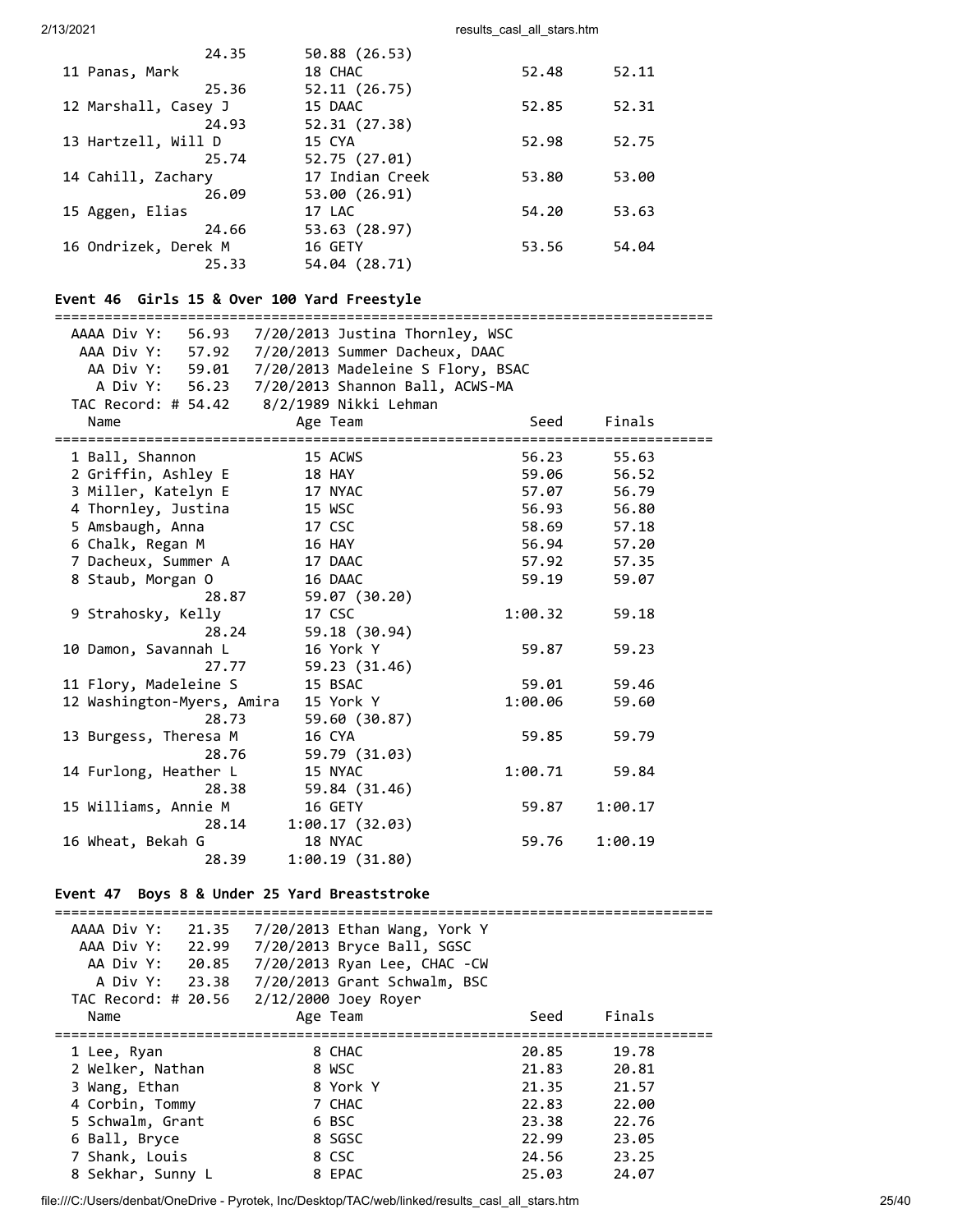| 9 Funk, Connor             | 8 DAAC | 23.93 | 24.44 |
|----------------------------|--------|-------|-------|
| 10 Stupka, Justin          | 8 ACWS | 23.96 | 24.76 |
| 11 Zaitsev, Daniel E       | 8 CVAC | 25.93 | 25.59 |
| 12 Allen, Andrew           | 8 WSC  | 27.55 | 26.38 |
| 13 Hetherington, Francis X | 8 EPAC | 26.77 | 26.85 |
| 14 Delacruz, Gabriel       | 6 GETY | 28.33 | 27.70 |
| 15 Bakermans, Darren       | 8 SMSC | 28.08 | 28.27 |
| 16 Tate, Hunter            | 8 WSC  | 28.22 | 29.73 |

# **Event 48 Girls 8 & Under 25 Yard Breaststroke**

| AAAA Div Y: 20.07     | 7/20/2013 Meaghan K Harnish, York Y |       |        |
|-----------------------|-------------------------------------|-------|--------|
| AAA Div Y: 23.81      | 7/20/2013 Caitlyn Martin, SGSC      |       |        |
| AA Div Y: 20.28       | 7/20/2013 Kamryn R Barone, CVAC     |       |        |
| A Div Y: 25.00        | 7/20/2013 Araceli Skiles, HAC-MA    |       |        |
| TAC Record: # 19.68   | 7/14/2007 Megan Hunt                |       |        |
| Name                  | Age Team                            | Seed  | Finals |
| 1 Harnish, Meaghan K  | ==================<br>8 York Y      | 20.07 | 19.70  |
| 2 Barone, Kamryn R    | 7 CVAC                              | 20.28 | 19.89  |
| 3 Powell, Kari        | 8 SHIP                              | 20.34 | 20.16  |
| 4 Busser, Claire      | 8 LAC                               | 22.30 | 22.27  |
| 5 Pentz, Savannah T   | 8 CHAC                              | 22.55 | 22.40  |
| 5 Speed, Deanna L     | 8 York Y                            | 22.82 | 22.40  |
| 7 Estep, Mia          | 8 SHIP                              | 22.57 | 22.80  |
| 8 Ellis, Peyton       | 8 SMSC                              | 23.94 | 22.96  |
| 9 So, Alicia G        | 7 NYAC                              | 24.08 | 23.09  |
| 9 Martin, Caitlyn     | 8 SGSC                              | 23.81 | 23.09  |
| 11 Oliphant, Rylee    | 8 LAC                               | 24.04 | 23.30  |
| 12 Skiles, Araceli G  | 8 HAC                               | 25.00 | 24.48  |
| 13 Weaver, Audrey H   | 8 NYAC                              | 23.66 | 24.83  |
| 14 Wrightstone, Sarah | 8 EPAC                              | 24.88 | 26.70  |
| -- Kieff, Ashley M    | 8 HAC                               | 25.19 | DQ.    |
| -- Rayman, Madison    | 8 SGSC                              | 24.72 | DQ     |
|                       |                                     |       |        |

# **Event 49 Boys 9-10 50 Yard Breaststroke**

| AAAA Div Y:<br>40.66                            | $7/20/2013$ Nolan Chenot, CSC |       |        |
|-------------------------------------------------|-------------------------------|-------|--------|
| AAA Div Y: 37.21 7/20/2013 Scott R Majka, EPAC  |                               |       |        |
| AA Div Y: 38.23 7/20/2013 Trevor J Arms, CVAC   |                               |       |        |
| A Div Y: 42.88  7/20/2013  Dominic Apa, ACWS-MA |                               |       |        |
|                                                 |                               |       |        |
| Name                                            | Age Team                      | Seed  | Finals |
| 1 Majka, Scott R                                | 10 EPAC                       | 37.21 | 37.30  |
| 2 Arms, Trevor J                                | 10 CVAC                       | 38.23 | 38.71  |
| 3 Shanmuganathan, Shaswath                      | 10 CVAC                       | 40.93 | 41.28  |
| 4 Chenot, Nolan                                 | 10 CSC                        | 40.66 | 41.30  |
| 5 Apa, Dominic                                  | 9 ACWS                        | 42.88 | 42.98  |
| 6 So, Ian J                                     | 9 NYAC                        | 46.15 | 44.61  |
| 7 Godman, Justin                                | 9 SGSC                        | 45.07 | 45.80  |
| 8 Marston, Robby                                | 9 WSC                         | 45.88 | 45.96  |
| 9 Kanne, Aidan M                                | 10 GETY                       | 44.64 | 46.19  |
| 10 Culbertson, Trevor                           | 10 TAC                        | 47.41 | 46.60  |
| 11 Macleod, Deegan M                            | 10 EPAC                       | 48.04 | 46.72  |
| 12 Peters, Chase M                              | 9 CYA                         | 48.65 | 46.76  |
| 13 Smith, Micah A                               | 10 EPAC                       | 48.26 | 47.18  |
| 14 Rees, Benjamin                               | 9 LAC                         | 46.52 | 47.54  |
| 15 Freedenberg, Ben                             | 10 CHAC                       | 48.75 | 47.95  |
| 16 Gleba, Alex H                                | 10 York Y                     | 49.49 | 50.18  |

#### **Event 50 Girls 9-10 50 Yard Breaststroke**

#### ===============================================================================

 AAAA Div Y: 40.70 7/20/2013 Julia Stell, TAC AAA Div Y: 39.34 7/20/2013 Camille Kent, ICAC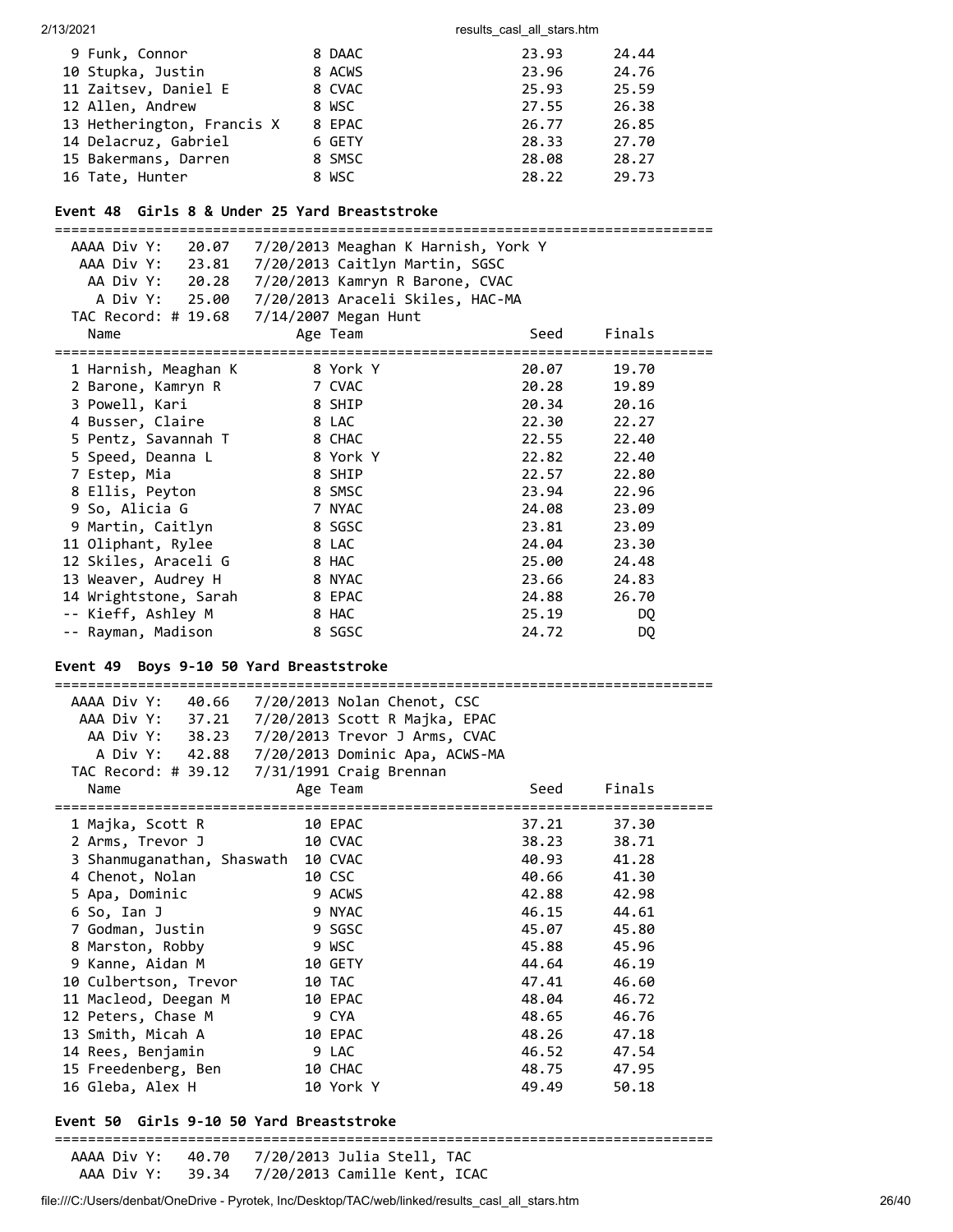| A Div Y: 41.02 7/20/2013 Abby Jarrett, HAY-MA |         |                 |       |        |  |
|-----------------------------------------------|---------|-----------------|-------|--------|--|
| TAC Record: # 38.00 1/17/2010 Megan Hunt, TAC |         |                 |       |        |  |
| Name                                          |         | Age Team        | Seed  | Finals |  |
|                                               |         |                 |       |        |  |
| 1 Strine, Julia                               |         | 10 SHIP         | 37.29 | 37.63  |  |
| 2 Kent, Camille                               |         | 10 Indian Creek | 39.34 | 38.82  |  |
| 3 Aggen, Holly                                |         | 10 LAC          | 40.02 | 40.22  |  |
| 4 Stell, Julia                                |         | 10 TAC          | 40.70 | 40.53  |  |
| 5 Heist, Megan                                | 10 SGSC |                 | 40.81 | 40.62  |  |
| 6 Thornton, Kennedy J                         | 10 CYA  |                 | 42.82 | 41.21  |  |
| 7 Jarrett, Abby E                             |         | 10 HAY          | 41.02 | 41.47  |  |
| 8 Corbin, Emma                                |         | 10 CHAC         | 42.84 | 42.65  |  |
| 9 Pagel, Clara                                |         | 9 SHIP          | 44.00 | 42.78  |  |
| 10 Woods, Jianna                              |         | 9 WSC           | 45.06 | 45.36  |  |
| 11 Peyton, Evelyn                             |         | 10 CYA          | 46.51 | 45.46  |  |
| 12 Delacruz, Emily                            |         | 9 GETY          | 46.91 | 46.33  |  |
| 13 Kanelos, Alexa S                           |         | 10 EPAC         | 45.82 | 46.57  |  |
| 13 Shoemaker, Jennifer E 9 BSAC               |         |                 | 46.85 | 46.57  |  |
| 15 Asper, Callie                              |         | 9 SMSC          | 46.85 | 47.47  |  |
| 16 Kanwischer, Cori                           |         | 10 SGSC         | 46.76 | 48.54  |  |
|                                               |         |                 |       |        |  |

# **Event 51 Boys 11-12 50 Yard Breaststroke**

| AAAA Div Y:<br>39.40                      | 7/20/2013 Orval M Fissel, York Y                   |                |        |  |  |  |  |
|-------------------------------------------|----------------------------------------------------|----------------|--------|--|--|--|--|
|                                           | AAA Div Y: 40.49 7/20/2013 Jakub T Becker, DAAC    |                |        |  |  |  |  |
| AA Div Y: 35.10                           | 7/20/2013 Riley Spahr, CHAC -CW                    |                |        |  |  |  |  |
|                                           | A Div Y: 35.42 7/20/2013 Logan Skiles, HAC-MA      |                |        |  |  |  |  |
|                                           |                                                    |                |        |  |  |  |  |
| Name                                      | Age Team                                           | Seed           | Finals |  |  |  |  |
|                                           |                                                    |                |        |  |  |  |  |
| 1 Skiles, Logan G                         | 11 HAC                                             | 35.42          | 34.67  |  |  |  |  |
| 2 Spahr, Riley                            | 12 CHAC                                            | 35.10          | 35.22  |  |  |  |  |
| 3 Tate, Lucas B                           | 11 CYA                                             | 36.48          | 35.67  |  |  |  |  |
| 4 Dalida, Alvin                           | 12 SHIP                                            | 37.35          | 36.50  |  |  |  |  |
| 5 Estep, Kaiden                           | 12 SHIP                                            | 39.31          | 37.90  |  |  |  |  |
| 6 Stein, Brayden A                        | 12 CYA                                             | 40.03          | 38.66  |  |  |  |  |
| 7 Barnes, Kevin                           | 12 CSC                                             | 40.60          | 39.37  |  |  |  |  |
| 8 Dunnigan, Joel                          | 11 WSC                                             | 39.97          | 40.00  |  |  |  |  |
| 9 Asper, Garrett                          | 11 SMSC                                            | 41.09          | 41.23  |  |  |  |  |
| 10 Golden, Adam                           | 11 WSC                                             | 42.09          | 41.69  |  |  |  |  |
| 11 Egger, Quinton C                       | 12 BSAC                                            | 43.57          | 42.05  |  |  |  |  |
| 12 Becker, Jakub T<br>12 DAAC             |                                                    |                | 42.06  |  |  |  |  |
| 13 Miller, Jackson C                      | 11 DAAC                                            | 40.49<br>43.26 | 42.66  |  |  |  |  |
|                                           |                                                    |                |        |  |  |  |  |
| 14 Fuentes, Nick                          | 12 ADST                                            | 43.38          | 42.74  |  |  |  |  |
| 15 Chavey, Zach L                         | 12 NYAC                                            | 43.13          | 43.13  |  |  |  |  |
| -- Fissel, Orval M                        | 12 York Y                                          | 39.40          | DQ     |  |  |  |  |
|                                           |                                                    |                |        |  |  |  |  |
| Event 52 Girls 11-12 50 Yard Breaststroke |                                                    |                |        |  |  |  |  |
| AAAA Div Y: 34.86                         | 7/20/2013 Shannan N Maher, NYAC -MA                |                |        |  |  |  |  |
|                                           | AAA Div Y: 38.78 7/20/2013 Lilly Markley, ICAC     |                |        |  |  |  |  |
|                                           | AA Div Y: 36.81 7/20/2013 Sarah Minich, CYA -MA    |                |        |  |  |  |  |
|                                           | A Div Y: 34.95 7/20/2013 Athena Tolentino, ACWS-MA |                |        |  |  |  |  |
|                                           | TAC Record: # 35.36 2/12/2011 Megan Hunt, TAC      |                |        |  |  |  |  |
|                                           |                                                    | Seed           | Finals |  |  |  |  |
| Name                                      | Age Team                                           |                |        |  |  |  |  |
| 1 Tolentino, Athena                       | 12 ACWS                                            | 34.95          | 34.36  |  |  |  |  |
| 2 Andrews, Nicole C                       | 12 NYAC                                            | 35.31          | 34.57  |  |  |  |  |
| 3 Maher, Shannan N                        | 12 NYAC                                            | 34.86          | 34.76  |  |  |  |  |
| 4 Hunt, Katie                             | 12 TAC                                             | 36.77          | 35.92  |  |  |  |  |
|                                           | 11 York Y                                          |                |        |  |  |  |  |
| 5 McMurray, Jessie L                      |                                                    | 37.81          | 36.33  |  |  |  |  |
| 6 Lebo, Meg                               | 12 CSC                                             | 36.86          | 36.49  |  |  |  |  |
| 7 Minich, Sarah                           | 12 CYA                                             | 36.81          | 36.56  |  |  |  |  |
| 8 Marston, Araby                          | 11 WSC                                             | 36.51          | 36.87  |  |  |  |  |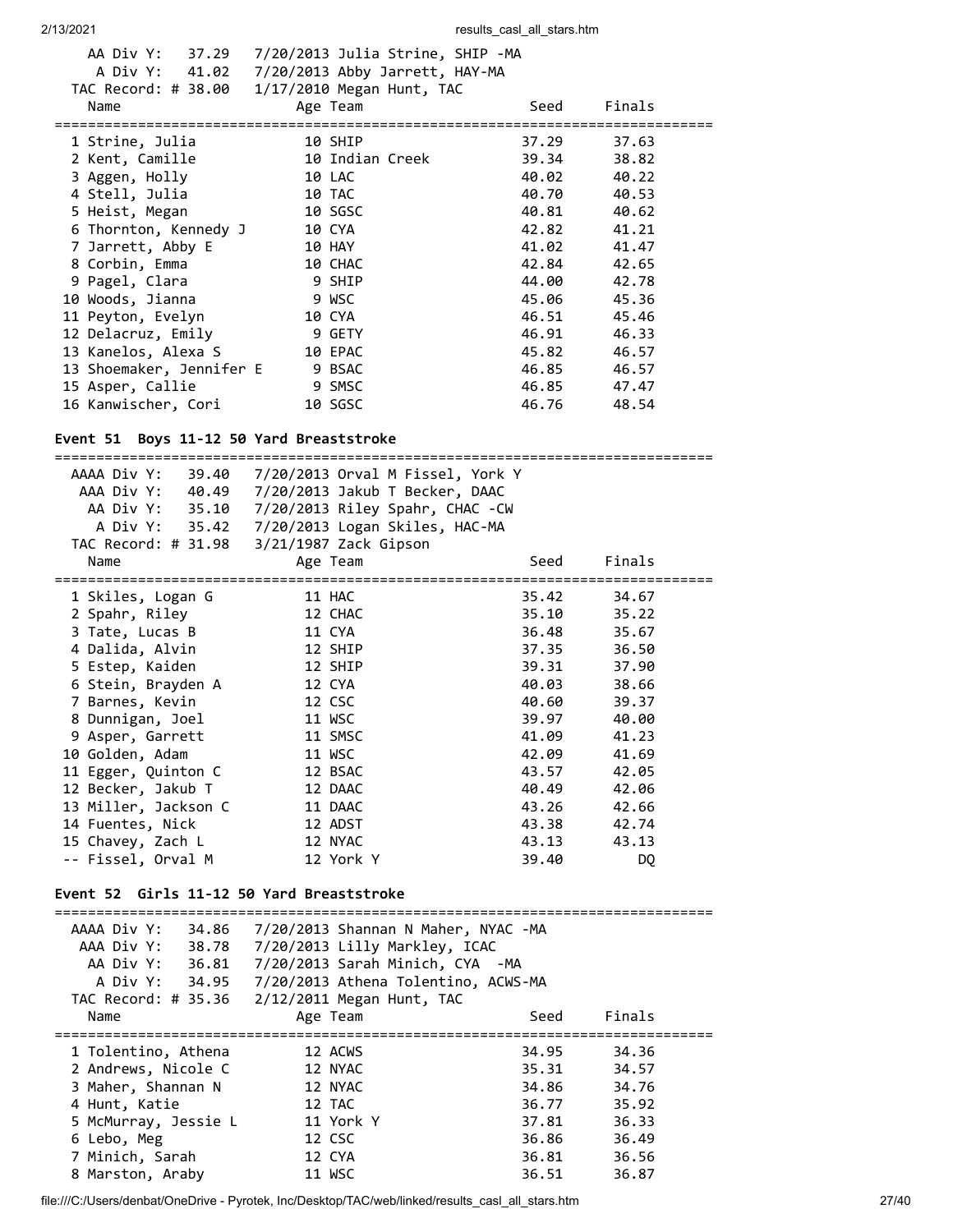#### 2/13/2021 2013/2021 **results** casl all stars.htm

| 9 Brown, Abby R     | 11 CHAC         | 38.35 | 37.09 |
|---------------------|-----------------|-------|-------|
| 10 Markley, Lilly   | 12 Indian Creek | 38.78 | 37.69 |
| 11 Averill, Karli J | 12 EPAC         | 38.91 | 38.59 |
| 12 Singh, Srishti   | 12 York Y       | 39.52 | 39.42 |
| 12 Cline, Bella     | 11 EPAC         | 39.48 | 39.42 |
| 14 Wonder, Kirstyn  | 12 SGSC         | 39.09 | 39.44 |
| 15 Hagan, Olivia    | 12 SGSC         | 39.21 | 39.73 |
| 16 Bingaman, Cheryl | 11 LAC          | 39.17 | 40.14 |

#### **Event 53 Boys 13-14 50 Yard Breaststroke**

| AAAA Div Y:          | 29.56 7/20/2013 Grant Wertz, WSC<br>AAA Div Y: 32.01 7/20/2013 Justin Culp, SGSC |       |             |
|----------------------|----------------------------------------------------------------------------------|-------|-------------|
|                      | AA Div Y: 30.11 7/20/2013 Jacob N Deckman, CVAC                                  |       |             |
|                      | A Div Y: 34.12   7/20/2013   Collin Ruby, HAY-MA                                 |       |             |
|                      |                                                                                  |       |             |
| Name                 | Age Team                                                                         | Seed  | Finals      |
| 1 Wertz, Grant       | 13 WSC                                                                           | 29.56 | 29.65       |
| 2 Deckman, Jacob N   | 14 CVAC                                                                          |       | 30.11 30.14 |
| 3 Slattery, Quinn L  | 14 SHIP                                                                          | 31.41 | 30.85       |
| 4 Culp, Justin       | 14 SGSC                                                                          | 32.01 | 31.20       |
| 5 Hill, Spencer      | 14 WSC                                                                           | 31.98 | 31.50       |
| 6 Webber, Billy T    | 14 NYAC                                                                          | 32.75 | 31.61       |
| 7 Spencer, Ethan T   | 14 NYAC                                                                          | 33.15 | 32.22       |
| 8 Spangler, Jake M   | 14 DAAC                                                                          | 33.56 | 32.50       |
| 9 Gemma, Anthony     | 14 CYA                                                                           | 32.03 | 33.55       |
| 10 Aspey, Cameron P  | 14 DAAC                                                                          | 35.37 | 34.13       |
| 11 Ruby, Collin D    | 13 HAY                                                                           | 34.12 | 34.36       |
| 12 Kwasnjuk, Tobias  | 14 DAAC                                                                          | 35.24 | 34.65       |
| 13 Hyde, Logan L     | 13 GETY                                                                          | 34.79 | 35.00       |
| 14 Buck, Matt        | 14 SHIP                                                                          | 36.35 | 35.38       |
| 15 Pickering, Quinn  | 13 CHAC                                                                          | 37.04 | 36.41       |
| 16 Brudowsky, Erik S | 13 EPAC                                                                          | 37.22 | 36.62       |

# **Event 54 Girls 13-14 50 Yard Breaststroke**

| AAAA Div Y: 32.91 7/20/2013 Jena Woods, WSC      |                                                         |             |        |
|--------------------------------------------------|---------------------------------------------------------|-------------|--------|
| AAA Div Y: 37.11 7/20/2013 Kirsten Strayer, SMSC |                                                         |             |        |
|                                                  | AA Div Y: 36.04 7/20/2013 Devin M Sevret, CYA -MA       |             |        |
|                                                  | A Div Y: 36.46 7/20/2013 Caroline Dudenhoeffer, GETY-MA |             |        |
| TAC Record: # 31.05 7/29/1987 Nikki Lehman       |                                                         |             |        |
| Name                                             | Age Team                                                | Seed        | Finals |
| 1 Woods, Jena                                    | 14 WSC                                                  | 32.91       | 32.96  |
| 2 Young, Elizabeth                               | 14 CSC                                                  | 33.46 33.22 |        |
| 3 Sevret, Devin M                                | 14 CYA                                                  | 36.04 35.44 |        |
| 4 Yohe, McKenna                                  | 14 ACWS                                                 | 36.60 35.64 |        |
| 5 Strayer, Kirsten                               | 14 SMSC                                                 | 37.11       | 35.93  |
| 6 Tate, Ellie                                    | 13 CSC                                                  | 37.59       | 36.20  |
| 7 Dudenhoeffer, Caroline R 13 GETY               |                                                         | 36.46       | 36.46  |
| 8 Walker, Keelie                                 | 13 TAC                                                  | 36.84       | 36.55  |
| 9 Eby, Rachel M                                  | 14 NYAC                                                 | 37.24       | 36.72  |
| 10 King, Caelyn K                                | 13 HAC                                                  | 36.68       | 36.83  |
| 11 Helt, Sarah                                   | 14 LAC                                                  | 38.10       | 37.42  |
| 12 Thrush, Emily M                               | 14 BSAC                                                 | 37.98       | 37.68  |
| 13 Blystone, Kyra                                | 13 EPAC                                                 | 39.24       | 37.81  |
| 14 Rampulla, Emma                                | 14 SMSC                                                 | 39.00       | 37.97  |
| 15 Rau, Caitlyn A                                | 13 BSC                                                  | 37.32       | 38.57  |
| 16 Williams, Natalee F                           | 14 GETY                                                 | 38.87       | 40.09  |

# **Event 55 Boys 15 & Over 50 Yard Breaststroke**

===============================================================================

 AAAA Div Y: 27.98 7/20/2013 Shane E Hallett, NYAC -MA AAA Div Y: 30.78 7/20/2013 Ryan Kidd, ICAC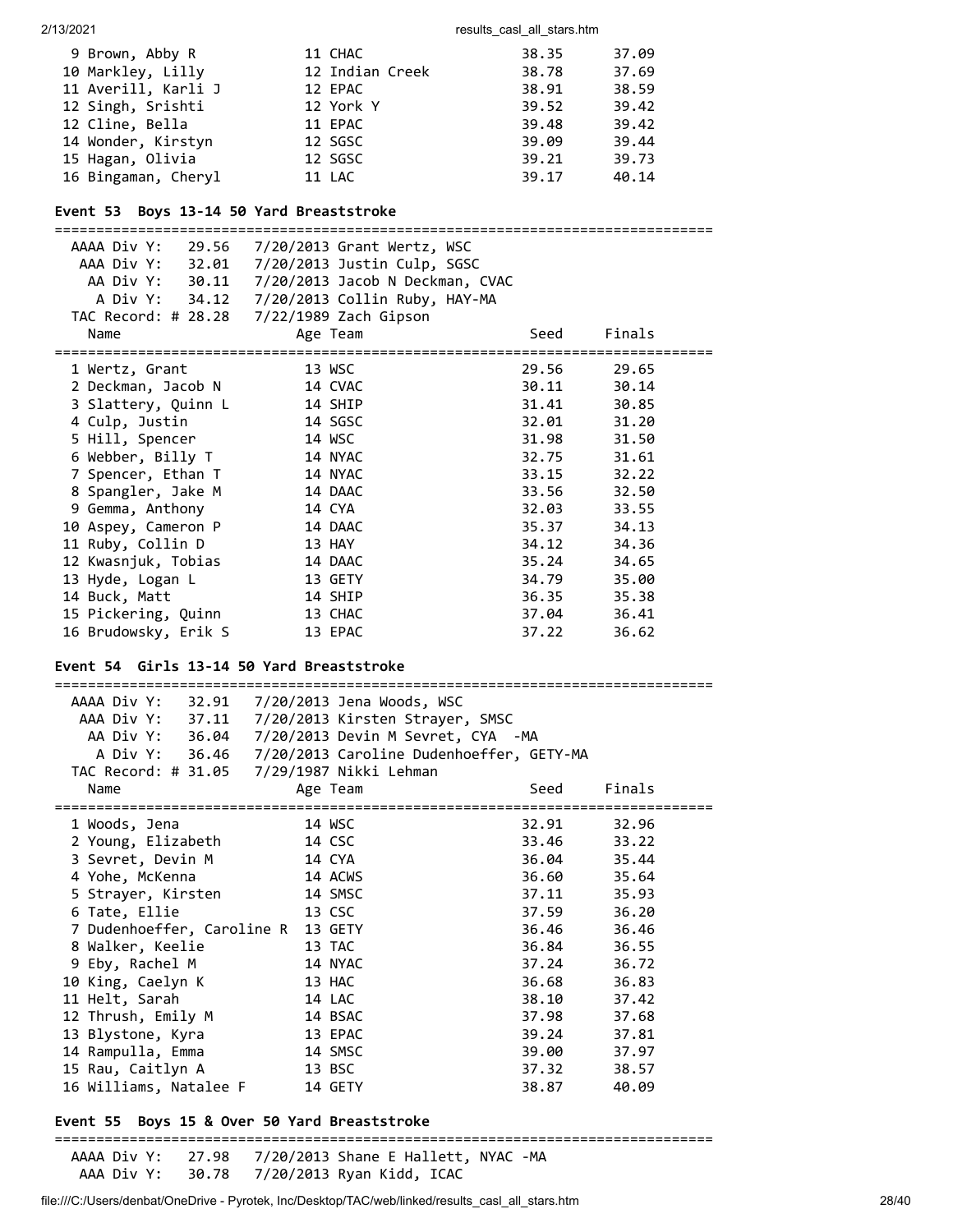| Name                | AA Div Y: 28.66 7/20/2013 Henry Tanguay, CHAC - CW<br>A Div Y: 30.16 7/20/2013 Matthew Loch, ACWS-MA<br>TAC Record: # 28.07 7/14/1990 Zach Gipson<br>Age Team | Seed  | Finals |
|---------------------|---------------------------------------------------------------------------------------------------------------------------------------------------------------|-------|--------|
| 1 Hallett, Shane E  | 18 NYAC                                                                                                                                                       | 27.98 | 27.51  |
| 2 Tanguay, Henry    | 16 CHAC                                                                                                                                                       | 28.66 | 27.87  |
| 3 Grim, Jordan M    | 17 NYAC                                                                                                                                                       | 30.45 | 29.48  |
| 4 Loch, Matthew J   | 16 ACWS                                                                                                                                                       | 30.16 | 30.03  |
| 5 Kidd, Ryan        | 18 Indian Creek                                                                                                                                               | 30.78 | 30.15  |
| 6 Peckmann, Erik H  | 16 CYA                                                                                                                                                        | 30.44 | 30.25  |
| 7 Walker, Greg T    | 18 BSAC                                                                                                                                                       | 30.58 | 30.28  |
| 8 Stewart, Nate R   | 18 NYAC                                                                                                                                                       | 31.11 | 30.50  |
| 9 Carroll, Bryce W  | 16 NYAC                                                                                                                                                       | 31.26 | 30.51  |
| 10 Madio, Daniel    | 15 CSC                                                                                                                                                        | 31.52 | 30.73  |
| 11 Jenkins, Jacob L | 17 NYAC                                                                                                                                                       | 31.13 | 30.75  |
| 12 Wendt, Corey J   | 17 CYA                                                                                                                                                        | 31.35 | 31.19  |
| 13 Spangler, Ben J  | 16 DAAC                                                                                                                                                       | 31.17 | 31.32  |
| 14 Cawley, Andrew   | 16 SMSC                                                                                                                                                       | 32.46 | 31.70  |
| 15 VanDixon, Chris  | 17 SHIP                                                                                                                                                       | 32.59 | 31.85  |
| 16 Cavanaugh, Jason | 17 SGSC                                                                                                                                                       | 33.37 | 32.88  |

#### **Event 56 Girls 15 & Over 50 Yard Breaststroke**

=============================================================================== AAAA Div Y: 34.18 7/20/2013 Jenn A Strine, NYAC -MA AAA Div Y: 33.17 7/20/2013 Emily Foster, EPAC AA Div Y: 34.91 7/20/2013 Anne Mitzel, LAC A Div Y: 32.41 7/20/2013 Katelyn Kopacko, MSC TAC Record: # 30.51 7/22/1989 Nikki Lehman Name Contract Age Team Contract Age Seed Finals =============================================================================== 1 Kopacko, Katelyn 15 MSC 32.41 32.71 2 Foster, Emily J 17 EPAC 33.17 33.13 3 Strine, Jenn A 15 NYAC 34.18 34.04 4 Mitzel, Anne 15 LAC 34.91 34.06 5 Aspey, Allie R 16 DAAC 35.70 35.42 6 Vaughn, Haley R 17 NYAC 35.44 35.55 7 Mowrey, Kate M 15 NYAC 36.26 35.84 8 Salomone, Nikki B 18 EPAC 36.72 35.95 9 Marston, Ella 15 WSC 35.72 36.12 10 Miller, Ashton 16 SGSC 36.30 36.14 11 Shoemaker, Kyra R 15 DAAC 39.07 37.91 12 Wulfers, Maria O 17 ACWS 38.94 38.53 13 Dundore, Lauren M 16 HAC 38.37 38.60 14 Lawson, Courtney M 15 SHIP 39.40 39.21 15 Copenheaver, Kirstin 15 TAC 39.32 39.47 16 Grove, Morgan A 15 CYA 40.52 40.49 **Event 57 Boys 8 & Under 25 Yard Butterfly**

| AAAA Div Y:<br>17.24 | 7/20/2013 Sam R Stoner, York Y    |       |        |  |
|----------------------|-----------------------------------|-------|--------|--|
| AAA Div Y:<br>17.89  | 7/20/2013 Jacob Brown, SGSC       |       |        |  |
| AA Div Y:<br>19.90   | 7/20/2013 Payton Taylor, CHAC -CW |       |        |  |
| A Div Y: 22.64       | 7/20/2013 Joshua Herr, GETY-MA    |       |        |  |
| TAC Record: # 16.21  | 2/5/2011 Matthew Peters, TAC      |       |        |  |
| Name                 | Age Team                          | Seed  | Finals |  |
|                      |                                   |       |        |  |
| 1 Welker, Nathan     | 8 WSC                             | 17.38 | 16.56  |  |
| 2 Stoner, Sam R      | 8 York Y                          | 17.24 | 16.72  |  |
| 3 Taylor, Payton     | 8 CHAC                            | 19.90 | 18.40  |  |
| 4 Brown, Jacob       | 8 SGSC                            | 17.89 | 18.44  |  |
| 5 Yoon, Sondo        | 8 NYAC                            | 21.00 | 19.93  |  |
| 6 Woren, Joshua      | 7 CVAC                            | 21.98 | 20.65  |  |
| 7 Shank, Louis       | 8 CSC                             | 21.28 | 20.78  |  |
| 8 Ferroni, Ethan     | 7 LAC                             | 22.89 | 21.21  |  |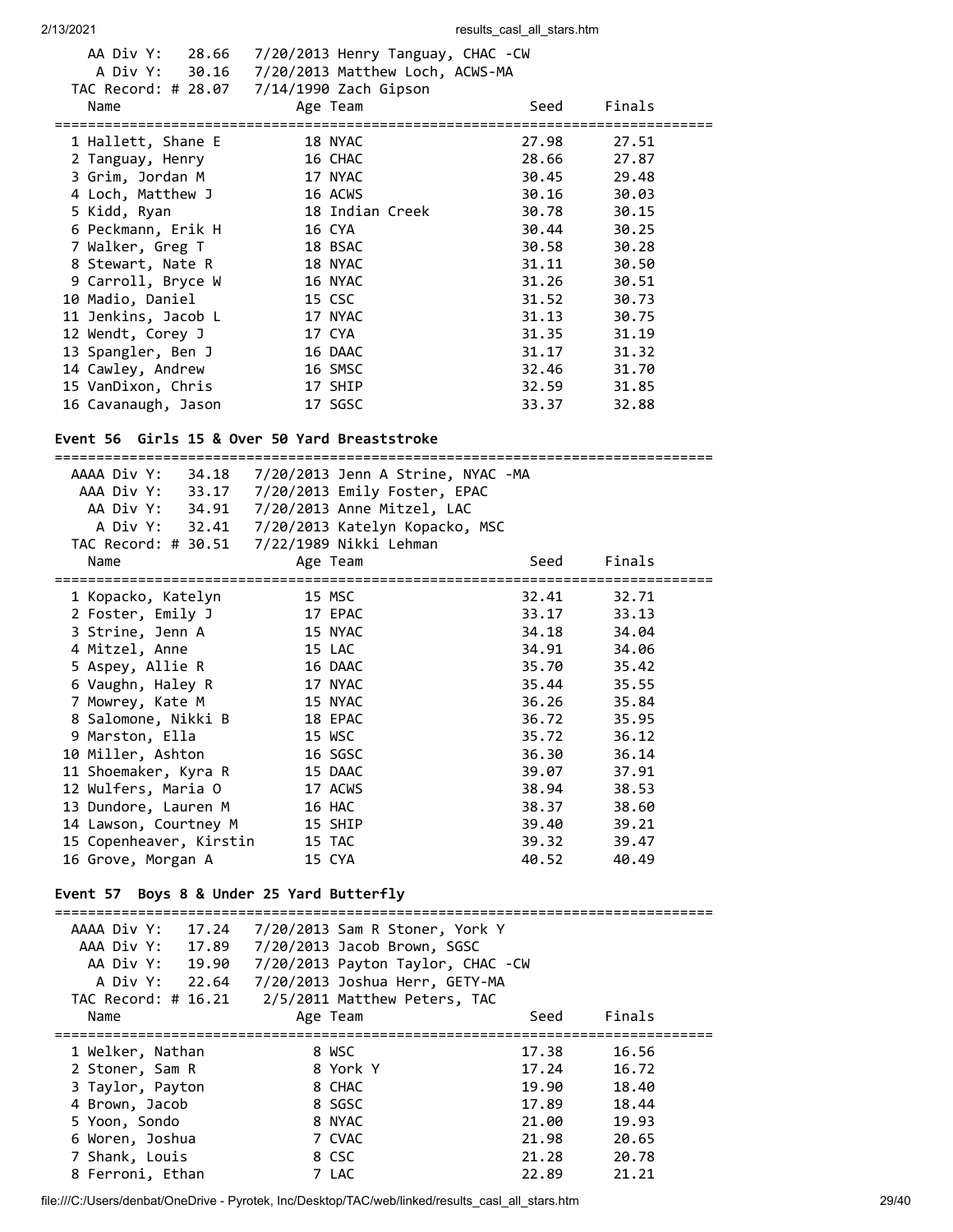| 9 Yadlapalli, Vedesh | 8 CVAC | 22.24 | 21.54 |
|----------------------|--------|-------|-------|
| 10 Rees, Jonah       | 6 LAC  | 22.01 | 22.14 |
| 11 Herr, Joshua      | 7 GETY | 22.64 | 22.49 |
| 12 Castano, Adrian   | 7 BSC  | 23.17 | 22.94 |
| 13 Estep, Brandon M  | 8 SHIP | 23.46 | 23.39 |
| 14 Ginter, Lance     | 8 MSC  | 23.36 | 23.55 |
| 15 Holmes, Caleb     | 7 EPAC | 24.32 | 24.11 |
| 16 McVeagh, Devin B  | 7 CVAC | 24.30 | 24.66 |

# **Event 58 Girls 8 & Under 25 Yard Butterfly**

| AAAA Div Y:<br>18.64  | 7/20/2013 Deanna L Speed, York Y<br>AAA Div Y: 16.13  7/20/2013  Ellie L Brenner, EPAC |       |             |
|-----------------------|----------------------------------------------------------------------------------------|-------|-------------|
|                       |                                                                                        |       |             |
|                       | AA Div Y: 18.35   7/20/2013   Savannah T Pentz, CHAC -CW                               |       |             |
|                       | A Div Y: 15.59 7/20/2013 Zoe Gallagher, HAC-MA                                         |       |             |
|                       | TAC Record: # 17.10    6/23/2007 Delaney Gross                                         |       |             |
| Name                  | Age Team                                                                               | Seed  | Finals      |
| 1 Gallagher, Zoe R    | 8 HAC                                                                                  | 15.59 | 15.48       |
| 2 Brenner, Ellie L    | <b>EXAMPLE 28 EPAC</b>                                                                 |       | 16.13 15.98 |
| 3 DeLuca, Kate M      | 8 MSC                                                                                  | 18.20 | 17.73       |
| 4 Powell, Kari        | 8 SHIP                                                                                 | 18.37 | 17.93       |
| 5 Speed, Deanna L     | 8 York Y                                                                               | 18.64 | 18.27       |
| 6 Fickett, Makenna J  | 8 NYAC                                                                                 | 19.95 | 18.33       |
| 7 O'Rourke, Katie     | 8 WSC                                                                                  | 19.81 | 18.37       |
| 8 Hawkins, Bramley    | 8 SHIP                                                                                 | 18.40 | 18.98       |
| 9 Pentz, Savannah T   | 8 CHAC                                                                                 | 18.35 | 19.29       |
| 10 Neidigh, Brynn     | 7 TAC                                                                                  | 19.08 | 19.90       |
| 11 Hershey, Trista    | 8 SGSC                                                                                 | 20.73 | 20.22       |
| 12 Ellis, Peyton      | 8 SMSC                                                                                 | 20.64 | 20.66       |
| 13 Lippert, Catherine | 8 CSC                                                                                  | 21.06 | 20.76       |
| 14 Berra, Kate        | 8 Indian Creek                                                                         | 21.95 | 21.50       |
| 15 Craig, Nora L      | 8 DAAC                                                                                 | 21.01 | 21.66       |
| 16 Ehrig, Sophie      | 8 CVAC                                                                                 | 21.49 | 22.23       |

# **Event 59 Boys 9-10 50 Yard Butterfly**

| AAAA Div Y:<br>34.05 | 7/20/2013 Riley M Thomas, York Y                |       |        |
|----------------------|-------------------------------------------------|-------|--------|
| AAA Div Y: 42.37     | 7/20/2013 Gavin Rauhut, SMSC                    |       |        |
| AA Div Y: 34.40      | 7/20/2013 Trevor J Arms, CVAC                   |       |        |
|                      | A Div Y: 31.49 7/20/2013 Kyle Farrow, HAC-MA    |       |        |
|                      | TAC Record: # 31.69  1/26/2002 Kevin Marsteller |       |        |
| Name                 | Age Team                                        | Seed  | Finals |
| 1 Farrow, Kyle T     | 10 HAC                                          | 31.49 | 31.38  |
| 2 Arms, Trevor J     | 10 CVAC                                         | 34.40 | 33.68  |
| 3 Young, Dylan       | 9 CSC                                           | 35.08 | 34.96  |
| 4 Thomas, Riley M    | 10 York Y                                       | 34.05 | 36.37  |
| 5 Srinivas, Vivek    | 10 CVAC                                         | 39.59 | 36.67  |
| 6 Stout, CJ          | 10 ACWS                                         | 37.30 | 37.63  |
| 7 Neidigh, Bryson    | 9 TAC                                           | 37.41 | 38.00  |
| 8 Boyce, Ryan A      | 10 NYAC                                         | 37.78 | 38.72  |
| 9 Schwalm, Gannon    | 9 BSC                                           | 37.68 | 38.95  |
| 10 Kanne, Aidan M    | 10 GETY                                         | 41.84 | 41.41  |
| 11 Rauhut, Gavin     | 9 SMSC                                          | 42.37 | 41.96  |
| 12 Apa, Dominic      | 9 ACWS                                          | 42.24 | 42.53  |
| 13 Zonarich, Nick    | 10 Indian Creek                                 | 44.02 | 44.28  |
| 14 Flores, Alan K    | 9 HAY                                           | 42.69 | 44.43  |
| 15 Landis, Brendan S | 9 York Y                                        | 42.83 | 45.54  |
| 16 Leash, Ryan M     | 9 CYA                                           | 46.68 | 46.56  |

# **Event 60 Girls 9-10 50 Yard Butterfly**

===============================================================================

 AAAA Div Y: 31.77 7/20/2013 Jillian K Maher, NYAC -MA AAA Div Y: 34.12 7/20/2013 Tesia L Thomas, DAAC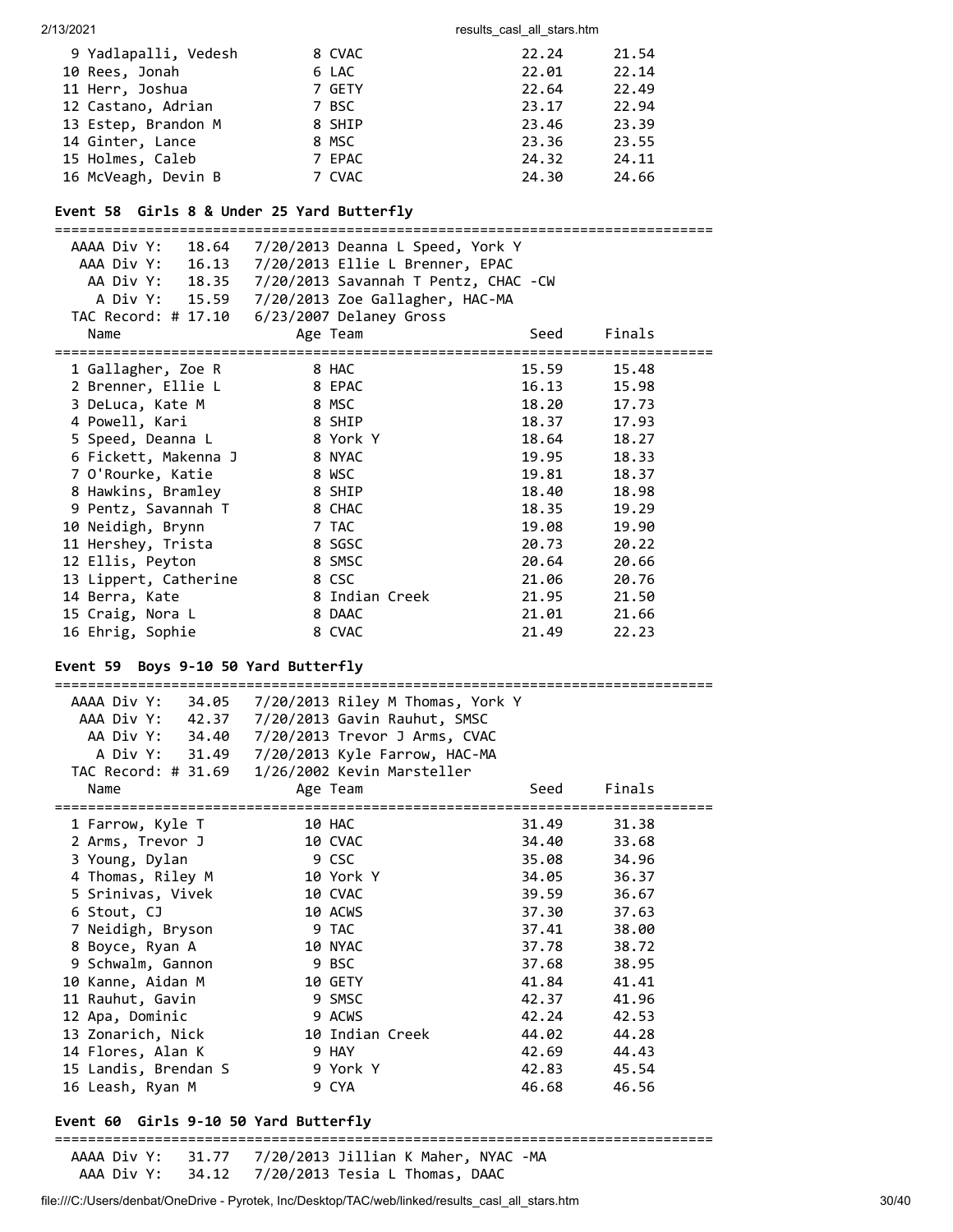| A Div Y: 35.22 7/20/2013 Madison Taylor, BSC     |                       |          |       |        |  |
|--------------------------------------------------|-----------------------|----------|-------|--------|--|
| TAC Record: # 33.82 $7/9/2013$ Sophia Guyer, TAC |                       |          |       |        |  |
| Name                                             |                       | Age Team | Seed  | Finals |  |
| ================================                 |                       |          |       |        |  |
| 1 Maher, Jillian K                               | <b>10 NYAC</b>        |          | 31.77 | 31.65  |  |
| 2 Welker, Sydney                                 |                       | 10 WSC   | 34.02 | 33.38  |  |
| 3 Guyer, Sophia                                  | 10 TAC                |          | 34.95 | 34.53  |  |
| 4 Thomas, Tesia L                                |                       | 10 DAAC  | 34.12 | 34.89  |  |
| 5 Taylor, Madison E                              | <b>Example 19 BSC</b> |          | 35.22 | 35.10  |  |
| 6 Baron, Stella                                  | 10 CHAC               |          | 37.73 | 35.44  |  |
| 7 Ulmer, Sydney A                                |                       | 9 York Y | 36.50 | 36.61  |  |
| 8 Coover, Paige                                  |                       | 10 CSC   | 39.65 | 38.85  |  |
| 9 Musser, Lauren                                 |                       | 10 SMSC  | 39.73 | 38.88  |  |
| 10 Klinedinst, Molly K                           | 9 CYA                 |          | 40.48 | 40.40  |  |
| 11 Ruby, Shannon M                               |                       | 10 HAY   | 40.30 | 40.60  |  |
| 12 Frey, Abbey J                                 |                       | 10 DAAC  | 39.24 | 40.80  |  |
| 13 Minich, Allison                               |                       | 9 CYA    | 39.93 | 41.41  |  |
| 14 Rineman, Maddie                               |                       | 9 CYA    | 42.83 | 43.50  |  |
| 15 Lint, Morgan                                  |                       | 10 SGSC  | 42.38 | 45.66  |  |
| -- Kelly, Katie E                                |                       | 10 CYA   | 38.26 | DQ     |  |
|                                                  |                       |          |       |        |  |

===============================================================================

# **Event 61 Boys 11-12 50 Yard Butterfly**

| AAAA Div Y:<br>30.63                                      | 7/20/2013 Kevin Hammer, CSC                       |       |        |
|-----------------------------------------------------------|---------------------------------------------------|-------|--------|
| AAA Div Y:<br>29.10                                       | 7/20/2013 Josiah Kline, SGSC                      |       |        |
| AA Div Y:<br>31.53                                        | 7/20/2013 Alex Q Clarke, CVAC                     |       |        |
| A Div Y:<br>29.62                                         | 7/20/2013 Zack Gallagher, HAC-MA                  |       |        |
| TAC Record: # 26.49                                       | $6/20/1987$ Greg Gipson                           |       |        |
| Name                                                      | Age Team                                          | Seed  | Finals |
| 1 Gallagher, Zack A                                       | 11 HAC                                            | 29.62 | 29.08  |
| 2 Kline, Josiah                                           | 12 SGSC                                           | 29.10 | 29.18  |
| 3 Hammer, Kevin                                           | 12 CSC                                            | 30.63 | 30.08  |
| 4 Clarke, Alex Q                                          | 12 CVAC                                           | 31.53 | 30.15  |
| 5 McKee, Kieran C                                         | 12 DAAC                                           | 31.04 | 30.90  |
| 6 Houser, Colby R                                         | 12 EPAC                                           | 31.92 | 31.52  |
| 7 Ball, Tucker                                            | 12 ACWS                                           | 31.67 | 31.86  |
| 8 Forry, Brent                                            | 11 CYA                                            | 33.55 | 31.88  |
| 9 Plessinger, Jared                                       | 12 Indian Creek                                   | 32.21 | 31.90  |
| 10 Tate, Lucas B                                          | 11 CYA                                            | 33.29 | 32.88  |
| 11 Peters, Matthew                                        | 11 TAC                                            | 33.99 | 33.34  |
| 12 Padgett, Caleb J                                       | 12 BSAC                                           | 33.62 | 33.67  |
| 13 Barnes, Si                                             | 11 DAAC                                           | 36.12 | 33.70  |
| 14 Shore, Austin E                                        | 12 HAY                                            | 36.19 | 35.00  |
| 15 Spencer, Noah B                                        | 11 NYAC                                           | 35.13 | 35.14  |
| 16 McVeagh, Jorden T                                      | 12 CVAC                                           | 34.74 | 35.31  |
| Event 62 Girls 11-12 50 Yard Butterfly<br>--------------- |                                                   |       |        |
| AAAA Div Y:<br>29.87                                      | 7/20/2013 Rachel Stein, TAC                       |       |        |
| AAA Div Y:                                                | 30.22 7/20/2013 Grace Beierschmitt, DAAC          |       |        |
|                                                           | AA Div Y: 32.03  7/20/2013 Kendall Smith, CYA -MA |       |        |
| A Div Y:<br>32.63                                         | 7/20/2013 Katie Schaeffer, BSC                    |       |        |
| TAC Record: # 29.78                                       | 6/27/2013 Rachel Stein, TAC                       |       |        |
| Name                                                      | Age Team                                          | Seed  | Finals |
| 1 Stein, Rachel                                           | 12 TAC                                            | 29.87 | 28.84# |
| 2 Beierschmitt, Grace                                     | 12 DAAC                                           | 30.22 | 30.03  |
| 3 Miller, Mackenzie                                       | 12 SGSC                                           | 30.53 | 30.12  |
| 4 Smith, Kendall                                          | 12 CYA                                            | 32.03 | 31.55  |
| 5 Kauffman, Anna                                          | 12 EPAC                                           | 33.87 | 31.67  |
| 6 Mummert, Lauren E                                       | 12 CYA                                            | 32.45 | 31.89  |
| 7 Newell, Morgan C                                        | 11 GETY                                           | 33.40 | 31.98  |
| 8 Schaeffer, Katie M                                      | 12 BSC                                            | 32.63 | 31.99  |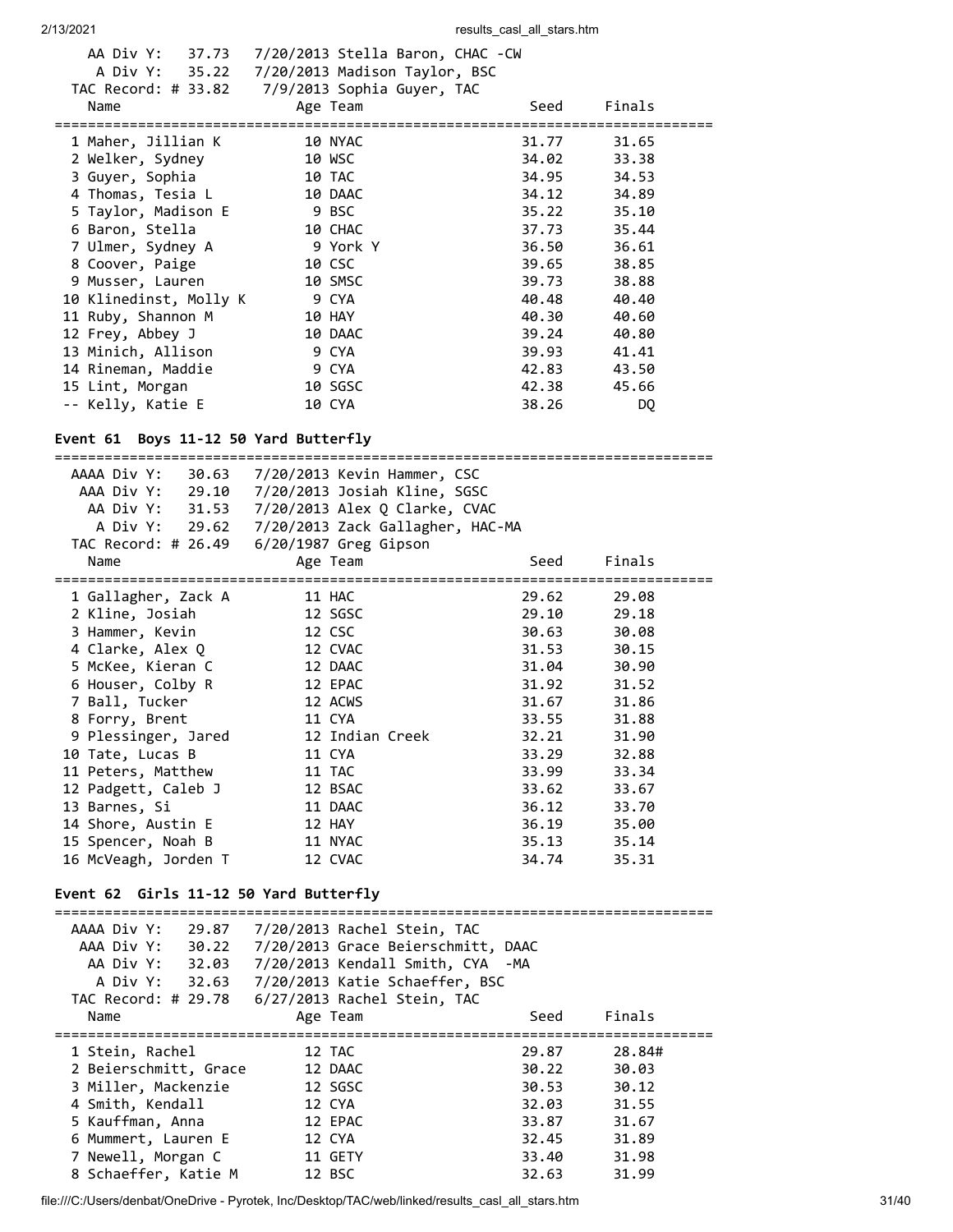| 9 Lash, Kalyn R     | 12 DAAC   | 32.04 | 32.10 |
|---------------------|-----------|-------|-------|
| 10 Hartman, Kelsey  | 11 CYA    | 32.60 | 32.69 |
| 11 Stahl, Nyah E    | 11 York Y | 33.18 | 33.09 |
| 12 Kinard, Madelynn | 11 DAAC   | 34.03 | 34.22 |
| 13 Young, Sierra    | 12 CSC    | 33.20 | 34.23 |
| 14 Dehoff, Jena L   | 11 HAC    | 32.91 | 34.36 |
| 15 Wonder, Kirstyn  | 12 SGSC   | 34.88 | 34.82 |
| 16 Shank, Lauren M  | 12 BSAC   | 34.95 | 34.83 |

# **Event 63 Boys 13-14 50 Yard Butterfly**

| AAAA Div Y:<br>24.65<br>AAA Div Y: 28.70 | 7/20/2013 Spencer Hill, WSC         |       |        |
|------------------------------------------|-------------------------------------|-------|--------|
|                                          | 7/20/2013 Jay Kuhn, SGSC            |       |        |
| AA Div Y: 29.72                          | 7/20/2013 Quinn Pickering, CHAC -CW |       |        |
| A Div Y: 29.32                           | 7/20/2013 Tyler Clemmer, HAC-MA     |       |        |
| TAC Record: # 25.15                      | 7/2/1988 Greg Gipson                |       |        |
| Name                                     | Age Team                            | Seed  | Finals |
|                                          |                                     |       |        |
| 1 Hill, Spencer                          | 14 WSC                              | 24.65 | 24.35  |
| 2 Brockway, Logan                        | 13 WSC                              | 26.62 | 26.01  |
| 3 Kuhn, Jay                              | 14 SGSC                             | 28.70 | 28.57  |
| 4 Clemmer, Tyler L                       | 14 HAC                              | 29.32 | 28.70  |
| 5 Aspey, Cameron P                       | 14 DAAC                             | 29.76 | 29.68  |
| 6 Polli, Nicholos                        | 13 WSC                              | 29.78 | 30.02  |
| 7 Pickering, Quinn                       | 13 CHAC                             | 29.72 | 30.86  |
| 8 Karagiannis, Jimmy                     | 13 MSC                              | 30.89 | 31.26  |
| 9 Ciavarella, Mike                       | 13 ACWS                             | 30.78 | 31.64  |
| 10 Eveland, Caleb P                      | 13 SHIP                             | 34.56 | 32.57  |
| 11 Herr, Jared S                         | 13 GETY                             | 34.62 | 33.61  |
| 12 Thrush, Mason K                       | 13 BSAC                             | 39.28 | 36.95  |

# **Event 64 Girls 13-14 50 Yard Butterfly**

| =======================                   |                                                        |       |             |
|-------------------------------------------|--------------------------------------------------------|-------|-------------|
|                                           | AAAA Div Y: 26.73 7/20/2013 Rebecca E Luft, NYAC -MA   |       |             |
|                                           | AAA Div Y: 30.39 7/20/2013 Maddie R Brenner, EPAC      |       |             |
|                                           | AA Div Y: 29.77 7/20/2013 Sarah E Spinney, CYA -MA     |       |             |
|                                           | A Div Y: 29.48 7/20/2013 Taylor Howery, GETY-MA        |       |             |
|                                           | TAC Record: # 28.61 8/2/1989 Leslie Lear               |       |             |
| Name                                      | Age Team                                               | Seed  | Finals      |
| 1 Luft, Rebecca E                         | 14 NYAC                                                | 26.73 | 26.49       |
| 2 Howery, Taylor L                        | 14 GETY                                                | 29.48 | 29.25       |
| 3 Spinney, Sarah E                        | 14 CYA                                                 | 29.77 | 29.55       |
| 4 Sopko, Olivia G                         | 13 CYA                                                 | 29.85 | 29.67       |
| 5 Sevret, Devin M                         | 14 CYA                                                 | 29.83 | 29.85       |
| 6 Welchans, Hailey                        | 14 LAC                                                 | 31.16 | 29.97       |
| 7 O'Rourke, Lindsay                       | 13 WSC                                                 | 31.60 | 30.34       |
| 8 Hartman, Sarah E                        | 13 CYA                                                 | 31.69 | 30.69       |
| 9 Brenner, Maddie R                       | 14 EPAC                                                | 30.39 | 30.77       |
| 10 Williams, Natalee F                    | 14 GETY                                                | 31.46 | 31.33       |
| 11 Wise, Isabella                         | 13 WSC                                                 | 31.77 | 31.46       |
| 12 Sanderson, Fiona C                     | 13 EPAC                                                | 32.38 | 31.79       |
| 13 Park, Katelyn                          | 14 WSC                                                 | 32.51 | 32.06       |
| 14 Matis, Kaylyn                          | 13 CSC                                                 | 32.79 | 32.88       |
| 15 Godman, Alyssa                         | 14 SGSC                                                |       | 32.86 33.13 |
| 16 Carbaugh, Katie                        | 14 SHIP                                                | 32.37 | 33.74       |
|                                           |                                                        |       |             |
| Event 65 Boys 15 & Over 50 Yard Butterfly |                                                        |       |             |
|                                           | AAAA Div Y: 23.52 7/20/2013 Jack C Brenneman, NYAC -MA |       |             |
|                                           | AAA Div Y: 25.93  7/20/2013 Nick Francis, ICAC         |       |             |
|                                           | AA Div Y: 25.23 7/20/2013 Mark Panas, CHAC -CW         |       |             |
|                                           | A Div Y: 25.52 7/20/2013 Jordan Lytle, HAY-MA          |       |             |
|                                           | TAC Record: # 24.70 7/25/2009 Ben Appleby              |       |             |
|                                           |                                                        |       |             |

Name **Age Team** Age Team Seed Finals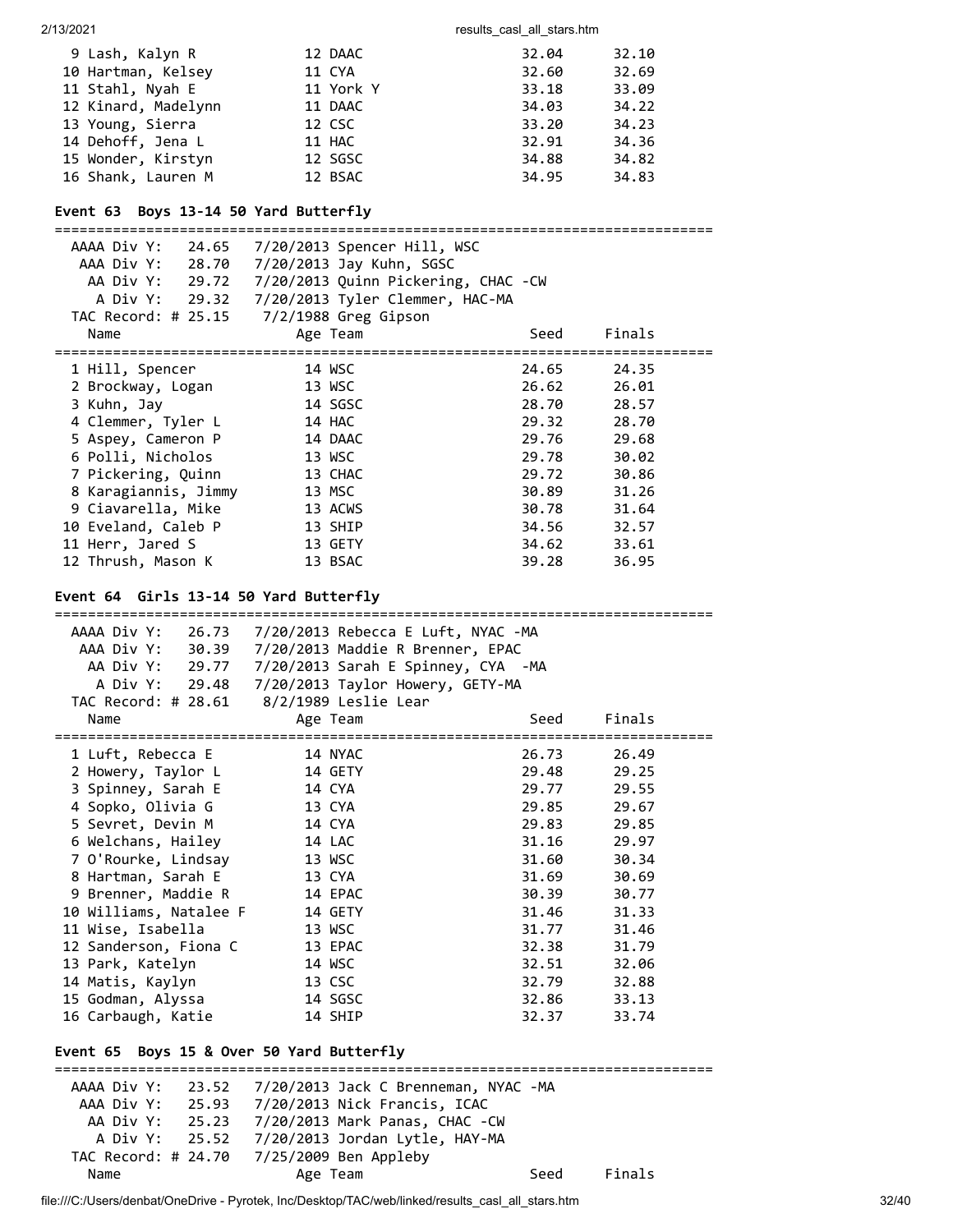| 1 Brenneman, Jack C      | 17 NYAC         | 23.52 | 23.30 |
|--------------------------|-----------------|-------|-------|
| 2 Francis, Nick          | 17 Indian Creek | 25.93 | 24.41 |
| 3 Clarke, Josh M         | 16 NYAC         | 25.09 | 24.78 |
| 4 Panas, Mark            | 18 CHAC         | 25.23 | 25.05 |
| 5 Stewart, Nate R        | 18 NYAC         | 25.70 | 25.19 |
| 6 Lytle, Jordan A        | 16 HAY          | 25.52 | 25.37 |
| 7 Handley, Keenan L      | 15 NYAC         | 25.78 | 25.56 |
| 8 Leighton, John         | 17 Indian Creek | 26.07 | 25.71 |
| 9 Deckman, Jordan M      | 17 CVAC         | 26.07 | 25.82 |
| 10 Konstalid, Tyler J    | 17 GETY         | 26.04 | 26.18 |
| 11 Link, Hunter A        | 16 DAAC         | 26.90 | 27.36 |
| 12 Foery, David R        | 17 CYA          | 27.37 | 27.55 |
| 13 Petrella, Nick        | 15 LAC          | 27.63 | 27.76 |
| 14 Boyles, Colton        | 16 SGSC         | 27.92 | 27.90 |
| 15 Karagiannis, Nicholas | 16 MSC          | 28.36 | 27.98 |
| 16 Walker, Greg T        | 18 BSAC         | 27.82 | 28.11 |
|                          |                 |       |       |

#### **Event 66 Girls 15 & Over 50 Yard Butterfly**

=============================================================================== AAAA Div Y: 28.28 7/20/2013 Sydney A Archuleta, NYAC -MA

|                                               |  |                 | $1/20/20 = 0.00$                              |       |        |  |
|-----------------------------------------------|--|-----------------|-----------------------------------------------|-------|--------|--|
| AAA Div Y: 27.18                              |  |                 | 7/20/2013 Aniella Janosky, DAAC               |       |        |  |
| AA Div Y: 30.18 7/20/2013 Lexi L Walker, BSAC |  |                 |                                               |       |        |  |
|                                               |  |                 | A Div Y: 30.04 7/20/2013 Rebecca Miller, ADST |       |        |  |
|                                               |  |                 |                                               |       |        |  |
| Name                                          |  | Age Team        |                                               | Seed  | Finals |  |
|                                               |  |                 |                                               |       |        |  |
| 1 Janosky, Aniella F                          |  | 17 DAAC         |                                               | 27.18 | 26.54  |  |
| 2 Gasparini, Ana                              |  | 17 Indian Creek |                                               | 27.97 | 27.32  |  |
| 3 Jenkins, Emily E                            |  | 16 NYAC         |                                               | 28.46 | 27.80  |  |
| 4 Gonzalez, Mikaelie                          |  | 15 WSC          |                                               | 28.38 | 28.24  |  |
| 5 Archuleta, Sydney A                         |  | 16 NYAC         |                                               | 28.28 | 28.30  |  |
| 6 Sinclair, Olivia                            |  | 16 Indian Creek |                                               | 28.78 | 28.70  |  |
| 7 Beekler, Maddy M                            |  | 16 EPAC         |                                               | 29.01 | 28.87  |  |
| 7 Weeden, Caitlynn R                          |  | 15 NYAC         |                                               | 28.82 | 28.87  |  |
| 9 Foster, Emily J                             |  | 17 EPAC         |                                               | 30.17 | 29.37  |  |
| 10 Dundore, Alison C                          |  | 17 HAC          |                                               | 30.70 | 29.80  |  |
| 11 Walker, Lexi L                             |  | 17 BSAC         |                                               | 30.18 | 29.97  |  |
| 12 Brown, Rebekah                             |  | 15 WSC          |                                               | 30.51 | 30.10  |  |
| 13 Randolph, Julia                            |  | 16 WSC          |                                               | 30.51 | 30.37  |  |
| 14 Flory, Madeleine S                         |  | 15 BSAC         |                                               | 30.53 | 30.45  |  |
| 15 Miller, Rebecca I                          |  | 17 ADST         |                                               | 30.04 | 30.50  |  |
| 16 Luckenbaugh, Madi M                        |  | 17 CYA          |                                               | 30.60 | 30.81  |  |
|                                               |  |                 |                                               |       |        |  |

#### **Event 67 Boys 8 & Under 100 Yard Freestyle Relay**

=============================================================================== AAAA Div Y: 1:18.79 7/20/2013 Trojan Aquatic Club R Hunt, B Goldstein, R Bassett, B Williams AAA Div Y: 1:21.55 7/20/2013 East Pennsboro Aquatic Club D Macleod, C Houston, F Hetherington, J Steinhart TAC Record: # 1:05.94 2/15/1992 D. Mead, J. Lloyd, R. Ness, J. Kochenour Team Seed Finals =============================================================================== 1 Trojan Aquatic Club 'A' 1:18.79 1:17.43 1) Hunt, Reed 7 2) Goldstein, Braydon 7 3) Bassett, Rome 8 4) Williams, Bailey 8 2 Wildcat Swim Club 'A' 1:20.53 1:17.49 1) Tate, Hunter 8 3) Neutzel, Lawson 8 (4) Welker, Nathan 8 41.94 1:17.49 (35.55) 3 East Pennsboro Aquatic Club 'A' 1:21.55 1:27.38 1) Macleod, Dane C 8 2) Houston, Caleb G 8 3) Hetherington, Francis X 8 4) Steinhart, Josh P 8 52.32 1:27.38 (35.06)

file:///C:/Users/denbat/OneDrive - Pyrotek, Inc/Desktop/TAC/web/linked/results\_casl\_all\_stars.htm 33/40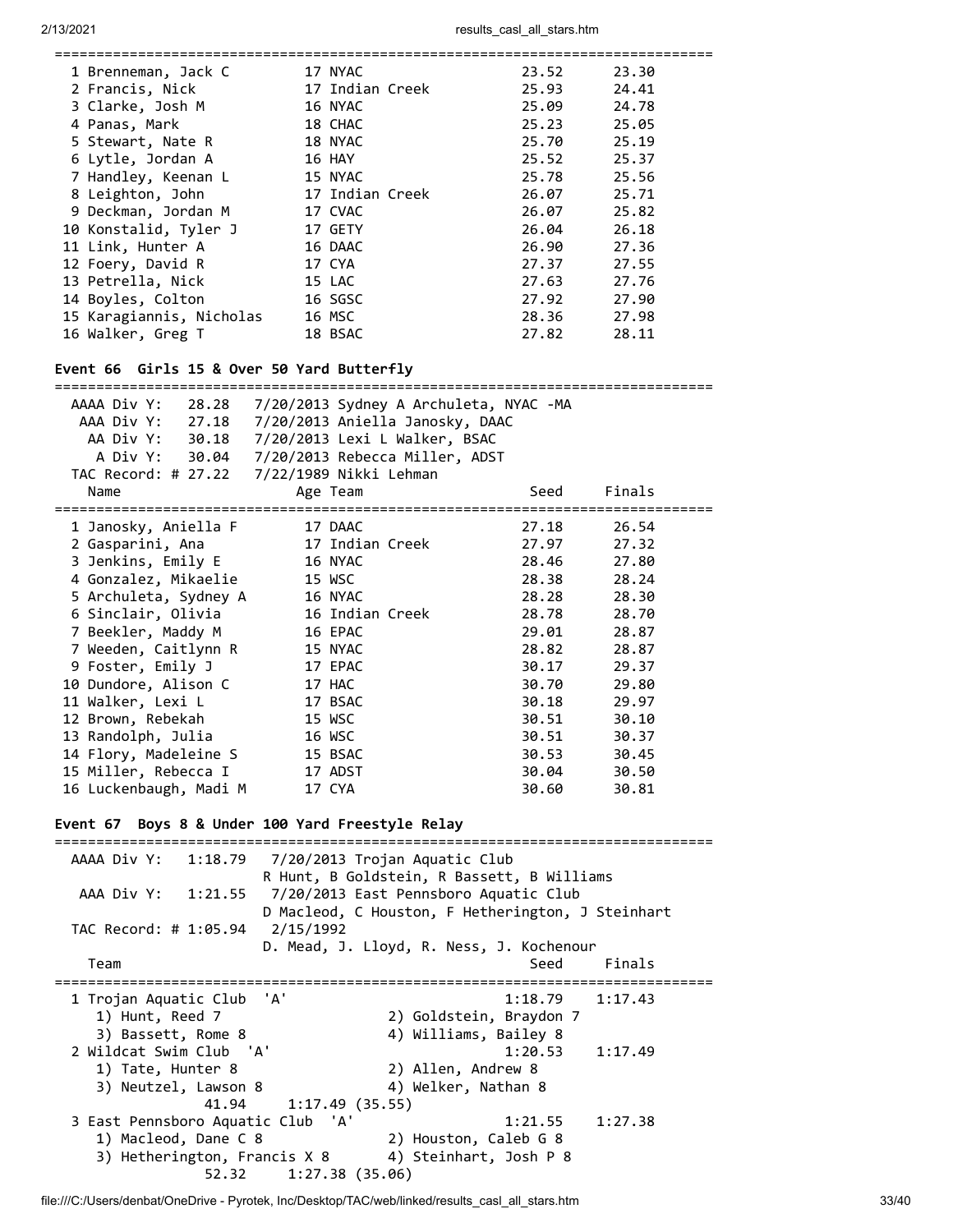2/13/2021 **results** casl all stars.htm 4 Spring Grove Swim Club 'A' 1:43.37 1:35.53 1) Scheivert, Gavin 8 2) Riggin, Kayden 8 3) Heist, Jacob 7 4) Miller, Alden 8 47.74 1:35.53 (47.79) 1:35.53 (47.79)<br>5 Carlisle Swim Club 'A' 1:35.53 (47.79)<br>5 Carlisle Swim Club 'A' 1:50.41 1:38.86<br>1) Bartoli, Anthony 8 2) Kimmel, Andrew 8 2011511 - 2012<br>1) Bartoli, Anthony 8 3) Bell, Eli 6 4) Coover, Waytt 5 52.90 1:38.86 (45.96) **Event 68 Girls 8 & Under 100 Yard Freestyle Relay** =============================================================================== AAAA Div Y: 1:15.09 7/20/2013 Trojan Aquatic Club B Neidigh, L Abel, T Quinn, K Gross AAA Div Y: 1:24.72 7/20/2013 East Pennsboro Aquatic Club E Kanelos, B Maggio, S Wrightstone, E Blosser AA Div Y: 1:13.71 7/20/2013 LION AQUATIC CLUB H Aggen, A Welchans, R Oliphant, C Busser A Div Y: 1:32.70 7/20/2013 Aquatic Club of the West Shore A Burkholder, O Burkholder, K Montgomery, J Schwab TAC Record: # 1:10.35 2/10/2007 K. Copenheaver, C. Zortman, D. Gross, C. Gross Team Seed Finals =============================================================================== 1 Shippensburg Aquatic Club 'A' 1:16.31 1:13.51 1) Brown, Alyssa 8 2) Estep, Mia 8 3) Spicka, Natalie 8 4) Brink, Abby 8 38.44 1:13.51 (35.07) 2 Lion Aquatic Club 'A' 1:13.71 1:14.05 1) Aggen, Hanna 8 2) Welchans, Abby 8 3) Oliphant, Rylee 8 4) Busser, Claire 8 35.42 1:14.05 (38.63) 3 Trojan Aquatic Club 'A' 1:15.09 1:16.85 2) Abel, Lauren 7<br>4) Gross, Kendall 8 3) Quinn, Tearnie 8 4) Gross, Kendall 8 39.81 1:16.85 (37.04) 4 East Pennsboro Aquatic Club 'A' 1:24.72 1:24.00 1) Kanelos, Elana 8 2) Maggio, Brea 7 3) Wrightstone, Sarah 8 4) Blosser, Ellie K 8 42.22 1:24.00 (41.78) 5 Carlisle Swim Club 'A' 1:28.23 1:24.55 1) Clements, Calyn 7 2) Coldren, Katelyn 8 3) Paul, McKenna 6 4) Lippert, Catherine 8 46.69 1:24.55 (37.86) 6 Spring Grove Swim Club 'A' 1:29.32 1:25.53 1) Hershey, Trista 8 2) Stanton, Miranda 8 3) Martin, Caitlyn 8 4) Rayman, Madison 8 44.35 1:25.53 (41.18) 7 Aquatic Club of the West Shore 'A' 1:32.70 1:28.58 1) Burkholder, Abby 8 2) Burkholder, Olivia 6 3) Montgomery, Kate 7 4) Schwab, Jordan 6 51.57 1:28.58 (37.01) 8 Bobcat Swim Club 'A' 1:43.82 1:28.81 1) Kurilla, Haylie 8 2) Kurilla, Rylie 8 3) Ward, Isabel D 7 4) Nonemaker, Kyla 8 9 Lion Aquatic Club 'B' 1:35.06 1:47.53 1) Burke, Sarah 7 2) Wetzel, Alexandra 8 3) Keehner, Trinity 7 4) Waltimyer, Gracie 7 59.61 1:47.53 (47.92)

# **Event 69 Boys 9-10 200 Yard Freestyle Relay**

=============================================================================== AAAA Div Y: 2:15.24 7/20/2013 Wildcat Swim Club T Smolinski, E Granholm, Q Granholm, W McDermott AA Div Y: 2:23.55 7/20/2013 Shippensburg Aquatic Club L Powell, C Krause, C Estep, D Wilson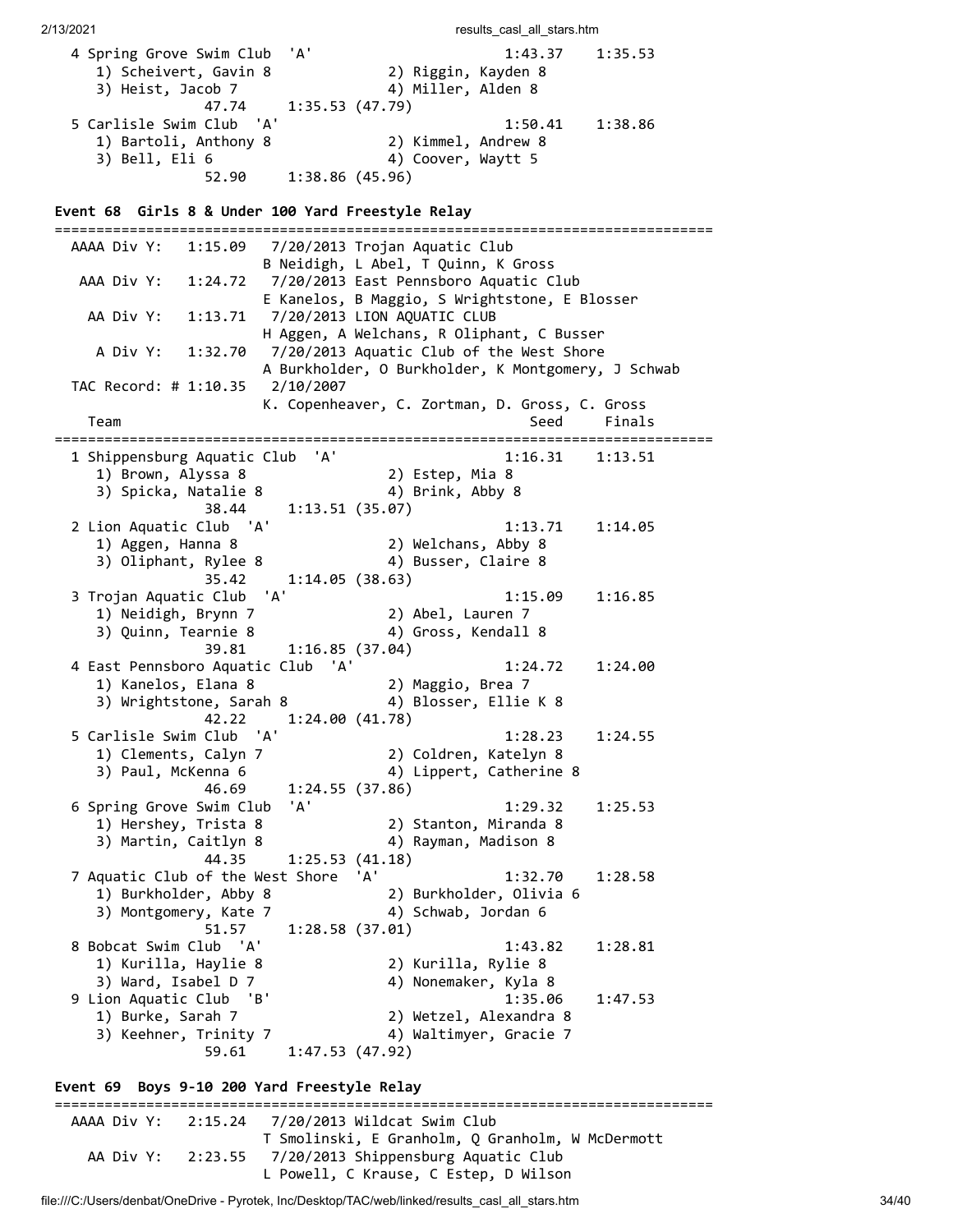A Div Y: 2:35.78 7/20/2013 Bobcat Swim Club A Clifton, B Clifton, G Schwalm, K Thoman TAC Record: # 2:08.76 2/16/1991 D. Rylee, J. Estlack, C. Brennan, R. Meerstein Team Seed Finals =============================================================================== 1 Wildcat Swim Club 'A' 2:15.24 2:12.85 1) Smolinski, Tomek 9 2) Granholm, Egan 10 3) Granholm, Quinn 10 4) McDermott, Will 10 32.90 1:08.63 (35.73) 1:42.08 (33.45) 2:12.85 (30.77) 2 Carlisle Swim Club 'A' 2:23.51 2:18.40 1) Chenot, Nolan 10 2) Paul, Brayden 10 1) Chenot, Nolan 10 (2) Paul, Brayden 10<br>3) Doupe, Noah 9 (4) Young, Dylan 9  $32.24$  1:13.35 (41.11) 1:46.39 (33.04) 2:18.40 (32.01) 3 Shippensburg Aquatic Club 'A' 2:23.55 2:21.75 1) Powell, Lek C 10 2) Krause, Colin E 9<br>3) Estep, Colby T 10 4) Wilson, Devin 10 3) Estep, Colby T 10 4) Wilson, Devin 10 35.23 1:16.32 (41.09) 1:52.52 (36.20) 2:21.75 (29.23) 4 Trojan Aquatic Club 'A' 2:19.77 2:26.52 1) Neidigh, Bryson 9 2) Royer, Josh 10 3) Rogers, Blake 9 4) Bassett, Dane 10 37.17 1:10.54 (33.37) 1:52.87 (42.33) 2:26.52 (33.65) 5 Central York Aquatics 'A' 2:43.16 2:38.34 1) Smith, Ryan T 10 2) Hagan, Ben J 10 3) Swartz, Ethan C 9 4) Cooper II, Amir D 9 37.20 1:13.97 (36.77) 1:56.10 (42.13) 2:38.34 (42.24) 6 Camp Hill Aquatic Club 'A' 2:45.19 2:42.33 1) Tyler, Jonah 10 2) Smith, Hunter D 10 3) Lavender, Michael 10 4) Freedenberg, Ben 10 38.89 1:20.69 (41.80) 2:04.81 (44.12) 2:42.33 (37.52) 7 Trojan Aquatic Club 'B' 2:48.18 2:42.61 1) Williams, Keagan 10<br>
1) Williams, Keagan 10<br>
3) Heiland, Gavin 10 (2) Culbertson, Trevor 10 3) Heiland, Gavin 10 4) Culbertson, Trevor 10 40.51 1:21.29 (40.78) 2:02.75 (41.46) 2:42.61 (39.86) -- Bobcat Swim Club 'A' 2:35.78 DQ 1) Clifton, Alex R 10 2) Clifton, Ben J 10 3) Schwalm, Gannon 9 4) Thoman, KC C 9 35.73 1:09.35 (33.62) 1:50.87 (41.52) DQ (37.39) **Event 70 Girls 9-10 200 Yard Freestyle Relay** =============================================================================== AAAA Div Y: 2:11.83 7/20/2013 Wildcat Swim Club S Ohl, L Brockway, J Woods, S Welker AAA Div Y: 2:38.02 7/20/2013 Spring Grove Swim Club N Brown, I Kuhn, M Riggin, C Simerly AA Div Y: 2:12.37 7/20/2013 LION AQUATIC CLUB S Mitzel, R Stone, A Warntz, H Aggen A Div Y: 2:18.94 7/20/2013 Bobcat Swim Club A Sandridge, L Anderson, M Taylor, M Sanders TAC Record: # 2:07.41 7/25/2009 Trojan Aquatic Club M. Hunt, D. Gross, C. Zortman, C. Gross Team Seed Finals =============================================================================== 1 Lion Aquatic Club 'A' 2:12.37 2:08.76 1) Mitzel, Scarlet 10 2) Stone, Ryelee 10 3) Warntz, Ally 10 4) Aggen, Holly 10 31.65 1:04.44 (32.79) 1:37.28 (32.84) 2:08.76 (31.48) 2 Wildcat Swim Club 'A' 2:11.83 2:11.07 1) Ohl, Sydney 9 2) Brockway, Langley 9 1) Ohl, Sydney 9 (2) Brockway, Langley 9<br>3) Woods, Jianna 9 (4) Welker, Sydney 10 32.87 1:07.79 (34.92) 1:40.66 (32.87) 2:11.07 (30.41) 3 Carlisle Swim Club 'A' 2:14.02 2:11.21 1) Coover, Paige 10 2) Hoffman, Grace 10 3) MacNamara, Sienna 9 4) Bell, Rachel 10 37.14 1:20.05 (42.91) 1:41.40 (21.35) 2:11.21 (29.81)

file:///C:/Users/denbat/OneDrive - Pyrotek, Inc/Desktop/TAC/web/linked/results\_casl\_all\_stars.htm 35/40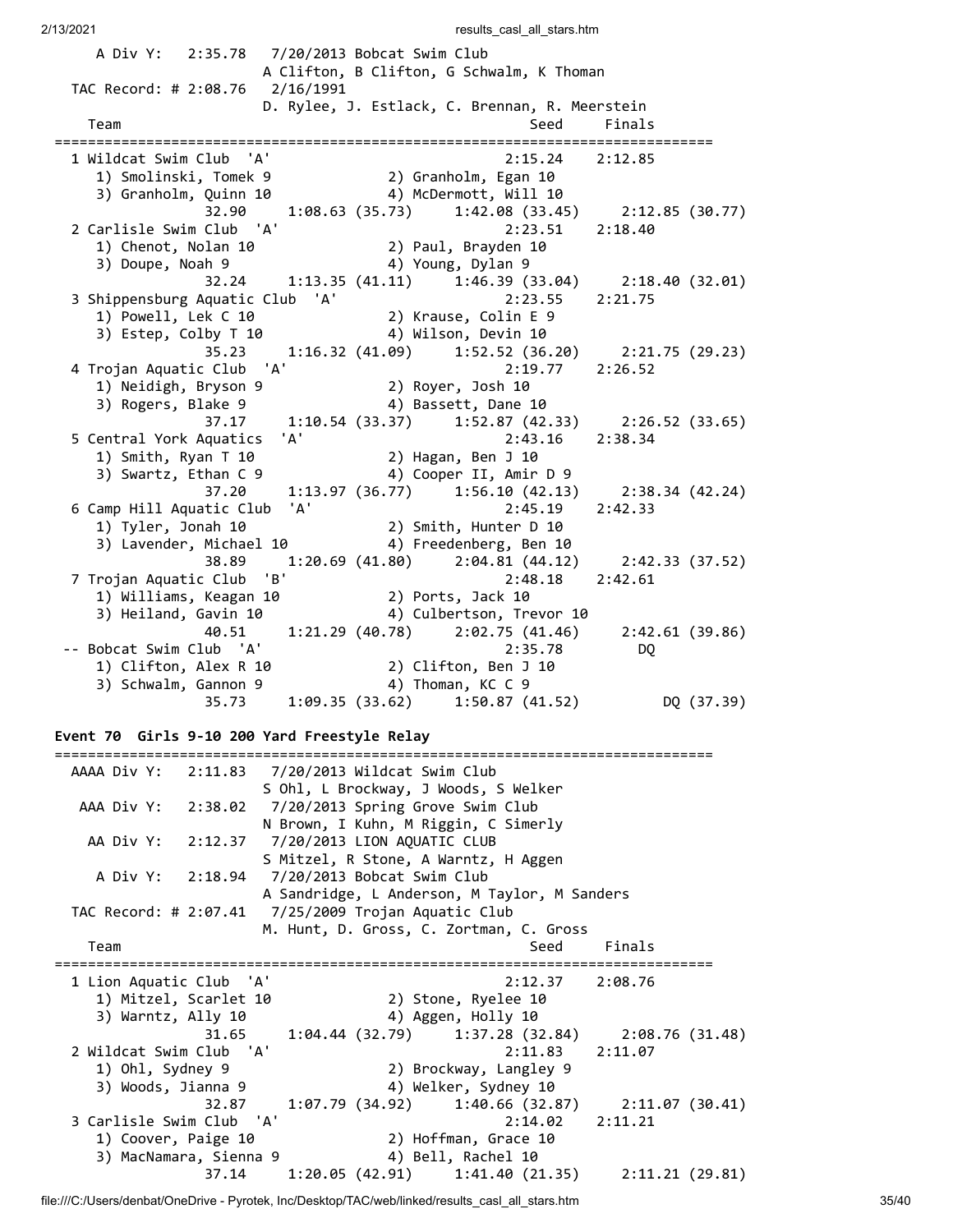2/13/2021 **results** casl all stars.htm 4 Bobcat Swim Club 'A' 2:18.94 2:16.30 1) Sandridge, Angelina 9 2) Anderson, Leah D 10 3) Taylor, Madison E 9 4) Sanders, Madison E 10 33.51 1:04.37 (30.86) 1:40.64 (36.27) 2:16.30 (35.66) 5 Trojan Aquatic Club 'A' 2:18.60 2:17.52 1) Hunt, Savannah 9 2) Bowen, Carly 9 3) Lonergan, Megan 9 (4) Guyer, Sophia 10 39.13 1:12.24 (33.11) 1:46.47 (34.23) 2:17.52 (31.05) 6 Central York Aquatics 'A' 2:14.67 2:18.95 1) Kelly, Katie E 10 2) Peyton, Evelyn 10 3) Wills, Grace E 10 4) Thornton, Kennedy J 10 33.97 1:09.79 (35.82) 1:46.03 (36.24) 2:18.95 (32.92) 7 Central York Aquatics 'B' 2:31.30 2:23.04 1) Young, Megan E 9 2) Butera, Arabella G 9 3) Buia, Ainsley 10 4) Sebright, Jania 10 1:12.53 ( )  $1:47.34$  (34.81) 2:23.04 (35.70) 8 Camp Hill Aquatic Club 'A' 2:32.27 2:33.89 1) Stalter, Catherine 9 2) Gaudion, Nora 9 3) Edwards, Audrey 10 4) Corbin, Ashley 9 42.52 1:18.59 (36.07) 1:54.40 (35.81) 2:33.89 (39.49)

**Event 71 Boys 11-12 200 Yard Freestyle Relay**

=============================================================================== AAAA Div Y: 1:57.03 7/20/2013 CARLISLE SWIM CLUB K Barnes, L Shank, K Hammer, I Bell AAA Div Y: 2:06.09 7/20/2013 Dover Area Aquatic CLub J Becker, S Barnes, J Miller, K McKee AA Div Y: 2:03.93 7/20/2013 Big Spring Aquatic Club C Padgett, Q Egger, D Vallie, C Padgett A Div Y: 2:35.52 7/20/2013 The Athletic Club of York B Pacifico, J Landis, A Landis, N Fuentes TAC Record: # 1:50.12 3/21/1987 G. Gipson, Z. Gipson, A. Guyer, A. Lutz Team Seed Finals =============================================================================== 1 Carlisle Swim Club 'A' 1:57.03 1:54.56 1) Barnes, Kevin 12 2) Shank, Layton 11 3) Hammer, Kevin 12 4) Bell, Isaiah 12 28.23 59.14 (30.91) 1:27.17 (28.03) 1:54.56 (27.39) 2 Wildcat Swim Club 'A' 1:58.32 1:56.62 1) Golden, Adam 11 2) Wise, William 12 3) Smolinski, Jasin 12 4) Dunnigan, Joel 11 31.11 58.78 (27.67) 1:27.81 (29.03) 1:56.62 (28.81) 3 Trojan Aquatic Club 'A' 2:01.25 2:00.60 1) Peters, Matthew 11 2) Rogers, Charles 11 3) Zortman, CJ 11  $\hskip1cm$  4) Lonergan, Devon 12 29.26 1:00.27 (31.01) 1:31.34 (31.07) 2:00.60 (29.26) 4 Big Spring Aquatic Club 'A' 2:03.93 2:01.13 1) Padgett, Casey C 11 2) Egger, Quinton C 12<br>3) Vallie, Dain J 12 4) Padgett, Caleb J 12 3) Vallie, Dain J 12 4) Padgett, Caleb J 12 30.96 1:03.00 (32.04) 1:33.63 (30.63) 2:01.13 (27.50) 5 York YMCA Swimming 'A' 2:06.98 2:03.12 1) Kandala, Rohit 11 2) Fissel, Orval M 12 3) Kandala, Aditya V 12 4) Cox, Miles C 11 32.70 1:02.75 (30.05) 1:33.94 (31.19) 2:03.12 (29.18) 6 Dover Area Aquatic Club 'A' 2:06.09 2:06.48 1) Becker, Jakub T 12 2) Barnes, Si 11 3) Miller, Jackson C 11 4) McKee, Kieran C 12 31.13 1:06.12 (34.99) 1:39.07 (32.95) 2:06.48 (27.41) 7 Carlisle Swim Club 'B' 2:25.50 2:18.11 1) Sharp, AJ 12 2) Heeb, Will 11 3) Madio, Benjamin 10 4) Boswell, Jackson 12 34.62 1:09.31 (34.69) 1:47.45 (38.14) 2:18.11 (30.66) 8 Lion Aquatic Club 'A' 2:26.17 2:24.49 1) Traeger, Eric 11 2) Lorenzen, Michael 12

file:///C:/Users/denbat/OneDrive - Pyrotek, Inc/Desktop/TAC/web/linked/results\_casl\_all\_stars.htm 36/40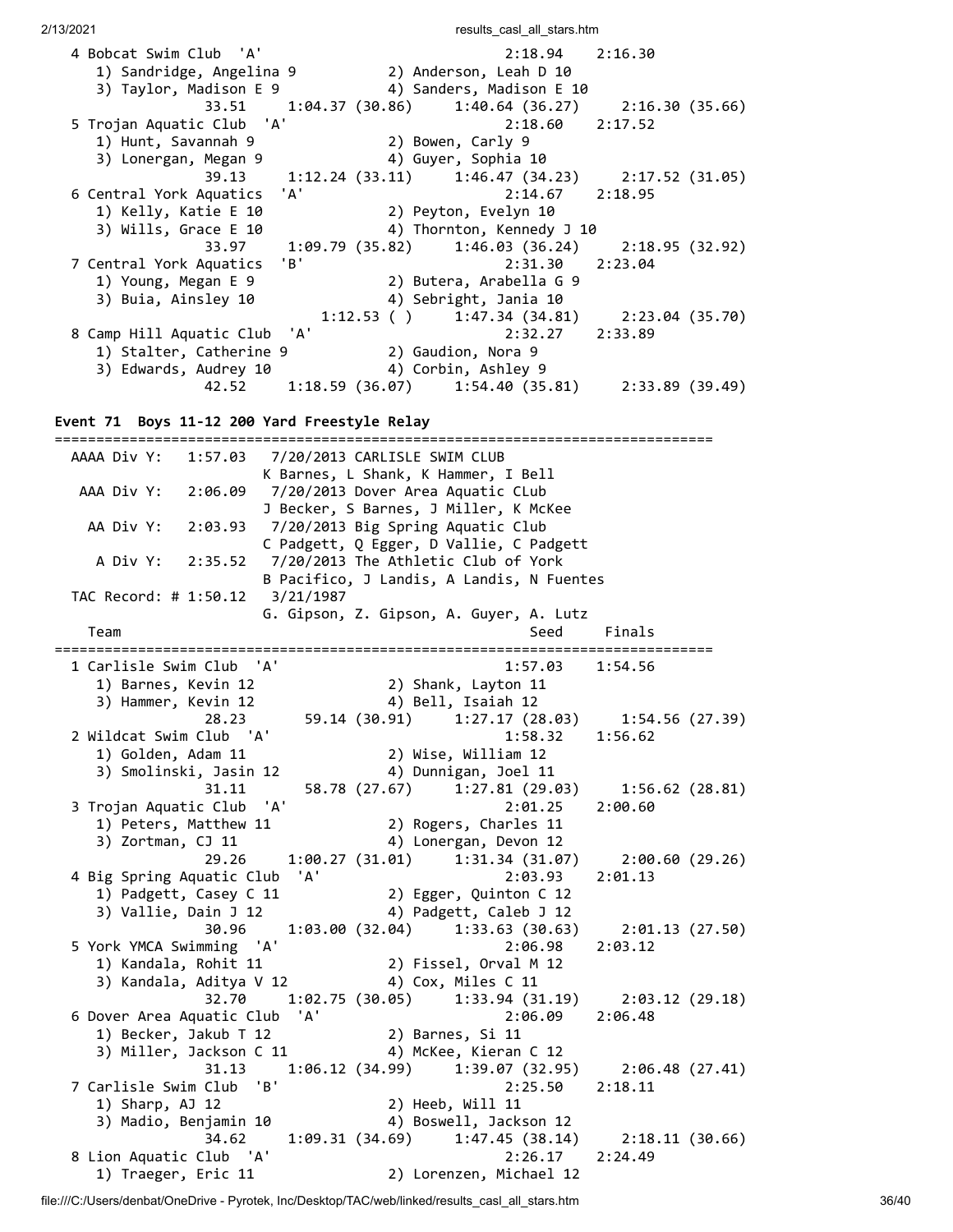```
2/13/2021 results casl all stars.htm
     3) McDanel, Shane 11 4) Latzko, Matthew 12
                 34.49 1:12.55 (38.06) 1:49.33 (36.78) 2:24.49 (35.16)
 Event 72 Girls 11-12 200 Yard Freestyle Relay
 ===============================================================================
   AAAA Div Y: 1:52.63 7/20/2013 CARLISLE SWIM CLUB 
                      M Tate, M Lebo, S Young, G Lippert 
    AAA Div Y: 1:54.16 7/20/2013 Dover Area Aquatic CLub 
                      A Long, M Vu, K Lash, G Beierschmitt 
     AA Div Y: 2:06.78 7/20/2013 Central York Aquatics 
                      K Mummert, O Gemma, M Luring, G Miller 
      A Div Y: 1:59.52 7/20/2013 Bobcat Swim Club 
                      A Darrah, C Hoff, K Schaeffer, E Fuhrman 
   TAC Record: # 1:54.75 2/22/1997 
                      C. Krebs, A. Cluck, Alyson Hammond, L. Billet 
    Team Seed Finals
 ===============================================================================
  1 Carlisle Swim Club 'A'
  1) Tate, Meg 11 2) Lebo, Meg 12 
 3) Young, Sierra 12         4) Lippert, Grace 12
  28.31 57.27 (28.96) 1:25.27 (28.00) 1:51.73 (26.46)
   2 Dover Area Aquatic Club 'A' 1:54.16 1:53.23 
  1) Long, Annie R 12 2) Vu, Michelle 12 
  3) Lash, Kalyn R 12 4) Beierschmitt, Grace 12 
  28.40 58.37 (29.97) 1:26.43 (28.06) 1:53.23 (26.80)
  3 Wildcat Swim Club 'A' 1:53.96 1:53.89 
  1) Merrifield, Morgan 12 2) Whiddon, Olivia 12 
 3) Jacobson, Kelsey 12        4) Hoover, Sydney 12
                27.19 56.67 (29.48) 1:26.35 (29.68) 1:53.89 (27.54)
   4 Bobcat Swim Club 'A' 1:59.52 1:57.70 
  1) Darrah, Abigail J 12 2) Hoff, Courtnee A 12 
  3) Schaeffer, Katie M 12 4) Fuhrman, Elizabeth 12 
                 28.70 59.40 (30.70) 1:28.55 (29.15) 1:57.70 (29.15)
   5 York YMCA Swimming 'A' 2:04.61 2:00.26 
  1) Landis, Carter B 12 2) Laux, Claire G 12 
  3) Singh, Srishti 12 4) Stahl, Nyah E 11 
     3) Singh, Srishti 12 <br>30.33 59.52 (29.19) 1:31.06 (31.54) 2:00.26 (29.20)
  6 Northern York Aquatic Club 'A' 2:06.82 2:01.48 
  1) Landis, Ellie M 11 2) Eby, Lauren E 11 
 3) Yoon, Dahna 11                          4) Boyce, Katelyn M 12
               1a 11 (4) Boyce, Natelyn n 12<br>29.47 59.78 (30.31) 2:01.48 (1:01.70)
  7 Lion Aquatic Club 'A' 2:06.92 2:04.21
      1) Althoff, Ashlyn 12 2) Mitzel, Abigail 12 
     3) Grim, Madelyn 11 4) Burke, Rachel 12
                30.71 1:03.51 (32.80) 1:34.14 (30.63) 2:04.21 (30.07)
   8 Central York Aquatics 'A' 2:06.78 2:06.34 
  1) Mummert, Katie N 12 2) Gemma, Olivia 11 
 3) Luring, Mariah E 11        4) Miller, Gabby M 11
                 31.23 1:04.90 (33.67) 1:36.65 (31.75) 2:06.34 (29.69)
 Event 73 Boys 13-14 200 Yard Freestyle Relay
 ===============================================================================
   AAAA Div Y: 1:41.24 7/20/2013 Wildcat Swim Club 
                      L Brockway, G Wertz, P JACOBSON, J Stoner 
    AAA Div Y: 2:01.83 7/20/2013 East Pennsboro Aquatic Club 
                      P Bordner, N Rothermel, C Steinhart, E Brudowsky 
     AA Div Y: 1:53.73 7/20/2013 Shippensburg Aquatic Club 
                      Q Slattery, C Eveland, A Lear, M Buck 
   TAC Record: # 1:37.22 12/10/1988 
                      A. Guyer, Z. Gipson, G. Gipson, A. Lutz 
    Team Seed Finals
 ===============================================================================
  1 Wildcat Swim Club 'A' 1:41.24 1:39.44 
  1) Brockway, Logan 13 2) Wertz, Grant 13 
 3) Jacobson, Patrick 14 \hskip1cm 4) Stoner, Jake 14
```
file:///C:/Users/denbat/OneDrive - Pyrotek, Inc/Desktop/TAC/web/linked/results\_casl\_all\_stars.htm 37/40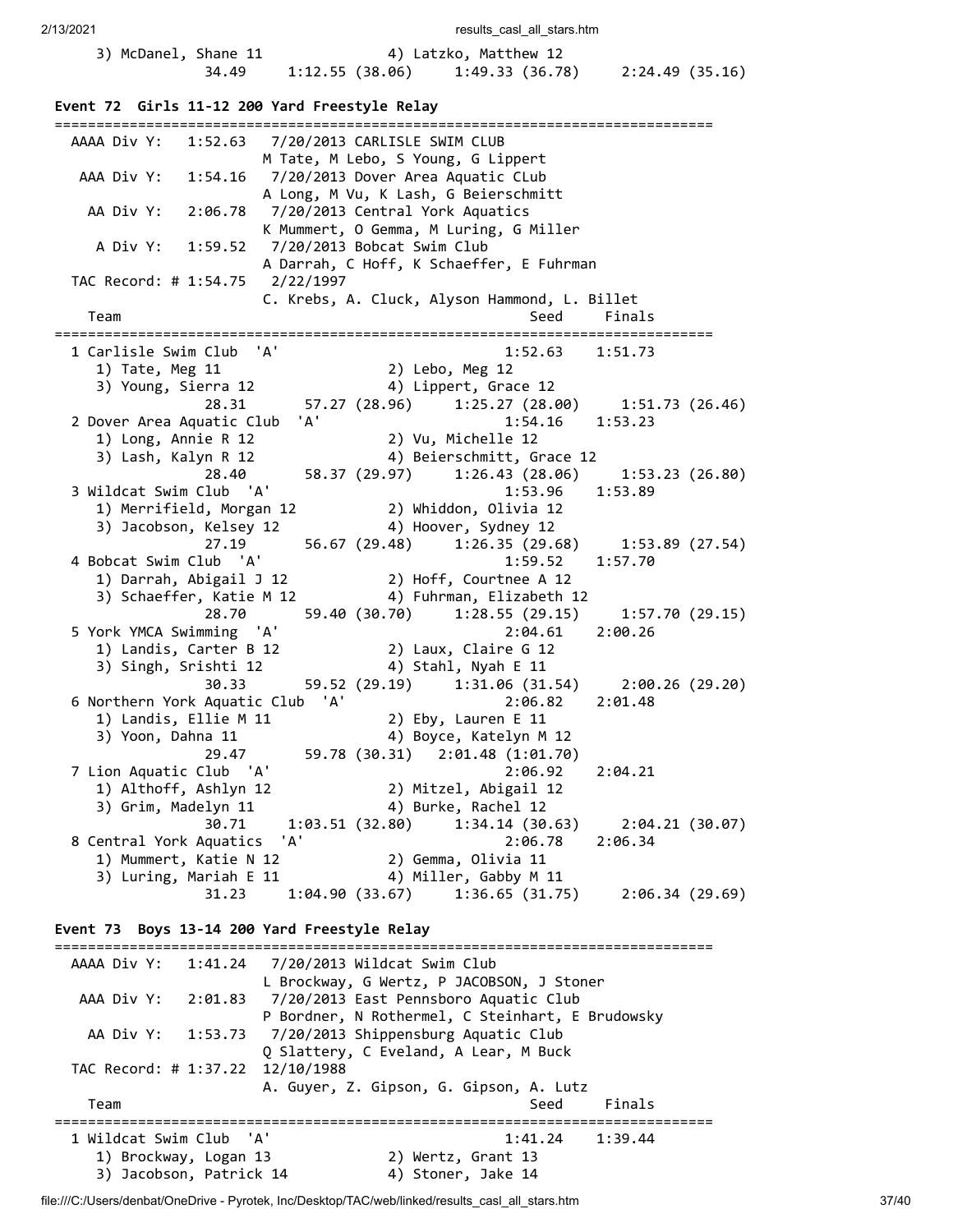2/13/2021 2002 **results** casl all stars.htm

24.04 49.19 (25.15) 1:14.99 (25.80) 1:39.44 (24.45)<br>2 Trojan Aquatic Club 'A' 1:50.37 1:49.43 2 Trojan Aquatic Club 'A' 1:50.37 1:49.43 1) Alwine-Frank, Raven 13 2) Kowalewski, Carter 13 3) Golden, Trent 14  $\hskip1cm$  4) Patterson, Alex 13  $27.72$  54.56 (26.84) 1:21.64 (27.08) 1:49.43 (27.79) 3 Shippensburg Aquatic Club 'A' 1:53.73 1:51.20 1) Slattery, Quinn L 14 2) Eveland, Caleb P 13 3) Lear, Alby N 13 4) Buck, Matt 14 29.23 59.20 (29.97) 1:27.26 (28.06) 1:51.20 (23.94) 4 Lion Aquatic Club 'A' 1:58.81 1:54.60 1) Lorenzen, Jacob 13 2) Lanius, Christopher 12 3) Yohe, Thomas 13 4) Migash, Anthony 13 27.82 58.72 (30.90) 1:28.20 (29.48) 1:54.60 (26.40) 5 East Pennsboro Aquatic Club 'A' 2:01.83 1:59.52 1) Bordner, Peyton H 13 2) Rothermel, Nolan 13 3) Steinhart, Chase 11 4) Brudowsky, Erik S 13 29.62 59.79 (30.17) 1:31.92 (32.13) 1:59.52 (27.60)<br>6 Trojan Aquatic Club 'B' 2:15.29 2:11.56 6 Trojan Aquatic Club 'B' 2:15.29 2:11.56 1) Bassett, Tate 13 2) Coleman, Kaden 13 3) Mummert, Wesley 14 4) Orndorff, Seth 14 30.24 1:10.81 (40.57) 1:43.81 (33.00) 2:11.56 (27.75)

**Event 74 Girls 13-14 200 Yard Freestyle Relay**

=============================================================================== AAAA Div Y: 1:53.08 7/20/2013 Wildcat Swim Club A McDermott, A Pechinski, L O'Rourke, J Woods AAA Div Y: 1:56.66 7/20/2013 Dover Area Aquatic CLub S Barnes, A Becker, A Hersey, K Swaltek AA Div Y: 1:54.46 7/20/2013 LION AQUATIC CLUB H Althoff, S Helt, N Barley, H Welchans TAC Record: # 1:48.02 7/26/1995 M. Hamberger, W. Shaffer, W. Peach, J. Lloyd Team Seed Finals =============================================================================== 1 Wildcat Swim Club 'A' 1:53.08 1:50.04 1) McDermott, Abigail 13 2) Pechinski, Ashley 14 3) O'Rourke, Lindsay 13 4) Woods, Jena 14 28.13 55.95 (27.82) 1:23.86 (27.91) 1:50.04 (26.18) 2 Carlisle Swim Club 'A' 1:54.40 1:50.39 1) Erfle, Kate 14 2) Young, Maddison 13 3) Tate, Ellie 13 4) Young, Elizabeth 14 29.09 56.99 (27.90) 1:24.64 (27.65) 1:50.39 (25.75)<br>Club 'A' 1:54.46 1:53.88 3 Lion Aquatic Club 'A' 1) Althoff, Hayley 14 2) Helt, Sarah 14 3) Barley, Natalie 13 4) Welchans, Hailey 14 28.80 58.23 (29.43) 1:26.73 (28.50) 1:53.88 (27.15) 4 Dover Area Aquatic Club 'A' 1:56.66 1:55.43 1) Barnes, Sophie 13 2) Becker, Ania E 14 3) Hersey, Alyssa J 14 4) Swaltek, Kayla N 13 29.86 59.15 (29.29) 1:27.37 (28.22) 1:55.43 (28.06) 5 Wildcat Swim Club 'B' 1:56.98 1:55.92 1) Urbaniak, Emily 14 2) Wise, Isabella 13<br>3) Sharp, Taylor 14 4) Park, Katelyn 14 3) Sharp, Taylor 14 4) Park, Katelyn 14 29.91 58.81 (28.90) 1:27.06 (28.25) 1:55.92 (28.86) 6 Central York Aquatics 'A' 2:03.48 1:57.26 1) Hartman, Sarah E 13 2) Rinehart, Emma M 14 3) Dodd, Sarah M 14 4) Alloway, Emma J 13 28.73 57.46 (28.73) 1:25.44 (27.98) 1:57.26 (31.82) 7 Big Spring Aquatic Club 'A' 2:02.84 2:01.81 1) Shoemaker, Amanda N 13 2) Lehman, Bailey L 13 3) Collare, Celine E 14 4) Shank, Lauren M 12 29.47 1:00.08 (30.61) 1:31.45 (31.37) 2:01.81 (30.36) 8 Carlisle Swim Club 'B' 2:10.90 2:08.99 1) Gobin, Rachel 12 2) Matis, Kaylyn 13 3) Murphy-Zug, Gretchen 14 4) MacNamara, Delaney 11

file:///C:/Users/denbat/OneDrive - Pyrotek, Inc/Desktop/TAC/web/linked/results\_casl\_all\_stars.htm 38/40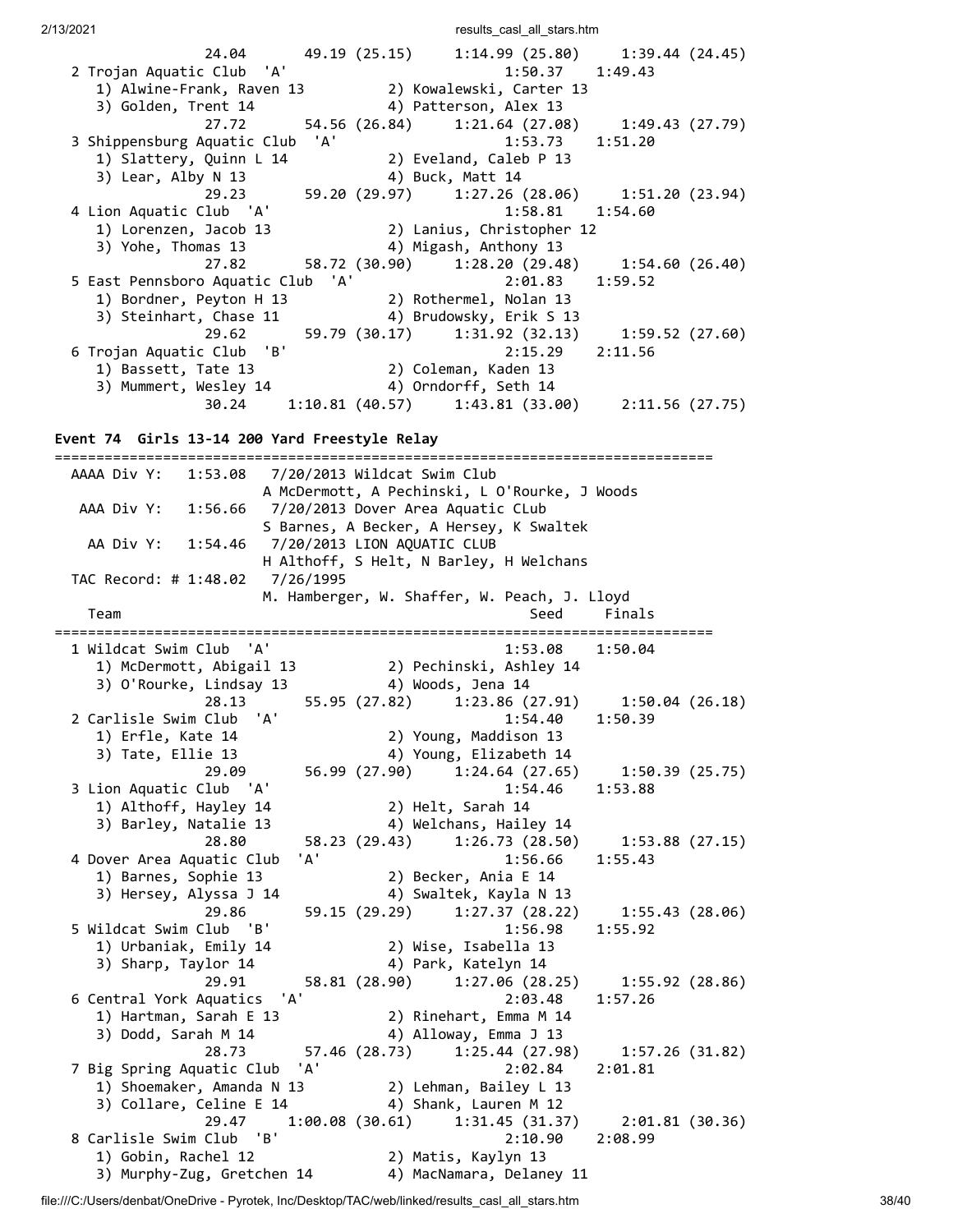# 32.30 1:05.67 (33.37) 1:37.05 (31.38) 2:08.99 (31.94)

| Event 75 Boys 15 & Over 200 Yard Freestyle Relay                                                                                                                                                                              |                            |
|-------------------------------------------------------------------------------------------------------------------------------------------------------------------------------------------------------------------------------|----------------------------|
| AAAA Div Y:<br>7/20/2013 Northern York Aquatic Club<br>1:31.16<br>B Haley, B Johnston, K Handley, J Clarke<br>AAA Div Y:<br>7/20/2013 Spring Grove Swim Club<br>1:47.18<br>C Boyles, J Cavanaugh, C Inners, I Smith           |                            |
| A Div Y:<br>7/20/2013 Bobcat Swim Club<br>1:44.09<br>L Wunsch, N Darrah, L Miller, B Linne                                                                                                                                    |                            |
| TAC Record: # 1:32.11 7/23/1997<br>J. Estlack, D. Kochenour, M. Shorb, J. Starner                                                                                                                                             |                            |
| Seed<br>Team                                                                                                                                                                                                                  | Finals                     |
| 1 Wildcat Swim Club  'A'<br>1:31.18<br>2) Tate, Mason 17<br>1) Stauffer, Corey 17<br>3) Brockway, Noah 16<br>4) Boyer, DJ J 16<br>22.23<br>44.43 (22.20) 1:06.94 (22.51)                                                      | 1:29.05<br>1:29.05 (22.11) |
| 2 Northern York Aquatic Club 'A'<br>1:31.16<br>2) Haley, Ben M 17<br>1) Johnston, Ben M 16<br>3) Handley, Keenan L 15<br>4) Clarke, Josh M 16                                                                                 | 1:29.29                    |
| 44.95 (22.40)<br>1:07.79(22.84)<br>22.55<br>1:44.09<br>3 Bobcat Swim Club 'A'<br>1) Wunsch, Logan 17<br>2) Darrah, Nathan M 16<br>3) Miller, Lucas 17<br>4) Linne, Ben 15                                                     | 1:29.29(21.50)<br>1:42.11  |
| 51.06 (25.43) 1:17.30 (26.24)<br>25.63<br>4 Carlisle Swim Club 'A'<br>1:55.02<br>2) Closs, Alex 15<br>1) Hoch, Jackson 15<br>3) Smith, Caleb 16<br>4) Madio, Daniel 15                                                        | 1:42.11(24.81)<br>1:52.84  |
| 59.13 (31.43) 1:27.54 (28.41) 1:52.84 (25.30)<br>27.70                                                                                                                                                                        |                            |
| Event 76 Girls 15 & Over 200 Yard Freestyle Relay                                                                                                                                                                             |                            |
| AAAA Div Y:<br>7/20/2013 Wildcat Swim Club<br>1:45.86                                                                                                                                                                         |                            |
| E Wise, J Thornley, M Gonzalez, E Marston<br>7/20/2013 Spring Grove Swim Club<br>AAA Div Y:<br>1:56.06<br>R Drosdick, M Kuhn, M Taylor, A Miller                                                                              |                            |
| 7/20/2013 Central York Aquatics<br>AA Div Y:<br>1:53.86<br>B Hartzell, M Sopko, S Ream, L Sweeney                                                                                                                             |                            |
| TAC Record: # 1:44.77 7/23/1997<br>E. Beck, J. Lloyd, W. Peach, K. Swift                                                                                                                                                      |                            |
| Team<br>Seed                                                                                                                                                                                                                  | Finals                     |
| 1 Wildcat Swim Club 'A'<br>1) Wise. Erica 15<br>$1:45.86$ $1:45.61$<br>2) Thornley, Justina 15<br>3) Gonzalez, Mikaelie 15 (4) Marston, Ella 15                                                                               |                            |
| 26.66 52.85 (26.19) 1:18.65 (25.80) 1:45.61 (26.96)<br>2 York YMCA Swimming 'A'<br>$1:48.11$ $1:47.04$<br>1:40:11<br>1) Damon, Savannah L 16 (2) Stoner, Maddi R 13<br>3) Washington-Myers, Amira J 15 4) Mauro, Taylour A 18 |                            |
| 53.60 (26.16) 1:19.82 (26.22) 1:47.04 (27.22)<br>27.44<br>3 Northern York Aquatic Club 'A'<br>$1:48.23$ $1:47.29$<br>2) Mowrey, Kate M 15<br>1) Vaughn, Haley R 17<br>3) Furlong, Heather L 15 4) Weeden, Caitlynn R 15       |                            |
| 27.50<br>4 Central York Aquatics 'A'<br>1:53.86 1:50.93<br>1) Sweeney, Lili P 15<br>2) Hartzell, Brooke A 16<br>4) Sopko, Mackenzie R 15<br>3) Ream, Samantha M 16                                                            |                            |
| 27.53<br>56.06 (28.53) 1:23.89 (27.83)<br>1:55.44<br>5 Carlisle Swim Club 'A'<br>2) Boswell, Rebecca 15<br>1) Strahosky, Kelly 17<br>3) Barnes, Allison 16<br>4) Amsbaugh, Anna 17                                            | 1:50.93 (27.04)<br>1:52.28 |
| 27.71<br>6 Spring Grove Swim Club 'A'<br>1:56.06 1:55.04<br>1) Drosdick, Raine 16<br>2) Kuhn, Meghan 18                                                                                                                       |                            |

file:///C:/Users/denbat/OneDrive - Pyrotek, Inc/Desktop/TAC/web/linked/results\_casl\_all\_stars.htm 39/40